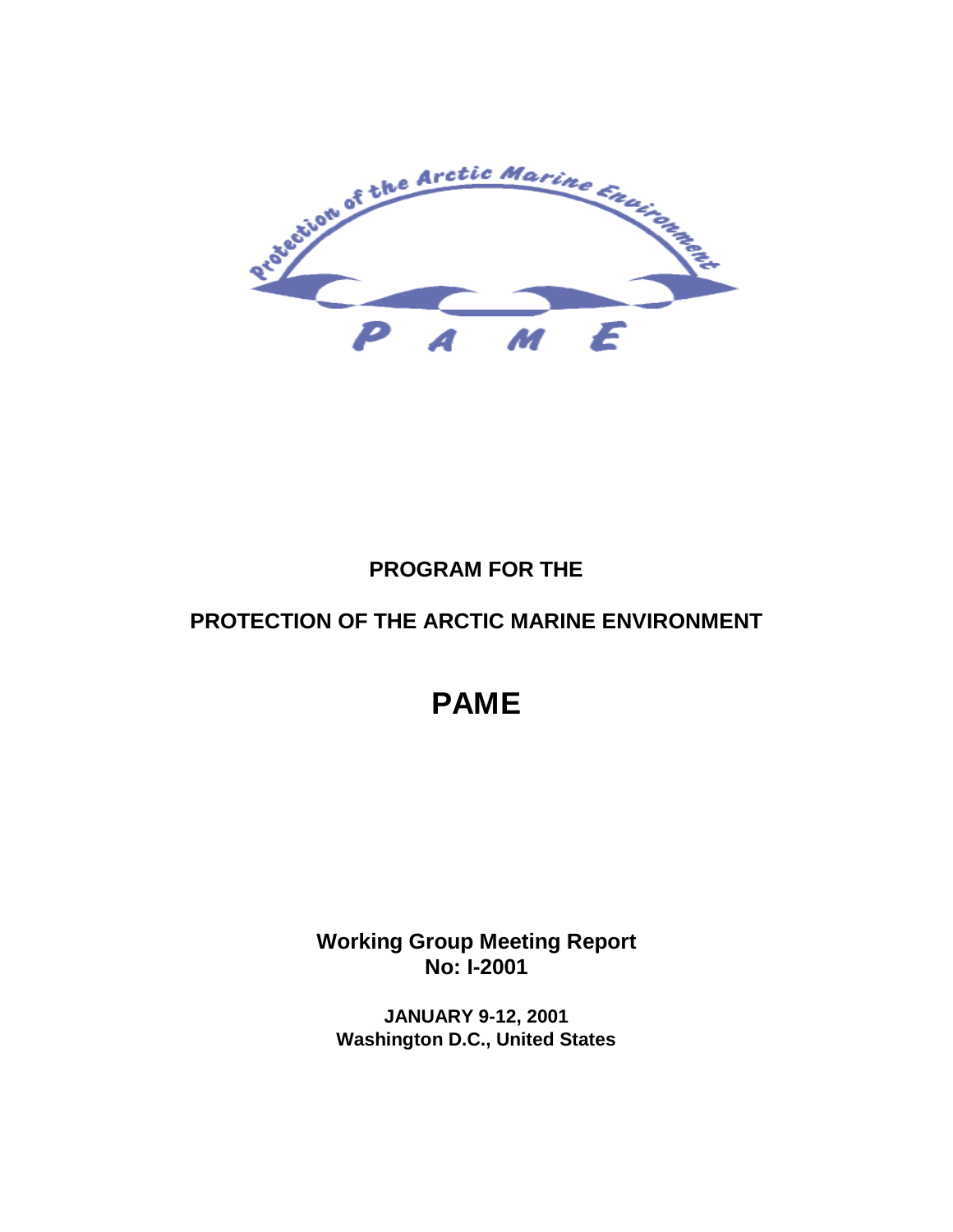# **TABLE OF CONTENT**

| Preparations for the $10^{th}$ anniversary of the establishment of the AEPS 3                                                                                                                                          |
|------------------------------------------------------------------------------------------------------------------------------------------------------------------------------------------------------------------------|
|                                                                                                                                                                                                                        |
|                                                                                                                                                                                                                        |
| SESSION II (1): REVIEW THE RECOMMENDATIONS FROM THE 1996 REPORT AND<br>SESSION II (4): WORK PLANS FOR UPDATING THE 1996 PAME REPORT 5                                                                                  |
|                                                                                                                                                                                                                        |
|                                                                                                                                                                                                                        |
|                                                                                                                                                                                                                        |
| SESSION IV (2): REPORT FROM THE STEERING GROUP MEETING/ACOPS11<br>SESSION IV (7): CO-OPERATION BETWEEN/AMONG REGIONAL SEAS CONVENTIONS. 13<br>SESSION IV (10): OTHER RPA PROPOSALS AND NPA PROGRESS REPORTS (IF ANY)15 |
|                                                                                                                                                                                                                        |
| SESSION VI: RELATIONS WITH OTHER ORGANIZATIONS AND WORKING<br>SESSION VI (1): PROGRESS REPORTS FROM WORKING GROUPS OF THE ARCTIC COUNCIL                                                                               |
|                                                                                                                                                                                                                        |
|                                                                                                                                                                                                                        |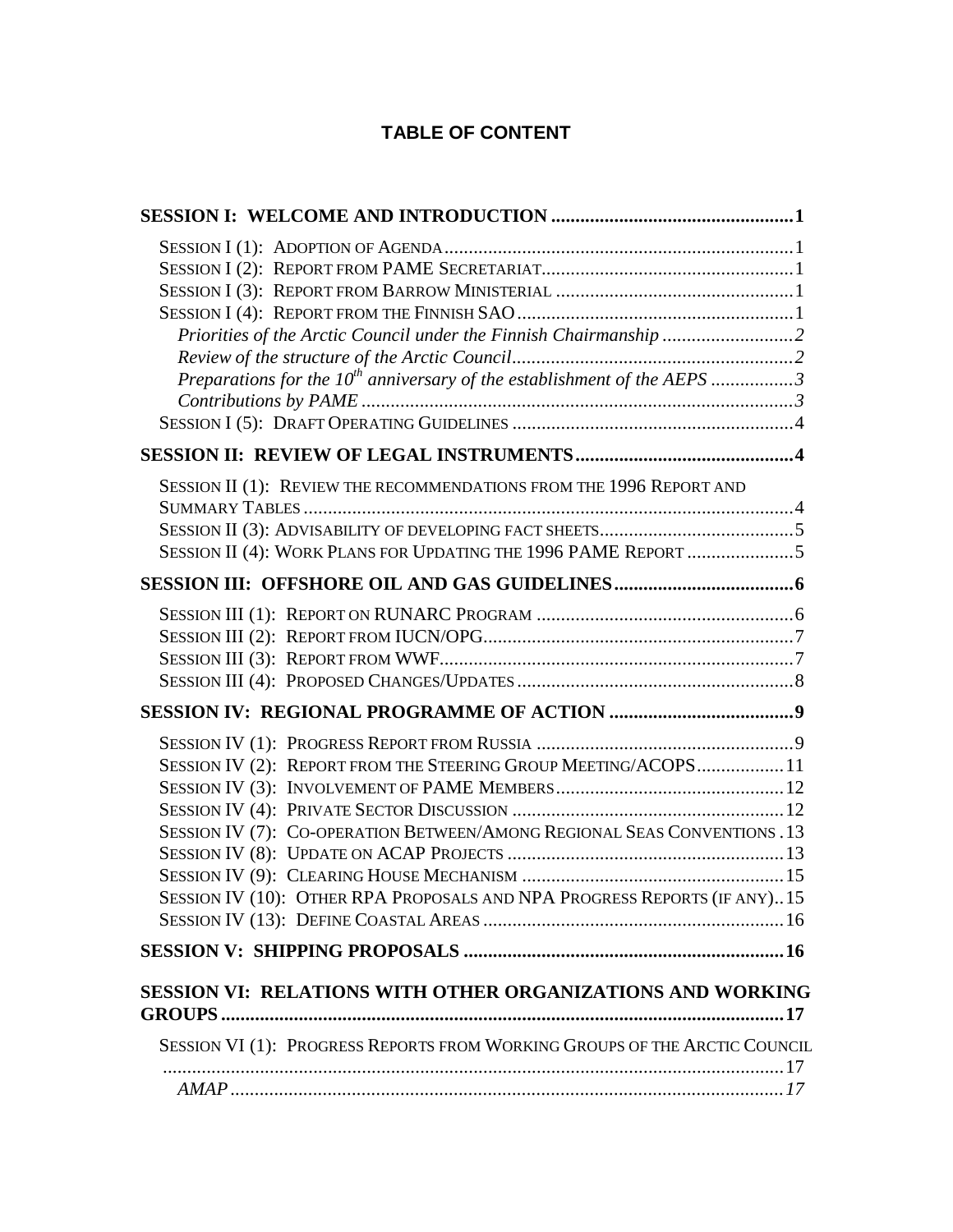| SESSION VI (2): DRAFT COMMUNICATION STRATEGY AND BROCHURE20    |  |
|----------------------------------------------------------------|--|
|                                                                |  |
|                                                                |  |
|                                                                |  |
|                                                                |  |
|                                                                |  |
|                                                                |  |
| <b>APPENDIX I</b>                                              |  |
|                                                                |  |
| <b>APPENDIX II</b>                                             |  |
|                                                                |  |
| <b>APPENDIX III</b>                                            |  |
|                                                                |  |
| <b>APPENDIX IV</b>                                             |  |
|                                                                |  |
| PROJECTED OPERATIONAL COSTS FOR OCT. 01 2000 - SEP. 30 2001  2 |  |
| <b>APPENDIX V</b>                                              |  |
|                                                                |  |
| <b>APPENDIX VI</b>                                             |  |
|                                                                |  |
| <b>APPENDIX VII</b>                                            |  |
| FIRST ANNOUNCEMENT - GPA'S 1ST INTERGOVERNMENTAL MEETING 1     |  |
| <b>APPENDIX VIII</b>                                           |  |
|                                                                |  |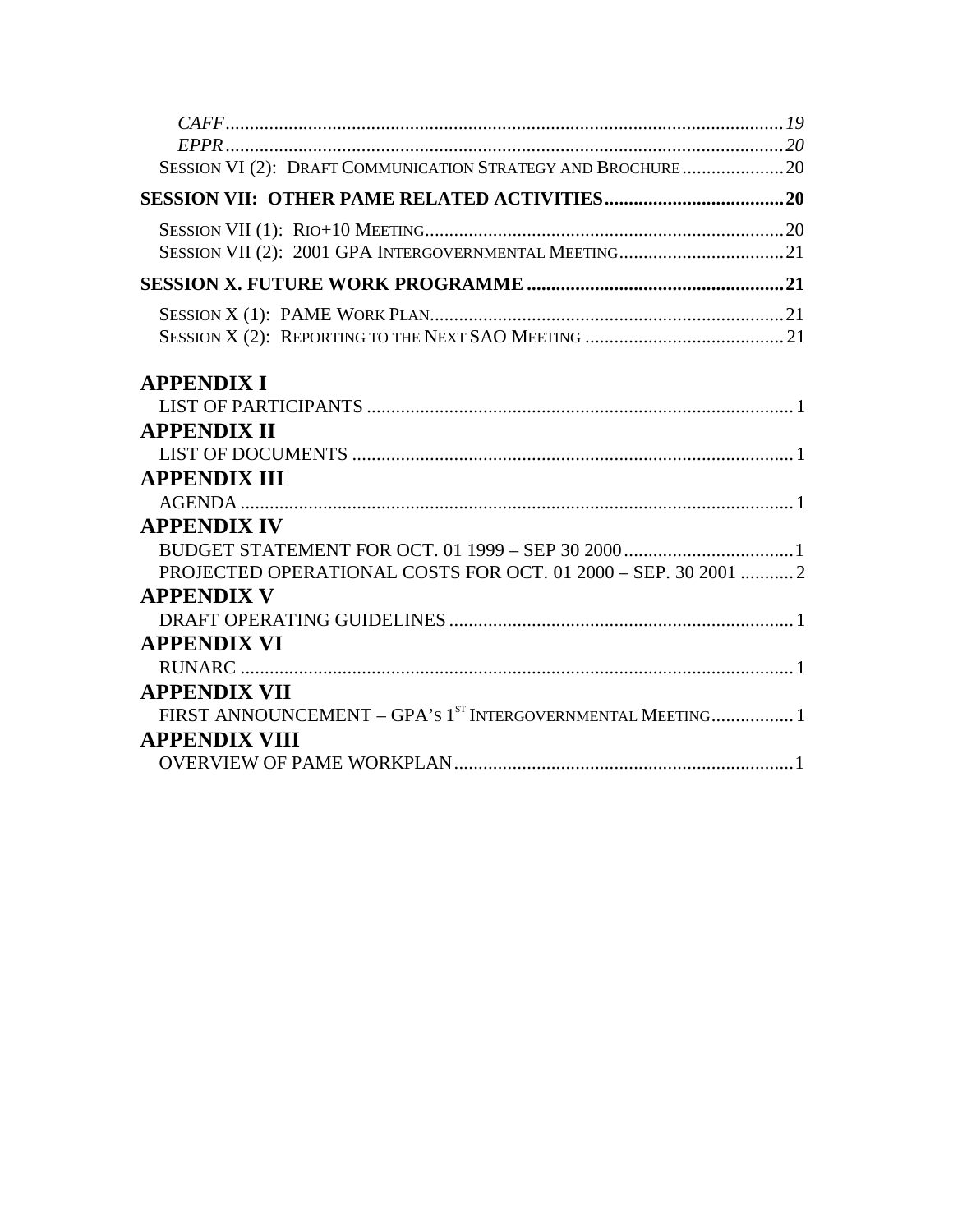### **Session I: Welcome and Introduction**

### **Session I (1): Adoption of Agenda**

The Protection of the Arctic Marine Environment (PAME) Working Group met in Washington D.C., United States, January 9-12, 2001. Participants attending the Meeting are listed in Appendix I.

The Meeting was chaired by Mr. Tom Laughlin from NOAA, United States. A list of documents submitted for consideration at the Meeting is listed in Appendix II.

The Meeting was opened with a warm welcome from Deputy Assistant Secretary of National Oceanic and Atmospheric Administration (NOAA), International Affairs, Mr. Rolland Schmitten.

The Meeting adopted the agenda as shown in Appendix III.

### **Session I (2): Report from PAME Secretariat**

The PAME Secretariat provided a summary of the activities for the first year of the operation of the PAME International Secretariat and a budget statement for the period of October 1, 1999 – September 30, 2000 as well as the expected operational expenditures and contributions for October 1, 2000 – September 30, 2001 (Appendix IV).

# **Session I (3): Report from Barrow Ministerial**

The Chair noted that, in addition to approval of the PAME program of work, the SAO report to the Ministerial Meeting in Barrow notes the following two points that PAME needs to address:

- Part II, Section A, Future Activities 2<sup>nd</sup> paragraph, page 9 AMAP, CAFF, PAME and EPPR were requested to prepare a brief report on capacity building in the context of Working Group activities.
- Part II, Section C, CAFF Future Activities, Protected areas, page 17 -Recommendation regarding collaboration with PAME in CAFF's implementation process of the Circumpolar Protected Areas Network (CPAN).

### **Session I (4): Report from the Finnish SAO**

The SAO of Finland, Ambassador Mr. Heikki Puurunen, informed the Meeting on the Chairmanship of Finland in the Arctic Council since the Barrow Ministerial Meeting. He highlighted the following priorities and upcoming events of the Arctic Council in the year 2001: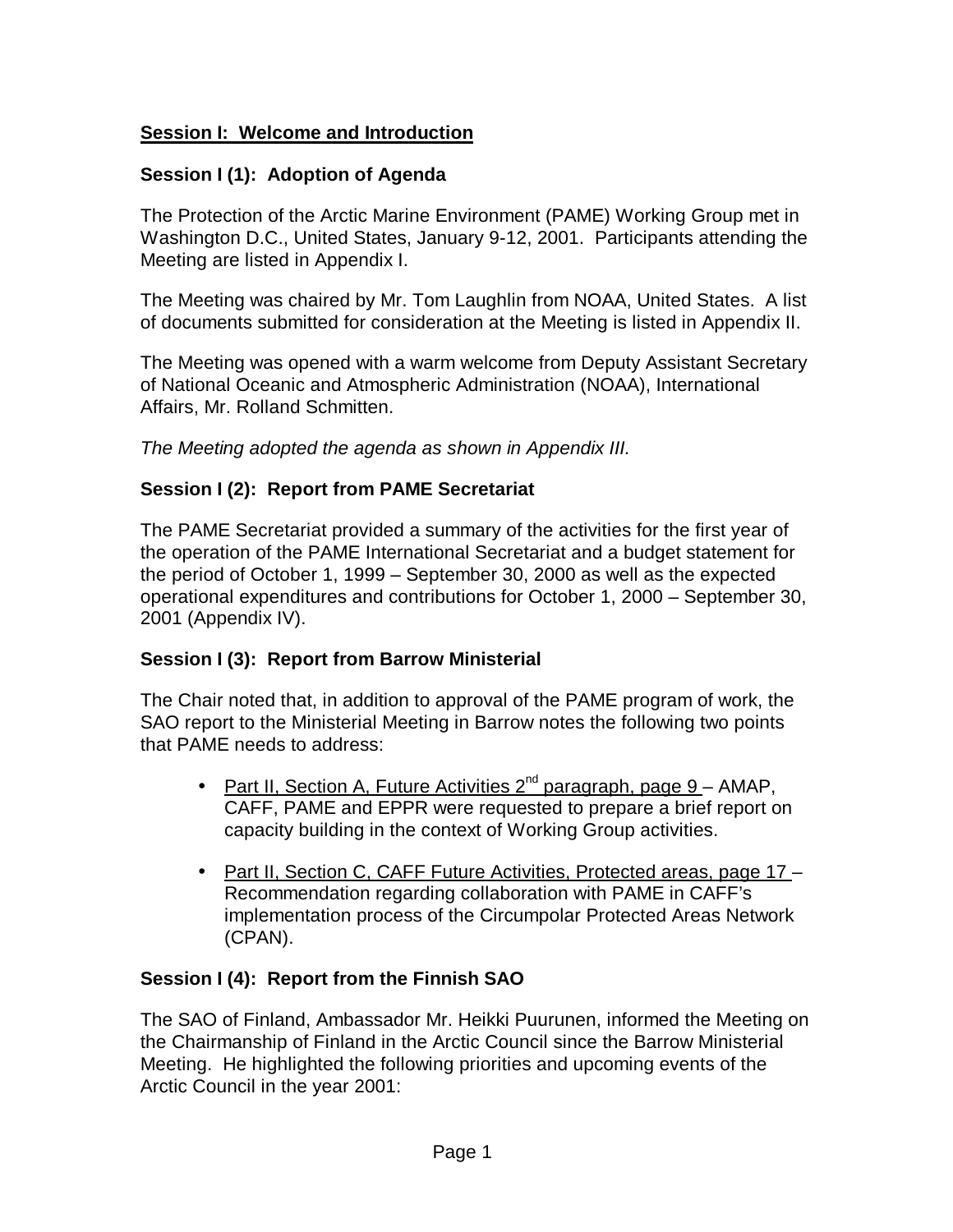- Priorities of the Arctic Council under the Finnish Chairmanship.
- Review of the structure of the Arctic Council.
- Preparations for the 10<sup>th</sup> anniversary of the establishment of the AEPS.
- Finnish Chair of the Arctic Council will participate in the United Nations informal consultative process on Oceans and the Law of the Sea.

### Priorities of the Arctic Council under the Finnish Chairmanship

One of the priorities of Finland during its chairmanship is to contribute to making the Arctic Council a spokesman for the Arctic. The first step was taken at the POP's Meeting in Johannesburg last December. Finland made a statement on behalf of the Arctic Council for the first time in the history of the Council. The content of the statement was cleared within the Member States and Permanent Participants beforehand. The next and most important opportunity will be the RIO+10 Conference in 2002.

The first SAO meeting of the Finnish Chairmanship will be held in Rovaniemi, 12-13 June 2001. The next meeting of the Sustainable Development Working Group (SDWG) will take place in Rovaniemi 5-6 April 2001, back-to-back with the meeting of the chairs.

### Review of the structure of the Arctic Council

Finland has taken on a task given by the Arctic Council Ministerial Meeting in Barrow,to review the organizational structure of the Arctic Council. Finland has prepared a work plan with the following main elements:

**Phase 1**: The host country commissions a consultant that will prepare a study on how work is structured in the Arctic Council. The terms of reference of the consultant will emphasize the necessity to prepare the study with assistance from the chairs of the subsidiary bodies established under the AEPS, namely AMAP, CAFF, PAME and EPPR. Attention will be paid to how to enhance synergies and avoid duplication between these bodies and the SDWG. The IPS is not considered an object of review in this context. The consultant is requested to draw conclusions on the basis of findings made and present his study including recommendations to the SAO meeting in Rovaniemi in June 12-13, 2001. The consultant will be requested to prepare the study on his own responsibility.

**Phase 2**: In Rovaniemi, the SAOs may present initial observations to the study presented by the consultant. On the basis of the consultant's study, the SAO discussions in Rovaniemi and additional consultations as appropriate, the Chair will prepare a review report and submit a first draft to the meeting of the SAOs in Helsinki, November 2001.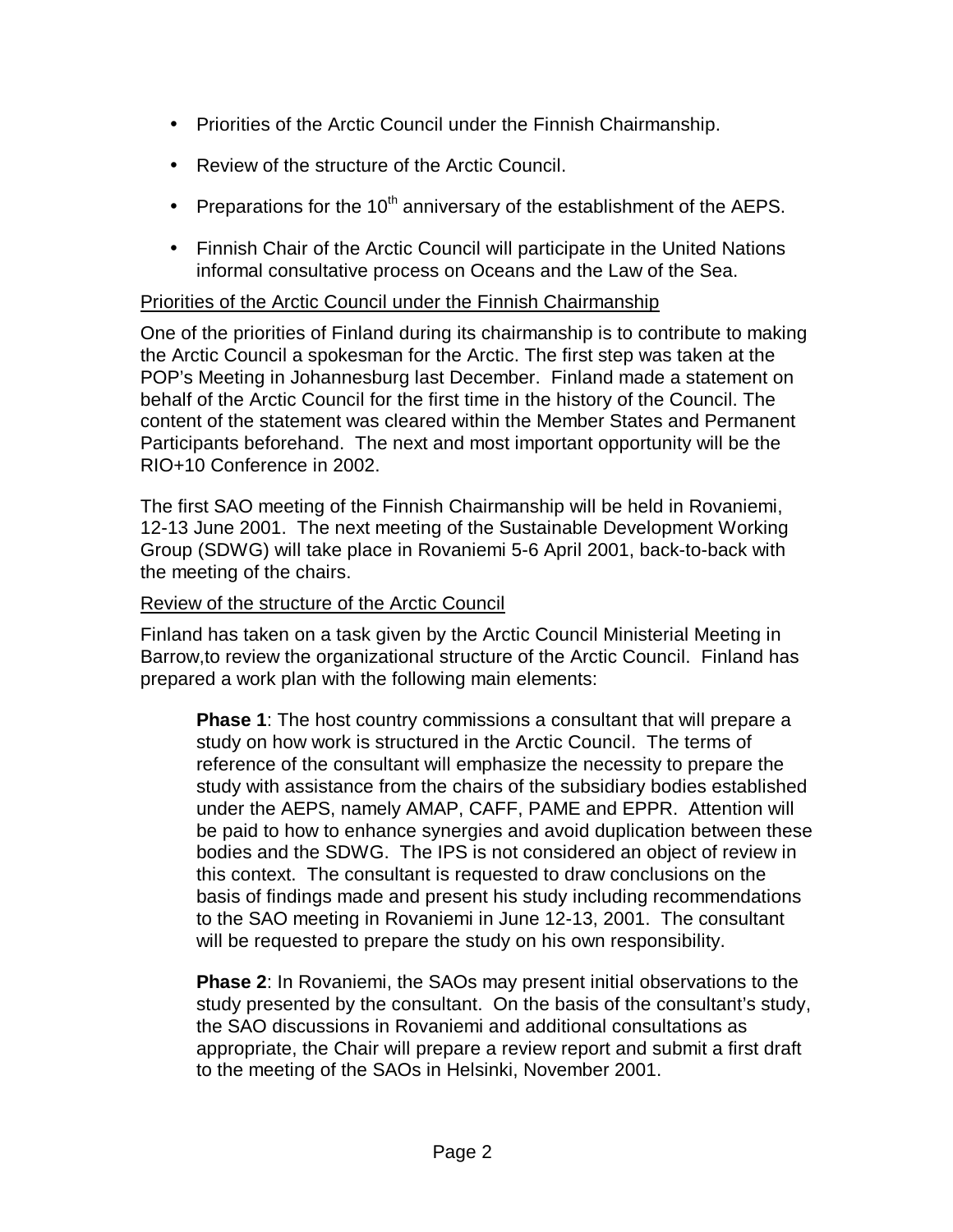### Preparations for the 10<sup>th</sup> anniversary of the establishment of the AEPS

Finland will arrange the 10<sup>th</sup> Anniversary event of the Rovaniemi Process on June 11<sup>th</sup> 2001. This occasion provides a good opportunity to discuss Arctic environmental co-operation during the last ten years and to analyze its future prospects. The Finnish Minister of the Environment, Mrs. Satu Hassi has expressed her interest in chairing this Anniversary Meeting. All those who will attend the SAO meeting on June 12-13, 2001 are welcome to the Arctic Anniversary event. It is Finland's intention to involve the Ministers of Environment from the eight Arctic States as well, but the purpose is not to turn this meeting into a Ministerial meeting.

Finland intends to invite a few keynote speakers to give their reflections on Arctic co-operation at the Anniversary Meeting. It will also call on the Working Groups established under the AEPS to contribute in an active way to this meeting. Representatives of indigenous groups will be invited to speak as well. Finland also welcomes the intention of WWF and UNEP to open an exhibition in cooperation with the Arctic Center in Rovaniemi as part of the Anniversary event.

#### Contributions by PAME

The Chair raised the question on how the PAME Working Group could contribute to the Anniversary meeting.

Canada noted the possibility of highlighting the achievements with respect to the marine environment under AEPS, a review of the original content of AEPS and how they have been followed in the context of PAME's activities. Furthermore, Canada emphasized the importance of positioning the Arctic marine environment within global context such as its contribution and participation to UNEP's Regional Seas Programme.

Denmark noted that the content of AEPS still provided a unique strategy for cooperation of Arctic environmental issues and the review process should build on the existing structure and raised the issue of whether AEPS needs updating.

Norway agreed with Denmark's comment.

AMAP's Chairman emphasized the importance of cooperation and coordination of the working groups of the Arctic Council during the review process.

The Chair agreed to prepare a short paper on key points that would highlight accomplishments, challenges and links in global/regional context as a PAME contribution to the discussion of the review of the structure of the Arctic Council. This paper would be presented at the next meeting of the working group chairs, April 5-6 2001, Rovaniemi, Finland. This paper will be distributed to PAME members no later than February 1, 2001 and comments should be received no later than March 1, 2001. Also, a draft paper on PAME-related accomplishments under AEPS will be distributed to PAME members no later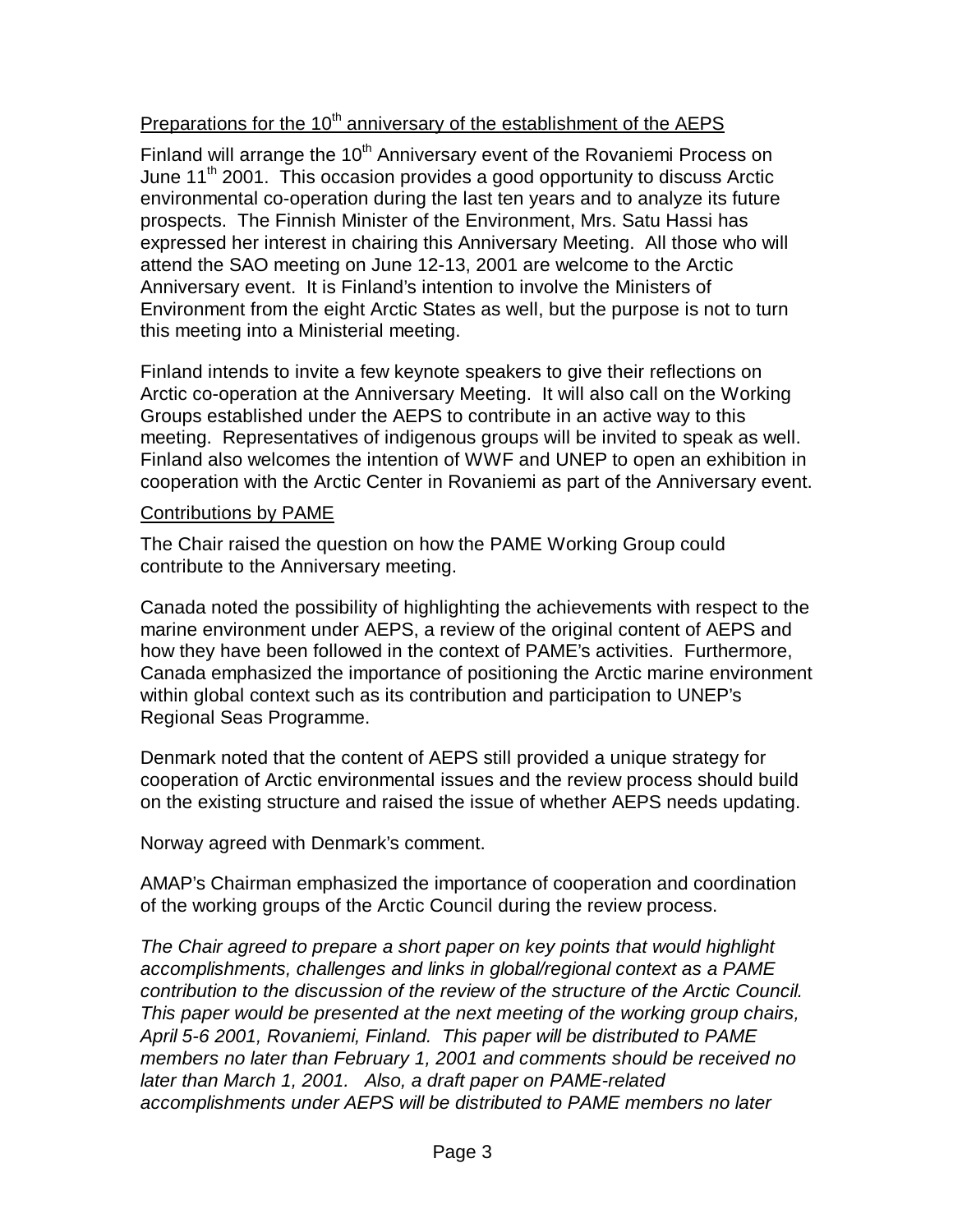than February 1, 2001 and comments should be received no later than March 1, 2001 to be presented at the AEPS Anniversary meeting in June 2001.

# **Session I (5): Draft Operating Guidelines**

The Chair informed the Meeting that one of the agenda items of the next meeting of the working group chairs is a discussion on operating guidelines for the working groups. He noted that the PAME Working Group had operated well since its establishment without any operating guidelines and questioned if there was a need for these guidelines. He also noted that the past discussion on the content and appropriateness of operating guidelines had failed to reach consensus.

Some participants questioned the need for operating guidelines and had reservations regarding the potential duplication of the Arctic Council's Rules of Procedures. Also, that if operating guidelines are developed then it should be in cooperation with the other working groups of the Arctic Council so as to provide for a consistent format.

It was agreed to revise the draft PAME Operating Guidelines as set forth in Annex V. The Chair was requested to base his contributions to this topic on the new draft. The operating guidelines will be a topic of discussion at the next PAME meeting.

### **Session II: Review of Legal Instruments**

The Chair proposed that the Meeting considered following 4 options in the review process of legal instruments:

- Update of Table 2.
- Update of the recommendations provided in the 1996 report.
- Preparation of fact sheets.
- Legal review done in cooperation with EPPR's efforts on their review of legal instruments.

### **Session II (1): Review the recommendations from the 1996 Report and Summary Tables**

The Meeting considered the recommendations from the 1996 PAME report with the suggestion to review and update the current status of individual recommendations.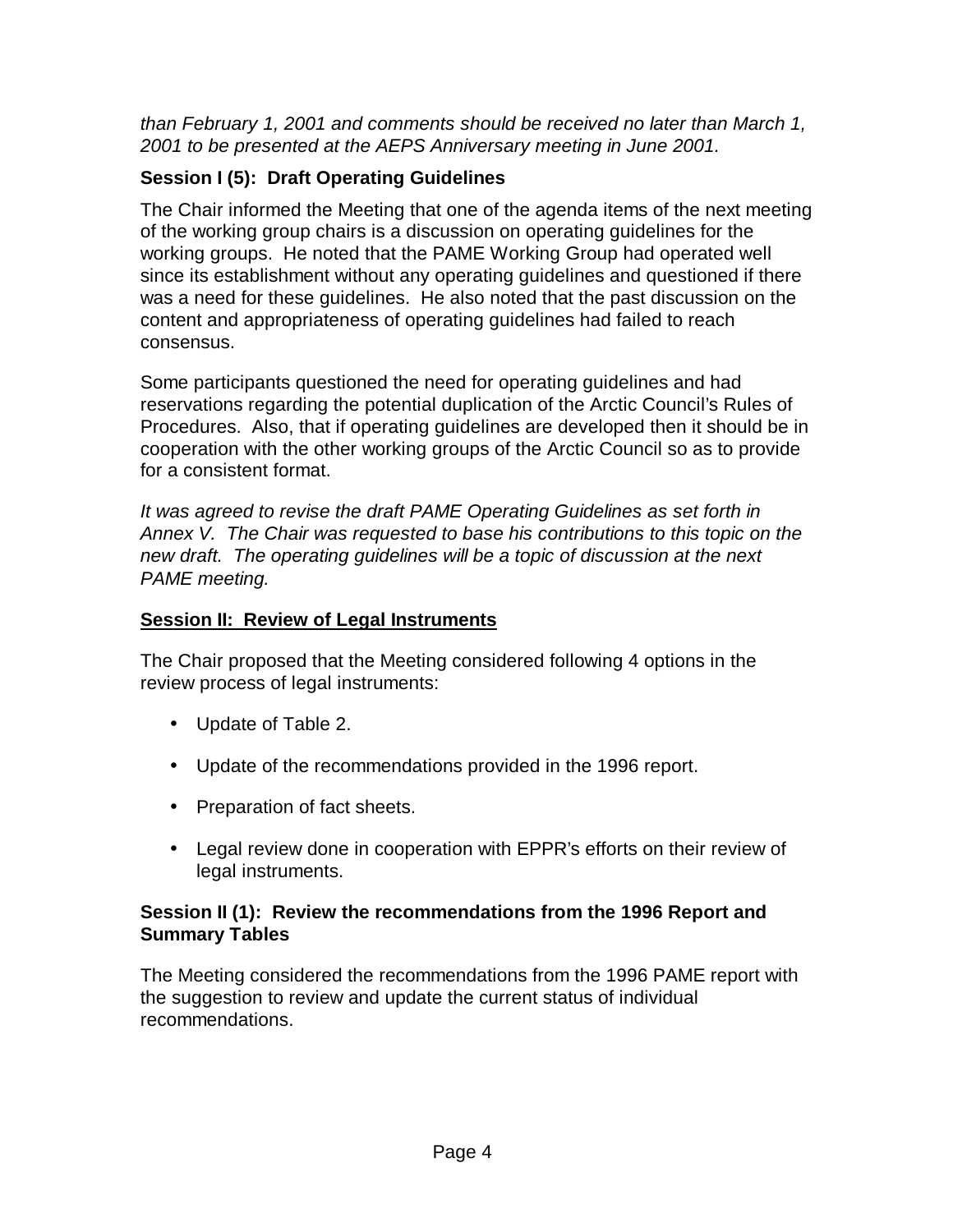### **Session II (3): Advisability of developing fact sheets**

The Meeting considered some information pages from Canada's Nation Plan of Action (NPA) Clearing-House. Canada clarified that the purpose of this information is to inform the general public on the content and purpose of the implementation of Canada's NPA.

The United States questioned the purpose of using fact sheets for reviewing legal instruments and noted that the legal analysis should be kept narrowly defined. The delegation also questioned the utility of preparing summaries and reviews of laws. The best use of legal resources is to employ them when a problem is identified; at that time, the attorneys would not rely on summaries but would look at the state of the law and the actual text of the law to provide the best advice on how to address the identified problem.

Denmark/Greenland informed the Meeting of fact sheets prepared by ACAP and noted the need to identify the user group prior to development of fact sheets.

Norway commented that the Canadian information pages were not in parallel with the review of legal instruments and should be considered as a separate task, as a possible information activity.

Sweden noted that fact sheets could serve the purpose of providing good background information.

### **Session II (4): Work Plans for Updating the 1996 PAME Report**

EPPR informed the Meeting of the completion of Analysis of the Adequacy and Effectiveness of Agreements and Arrangements, which was endorsed by the Ministers in Barrow. In the Analysis EPPR identified agreements and arrangements that relate to activities posing high risks in the Arctic.

EPPR noted that many of the international agreements PAME has listed in Tables 1 and 2 are of relevance to the work of EPPR as well and suggested that the PAME update should be done in co-operation with EPPR, as well as AMAP and CAFF if they are interested. The review should then be broader in scope than the 1996 PAME report. It should include agreements of interest to all working groups as well as agreements that might be of relevance to only one of the working groups. This kind of wider review of international agreements relevant to the protection of the Arctic environment would be useful to the work of all Arctic Council working groups.

The Meeting agreed to the following procedure pertaining to legal and other instruments:

1. Just before the next ministerial meeting, update the matrix of legal instruments;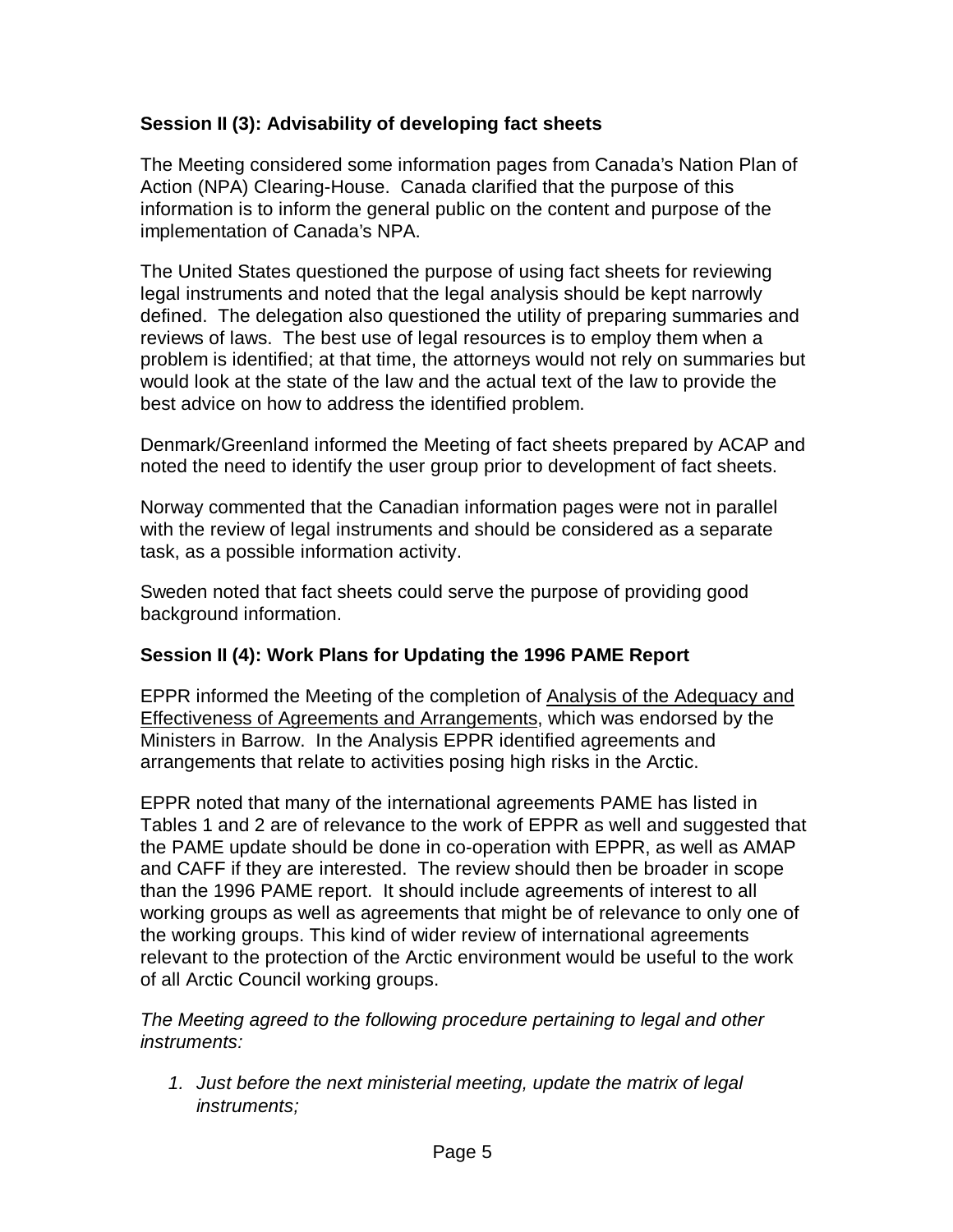- 2. record the status of the 1996 PAME Recommendations using the tables in Section II(1), Pages 1-4 of the PAME Meeting Documents; and
- 3. identify new problems areas (if any).

Information provided by members is due to lead countries by May 15, 2001. Lead countries will prepare summary documents and submit them to the PAME Secretariat no later than August 15, 2001. The Secretariat will distribute these papers to the other working groups of the Arctic Council and Permanent Participants and request their review and comments.

The Meeting agreed on following lead countries approach:

- Unites States Dumping Activities
- Norway Shipping Activities
- Denmark/Greenland Offshore Oil and Gas Activities
- Canada Land-based Activities

These reports/documents will be discussed at the next PAME meeting in addition to considering how best to address any problems which may be identified.

### **Session III: Offshore Oil and Gas Guidelines**

The Chair reminded participants of the Barrow Declaration and PAME's 2000- 2002 Work Plan which identify the following two tasks:

- Evaluate the effectiveness, adequacy and usage of the 1997 Offshore Oil and Gas Guidelines.
- Establish a process for reviewing and updating these guidelines.

Two papers were submitted for consideration by participants.

### **Session III (1): Report on RUNARC Program**

Ms. Carolita Kallaur, Associate Director for Offshore Minerals of the United States Minerals Management Service (MMS), provided information on MMS's accomplishments in the Arctic and reported on the progress of the RUNARC program which stands for Russia-USA-Norway-Arctic Offshore Oil and Gas Regime. RUNARC is a Russian initiative to develop a comprehensive offshore oil and gas safety and environmental regulatory system. Initiated in 1997 RUNARC's goal of establishing a new regulatory regime was to be completed in three Phases: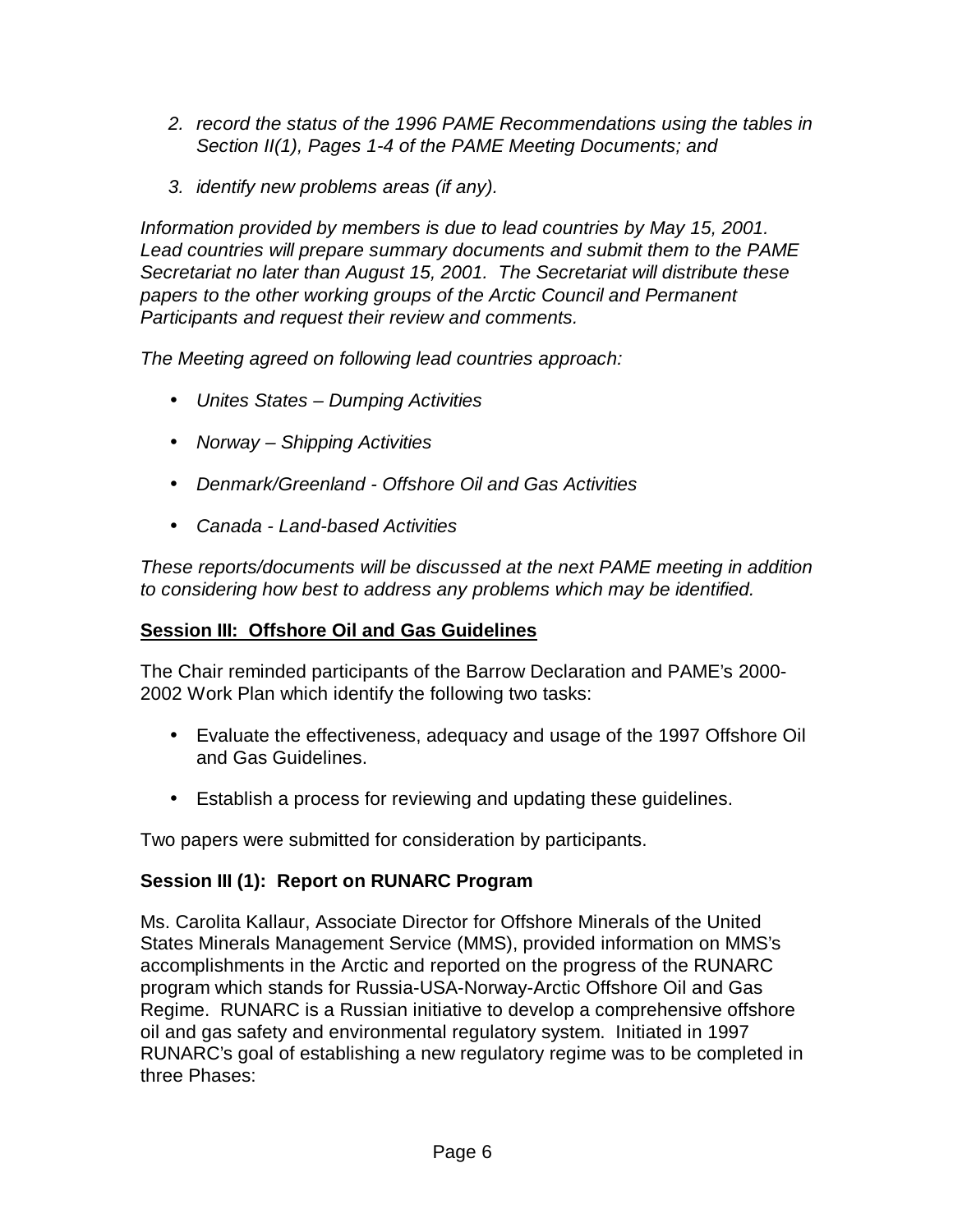Phase I – Feasibility Study which was completed in December 1998. A copy of the feasibility study will be provided to participants through the PAME homepage at http://www.grida.no/pame

Phase II – Initial drafting of necessary normative legal and technical regulations, and propose amendments or the elimination of out-of-date legal documents. Phase II was initiated in August 1999 and completed in December 2000.

Phase III – Transitional implementation of the new regime.

On behalf of the United States, MMS welcomed an opportunity to work with the Arctic countries to protect the environment and supports the goals of PAME's Offshore Oil and Gas Guidelines and noted that MMS has contributed to their drafting and will work to improve them. Appendix VI contains the complete report by MMS.

In response to the MMS report, Russia noted that they support this project in principle but an official position on the implementation of the project has not yet been prepared. It will be formulated after further consultation between the Ministry of Economic Development and Trade and the Ministry of Natural Resources.

# **Session III (2): Report from IUCN/OPG**

Ms. Jeanne Pagnan presented a progress report on the joint OGP/IUCN Oil and Gas Arctic Offshore Guidelines. IUCN is currently preparing an Arctic marine environmental overview and OGP is preparing operational guidelines. A consolidated first draft is planned to be ready in March or April, 2001 and will be circulated for review with the aim to present the final product to the next Arctic Council/SAO meeting in June 2001. PAME participants are invited to comment on the draft. These guidelines will be based on the 1997 Environmental Management Framework: Environmental Management in Oil and Gas Exploration and Production (OGP/UNEP) and the target audience is the oil and gas industry.

# **Session III (3): Report from WWF**

WWF presented a draft analysis of the effectiveness and implementation of the PAME Guidelines for Offshore Oil and Gas Development in the Arctic. WWF encouraged PAME participants and other interested parties to provide written comments on the draft prior to March 15, 2001. By May 1, WWF will produce a final version of the analysis, which is intended as an input to PAME's review of the Guidelines.

In general, WWF recommends that the Guidelines incorporate more detailed guidance, including references to technical literature, specific regulatory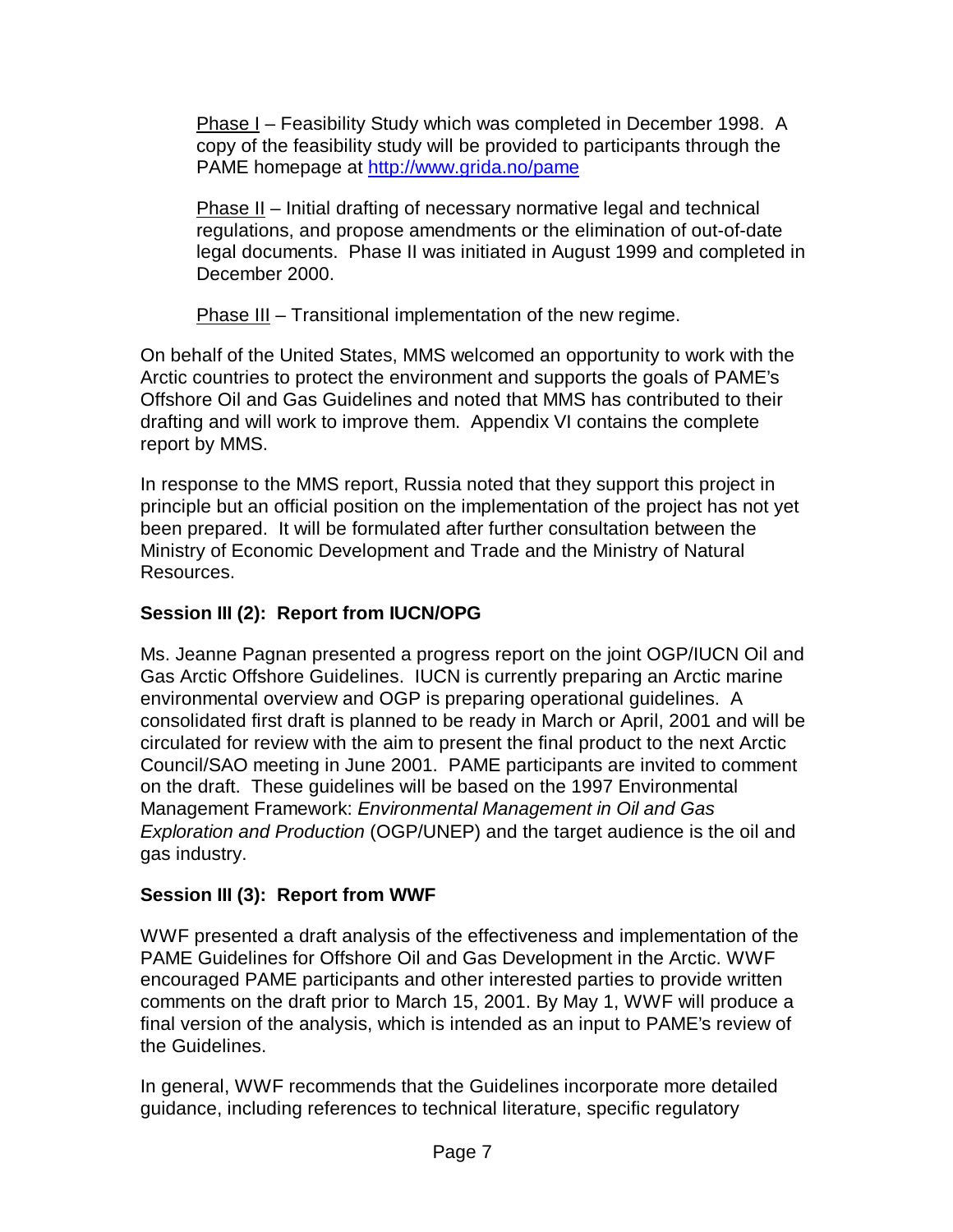examples, and other relevant standards. In addition, an informal survey by WWF showed a low level of awareness of the Guidelines among Arctic regulators and industry stakeholders. WWF therefore suggests that PAME increase efforts to promote awareness of and use of the Guidelines.

WWF also recommends that the Guidelines incorporate additional guidance on the following subjects: Strategic Environmental Assessment (SEA); identification of "no go" and "go slow" areas for Arctic offshore development; EIA; baseline and biodiversity monitoring; reducing noise impacts on wildlife from ice management; environmental risk analysis; oil trajectory response and overlay modeling; and the design and operations of offshore facilities in the Arctic. WWF also suggested the following other actions by PAME: a survey of current use of SEA and development of models for regional planning in the Arctic marine environment; a survey of current discharge standards and technology, with suggestions as to Best Environmental Practice; a survey of environmental risk analysis methodology in the offshore context, with suggestions of best practice; and a survey of cumulative impacts analysis in the offshore field, and development of specific guidance for the Arctic offshore arena.

### **Session III (4): Proposed Changes/Updates**

Denmark/Greenland presented a paper on update and recommended changes to the Offshore Oil and Gas Guidelines. The recommendations included:

- 1. The use of environmental risk analysis: While this is covered briefly in Chapter 6.3 of the Guidelines, it is recommended that this subject be brought up front in the document to show its importance as a tool that should be used right from the beginning in the planning of an activity. In addition, the text for this subject should be strengthened.
- 2. Text on Health, Safety and Management Systems enhancing its use could be added.
- 3. The text in Chapter 6.1 Waste Management could be tightened up particularly concerning drilling discharges, production water and emissions.
- 4. The subject of offshore oil transfer could be addressed; this area has been a problem in Denmark and is a major contributor of oil spills.

Denmark/Greenland welcomed the initiative to improve the Guidelines and informed the meeting that it would be willing to contribute to this exercise.

The Meeting agreed that participants prepare suggested amendments and additions to the 1997 Offshore Oil and Gas Guidelines and submit these proposals to the Chair, with copies to the Secretariat no later than June 1, 2001. It was further agreed that the next PAME meeting would consider these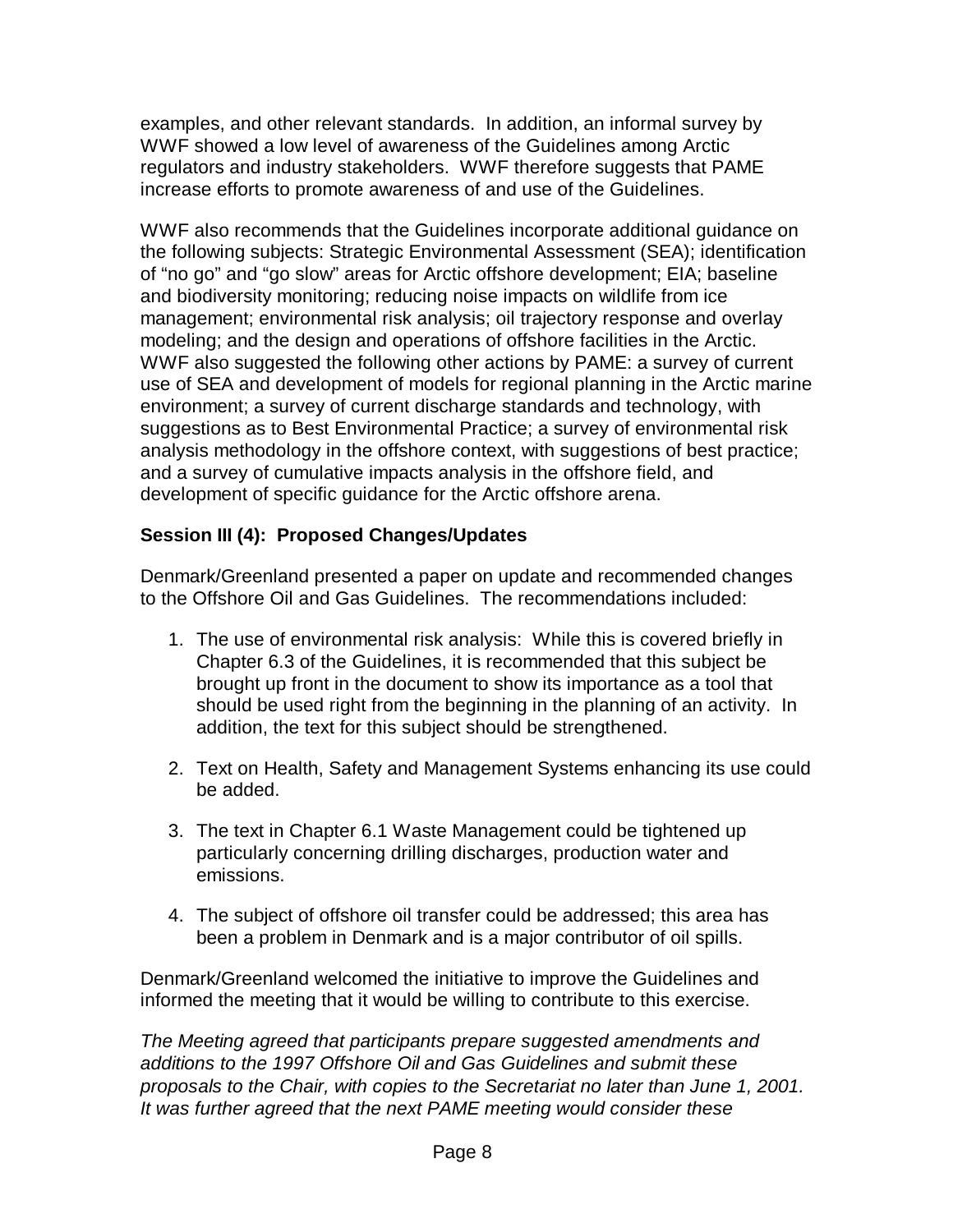suggested changes and whether to elaborate a process through which they could be incorporated into the Guidelines if appropriate. With respect to improving the application of the Guidelines, it was agreed that this might be accomplished, in part, by the possibility of having the next PAME meeting in Russia and could involve oil and gas experts. Such an approach could help forge links between the Guidelines and the RUNARC process.

### **Session IV: Regional Programme of Action**

### **Session IV (1): Progress Report from Russia**

Mr. Boris A. Morgunov, Deputy Director of the Department for the North Affairs, spoke on behalf of the Ministry of Economic Development and Trade of the Russian Federation. He noted that the Russian NPA-Arctic will be based on information existing in State reports on environmental conditions in the Russian Federation, AMAP reports, materials of working groups of ACOPS, materials of interested ministries and departments, and Russian Academy of Sciences.

Currently in the Russian Federation at the federal level the main program document in the field with the concrete program measures on social and economic development of Arctic region is approved by the Government Federal Target Oriented Program "World Ocean" (FTOP WO).

According to the view of the Ministry of Economic Development and Trade, adoption of the Russian NPA-Arctic project could be effected through FTOP WO. The decision about coordination of the Russian NPA-Arctic with relevant subprograms of FTOP WO was made by the Ministry and approved by Scientific Expert Council of FTOP WO.

Activities of the Russian NPA-Arctic could be included in current blocks of the FTOP WO as follows:

- Monitoring and assessment of the state of anthropogenic pollution of the Arctic Seas of the Russian Federation.
- Elaboration of legislative and other standardization measures to provide rational nature use in the Arctic and protection of Arctic Seas from anthropogenic pollution.
- Elaboration of investment projects for activities preventing and protecting anthropogenic pollution of the Arctic Seas of the Russian Federation.
- Organizational and technical measures for protection of Arctic Seas from pollution.
- Participation of the Russian Federation in international programs for protection of Arctic Seas from anthropogenic pollution.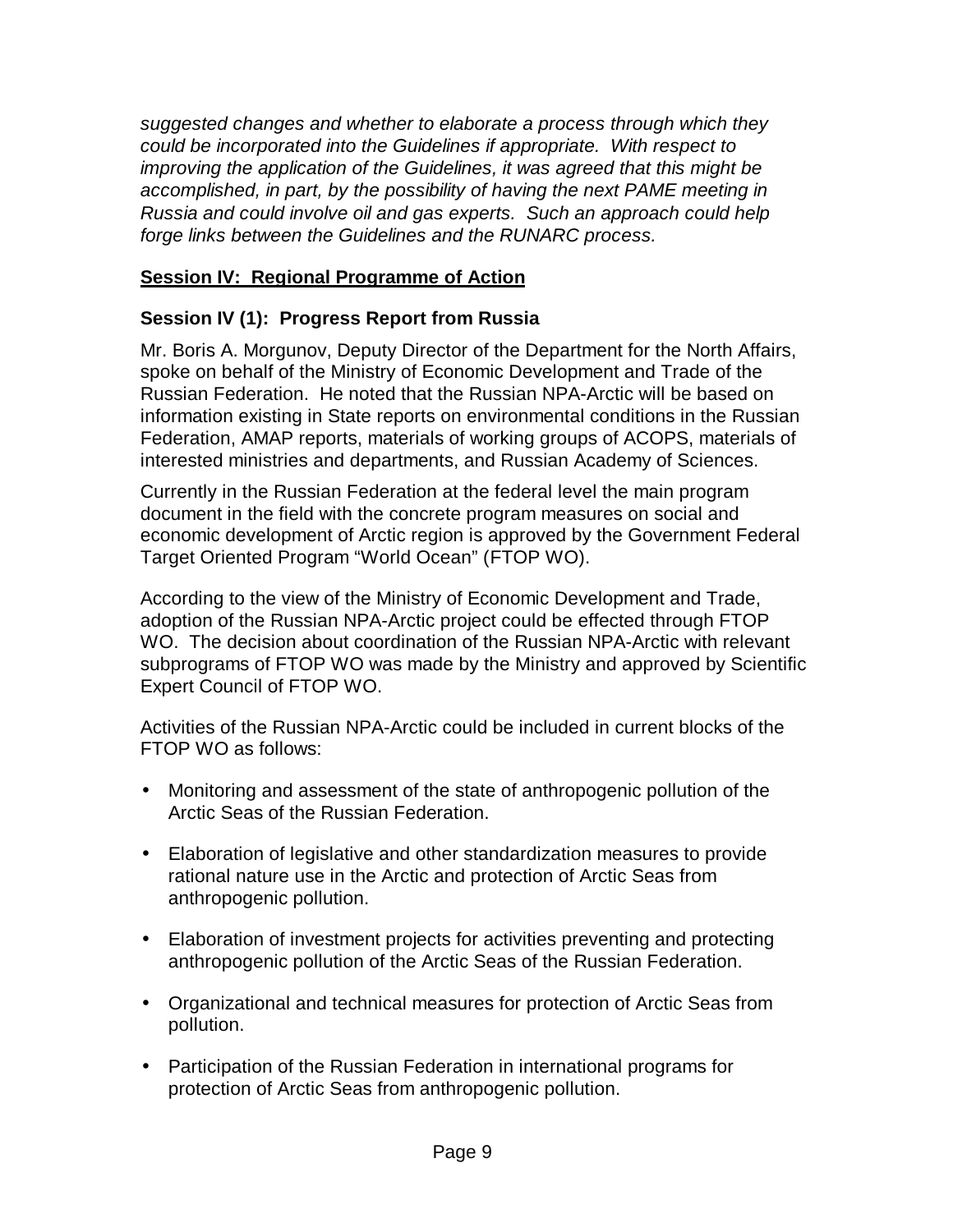These blocks of FTOP MO are mostly connected with the subprogram "Exploration and Use of the Arctic". However they will incorporate elements of other subprograms of FTOP MO as well.

This structure of the Russian NPA-Arctic will be coordinated with the main interested ministries and departments and presented for discussion at the forthcoming Parliamentary Hearings on the Russian NPA-Arctic that is scheduled for March 12<sup>th</sup>, 2001.

Mr. Sergey Hursevich spoke on behalf of the Ministry of the Federal Affairs and Migration Policy of the Russian Federation. He emphasized that the programme of Economical and Social Development of the Indigenous Peoples of the Russian North together with the Federal Migration Programme which are both implemented by its Ministry, play a significant role in the process of development of the Russian Arctic.

The Ministry has completed the methodological guidelines for several programs that deal with social and economical developments of independent subjects (regions) of the Russian Federation. This work can be fulfilled in the context of the collaboration between the Federal Government and the regional governments of the Russian Federation. Also, the differences between independent subjects (regions) of the Russian Federation should be taken into account.

The programme of the Russia NPA-Arctic can be used as a tool for harmonizing efforts within different levels of governmental institutions, organizations and stakeholders, in order to achieve sustainable development.

The Advisory Committee on the Protection of the Sea (ACOPS) provided the following presentation:

ACOPS currently interacts with the Ministry of Economic Development and Trade on elaboration of the structure of the Russian NPA-Arctic.

Through discussions by ACOPS with representatives of the Russian structures of private business (Club 2015, and the National Project Institute "Social Contract") it was decided to support the idea of an international round table on the role of the private sector in the implementation of the Russian NPA-Arctic.

Preliminary steps were made towards the preparation of a full-scale GEF Project proposal. The implications of such a decision were discussed at the Ministry of Economic Development and Trade (and with Club 2015 and the National Project Institute). One of the possible approaches is the establishment of a working group for the preparation of the full-scale GEF project, project proposals and materials for the planned Partnership Conference.

The Meeting expressed its gratitude to Russia for its encouraging efforts towards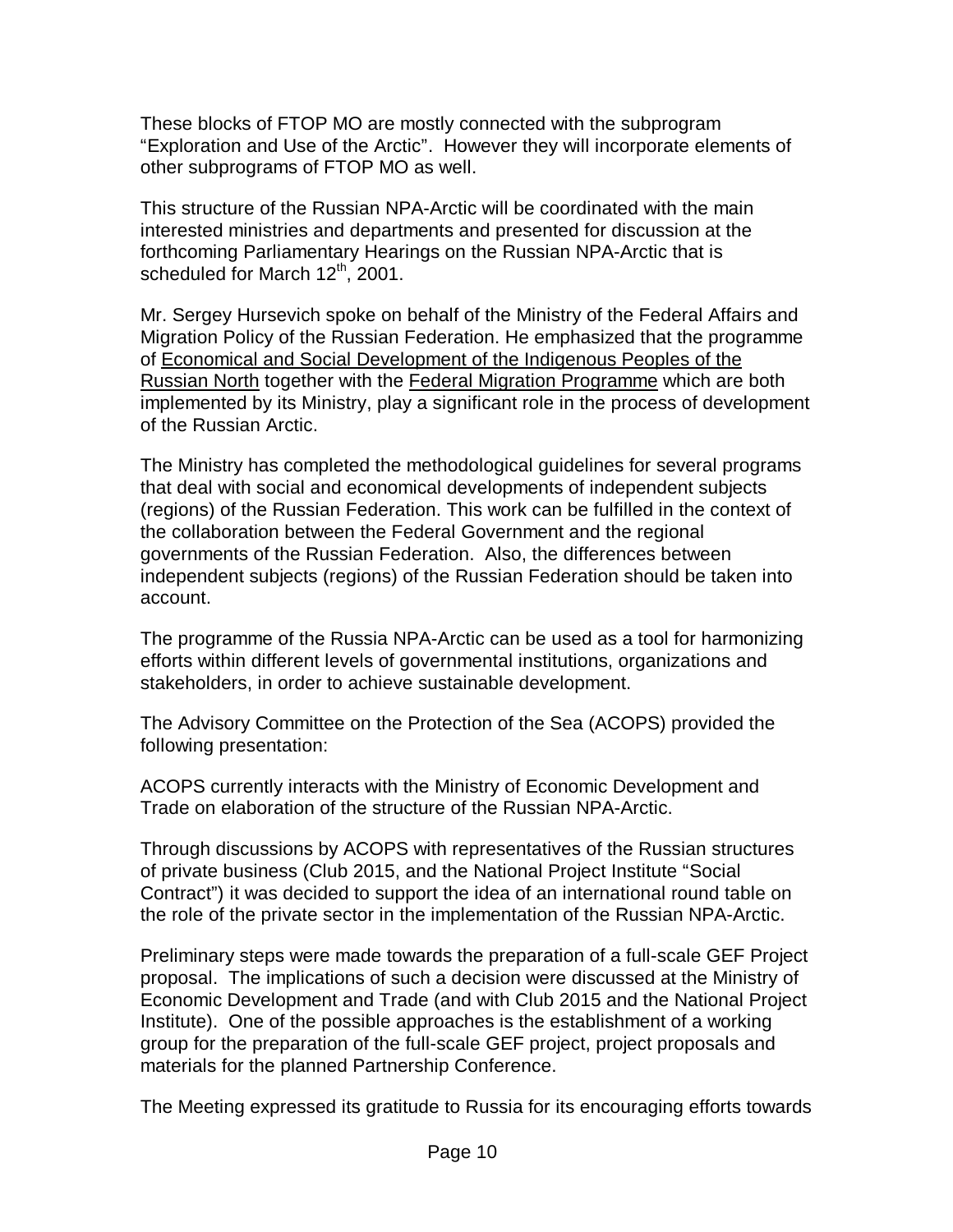a successful implementation of the Russian NPA-Arctic and noted with appreciation their representation from both the Ministry of the Federal Affairs and Migration Policy and the Ministry of Economic Development and Trade.

### **Session IV (2): Report from the Steering Group Meeting/ACOPS**

ACOPS informed the Meeting that the second meeting of the Steering Group for the GEF PDF-B Project "Support to the National Plan of Action for the Protection of the Arctic Marine Environment from Anthropogenic Pollution in the Russian Federation" (Russian NPA-Arctic) was held in London, October 19-20, 2000. The report of this meeting is available as document PDF-B R SG2/4.

A Second Six-Monthly Progress Report on the Implementation of the GEF PDF-B Russian NPA-Arctic project (April–September 2000) has been published and is available as document PDF-B R SG2/2.

Work of the following Working Groups is expected to be completed by January-February 2001, and respective final documents published:

- Review and Evaluation of Relevant Legislation and Administrative Arrangements at Federal and Regional Levels;
- Analysis of Pollutant Transport Mechanisms and Zones of Impact;
- Identification Characterisation, and Prioritisation of Environmental Hot-Spots;
- Analysis of the Existing Practice in Preparation of Pre-investment Studies in the Russian Federation and Development of Guidelines for their Future Preparation;
- Identification of Existing Capacity for Environmental Management in the Arctic;
- Identification of Existing Capacity for Environmental Management in the Arctic Programme of Measures for Radioactive Waste and Nuclear Materials Treatment, Storage and Disposal;
- Development of Proposals for Restoration of Environment at Decommissioned Military Bases in the Russian Arctic (Especially in Coastal Zones); and
- Preparation (in Co-operation with Organisations of Indigenous Groups) of the Arctic Charter to Ensure Protection of Habitat and Traditional Lifestyle of Ethnic Groups and Communities and their Participation in Matters Related to the Development in Areas of their Habitats and Traditional Nature Use.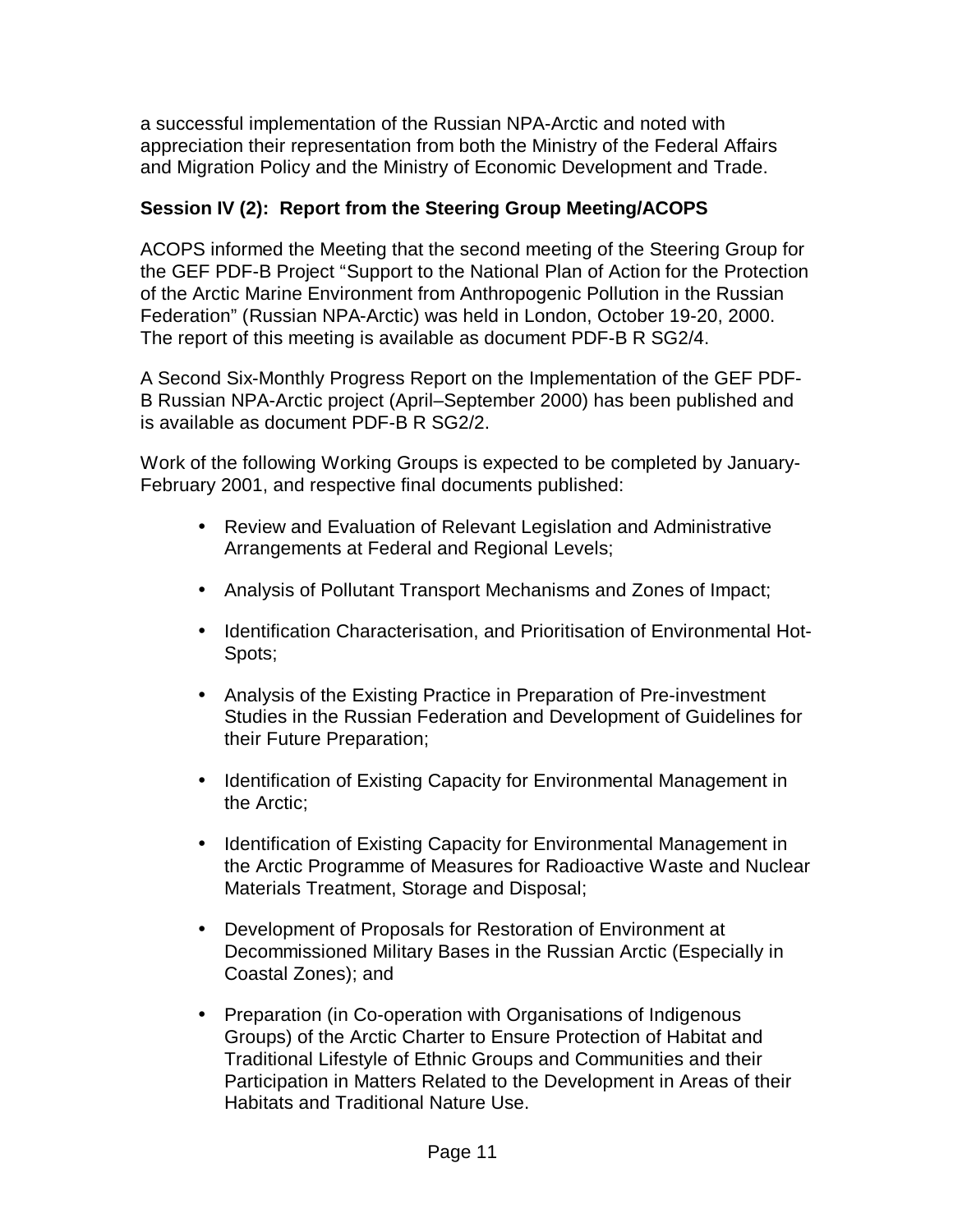Participants raised the question of the timing and endorsement of the Partnership Conference. Russia responded that the Partnership Conference will be introduced at the hearing in Duma on March 12<sup>th</sup> 2001 (changed from Feb 9<sup>th</sup> 2001) and based on the results and outcome of the hearing these questions can be answered.

### **Session IV (3): Involvement of PAME Members**

The Chair stressed the importance of active involvement of PAME Members in the Russian NPA-Arctic project through various means such as financial contributions, technical assistance, and by encouraging private sector interest. The Chair mentioned that the U.S., to pursue this goal, hopes to hold a U.S.- Russia round table meeting in Washington, D.C. this spring. The meeting, with invitees ranging from businesses to government officials, would serve to facilitate private-private discussions as well as express the high level support for the NPA-Arctic in Russia. Delegations raised questions as to timing, venue and participation in this meeting. The Chair agreed to provide participants with a concept paper to further elaborate on this proposal within a few weeks.

Sweden noted that the European Union (EU), through its Northern Dimension component, should have an interest in this process. Sweden as presidency of EU, with assistance from Finland, was asked to further elaborate on interest and possible participation of EU in this process.

# **Session IV (4): Private Sector Discussion**

Three non-profit organizations, with an interest in the environment and/or Russian business, where invited to participate in the private sector discussion and to give a short summary of their respective fields of specialties and possible future contributions and participation in the Russian NPA-Arctic.

Mr. Joseph Yancik, Director of Energy Affairs, represented the U.S.-Russia Business Council which is a trade association comprising over 350 U.S. and Russian businesses and represents a wide variety of players within the U.S.- Russia trade and investment discipline. He informed the meeting of the Council's main goals and its efforts towards improving the investment climate in Russia for U.S. businesses such as the need for changes in the legal and regulatory regimes that will encourage business activities.

Mr. James Sullivan, Manager of Legislative Affairs, represented the Water Environment Federation (WEF). He noted that although WEF focuses primarily on freshwater resources, that it also covers the coastal bodies with more than 40,000 federation members, from around the world, comprised of engineers, scientists, utility and industrial managers, equipment manufacturers and distributors, etc. WEF's member associations are organized by state, with strong representation from Alaska which could be beneficial since cold water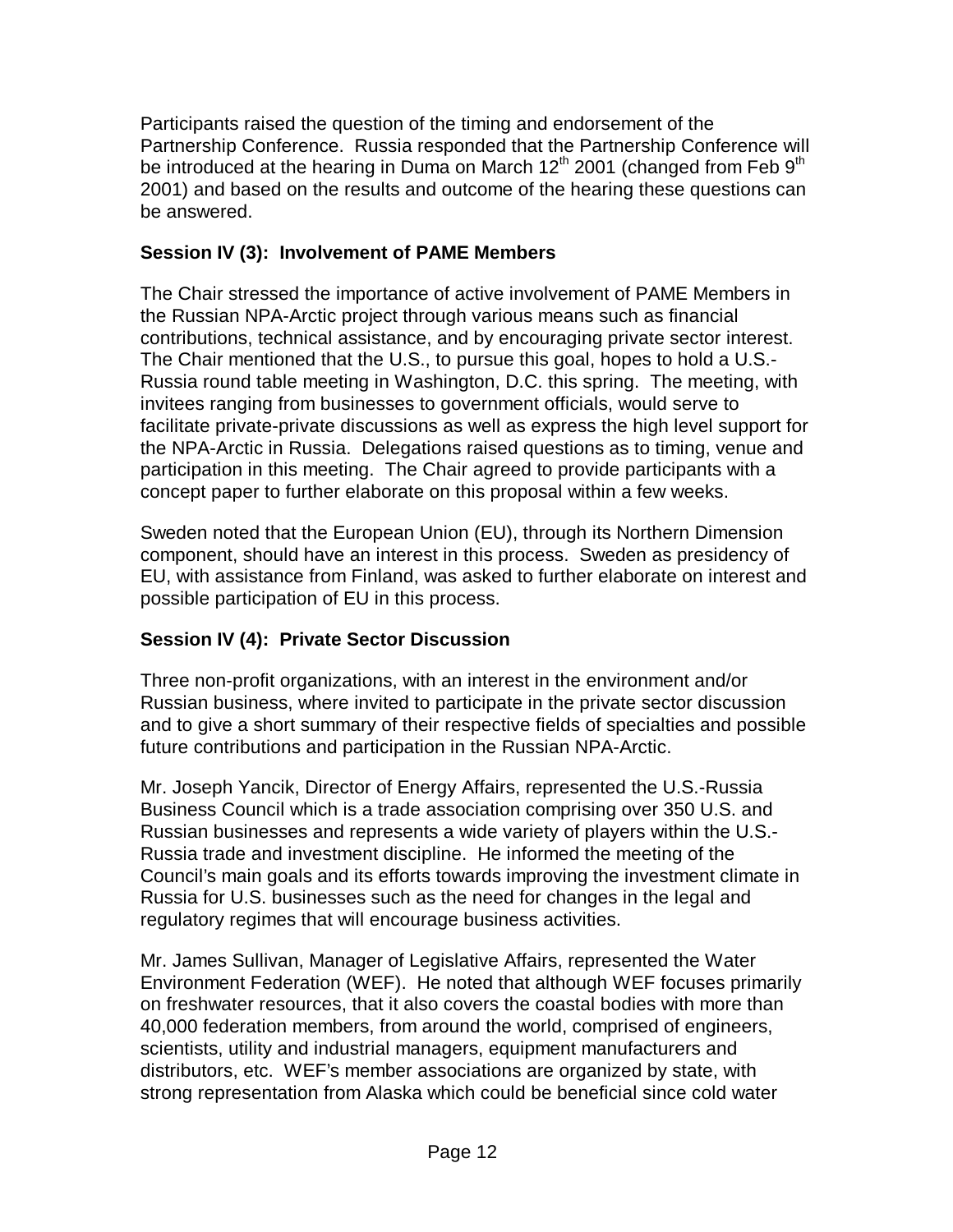and temperate water treatments vary.

Mr. William Kirksey, Director of the Environmental Technology Evaluation Center, represented the Civil Engineering Research Foundation (CERF). He noted that CERF has relationships with many industries, broader than their name suggests, such as: construction, environment, energy, materials, etc. Their main goal is to transfer technologies to these industries, harmonize standards, and accelerate the adoption of environmental technologies into practice. He mentioned that CERF would be particularly interested in participating in the creation of standards and assist in providing consistency in their application.

### **Session IV (7): Co-operation Between/Among Regional Seas Conventions**

The Chair and the Secretary reported on the main findings from UNEP's  $3^{rd}$ Global Meeting of Regional Seas Conventions and Action Plans that was held in Monaco 6-11 November 2000.

The Chair invited the views of PAME members and other participants on the merits of PAME's participation in such future UNEP Regional Seas meetings.

The Meeting noted that participation of PAME in UNEP's annual meeting of Regional Seas Programmes provided an important opportunity to bring Arctic issues to the attention of the global community, in particular, the RPA, and to contribute to and learn from the experiences of other regional seas programmes.

### **Session IV (8): Update on ACAP Projects**

Norway informed the Meeting on the main content of recently distributed letter to SAOs, Permanent Participants and Working Group Chairs regarding ACAP structure and projects as follows:

- Invites countries to nominate representatives to the Committee for 2 years;
- asks for information from the leads on the plans for initiating the ACAP projects (Annex A);
- asks for information on financial and/or technical contribution to these project proposals;
- presents some ideas regarding ways to work, meetings, lead responsibilities, etc for comments;
- asks which proposals in annex B (nos. 4-7) should be given priority, as it is the aim of the ACAP chair to have some of them ready for presentation at the next SAO meeting in June 2001.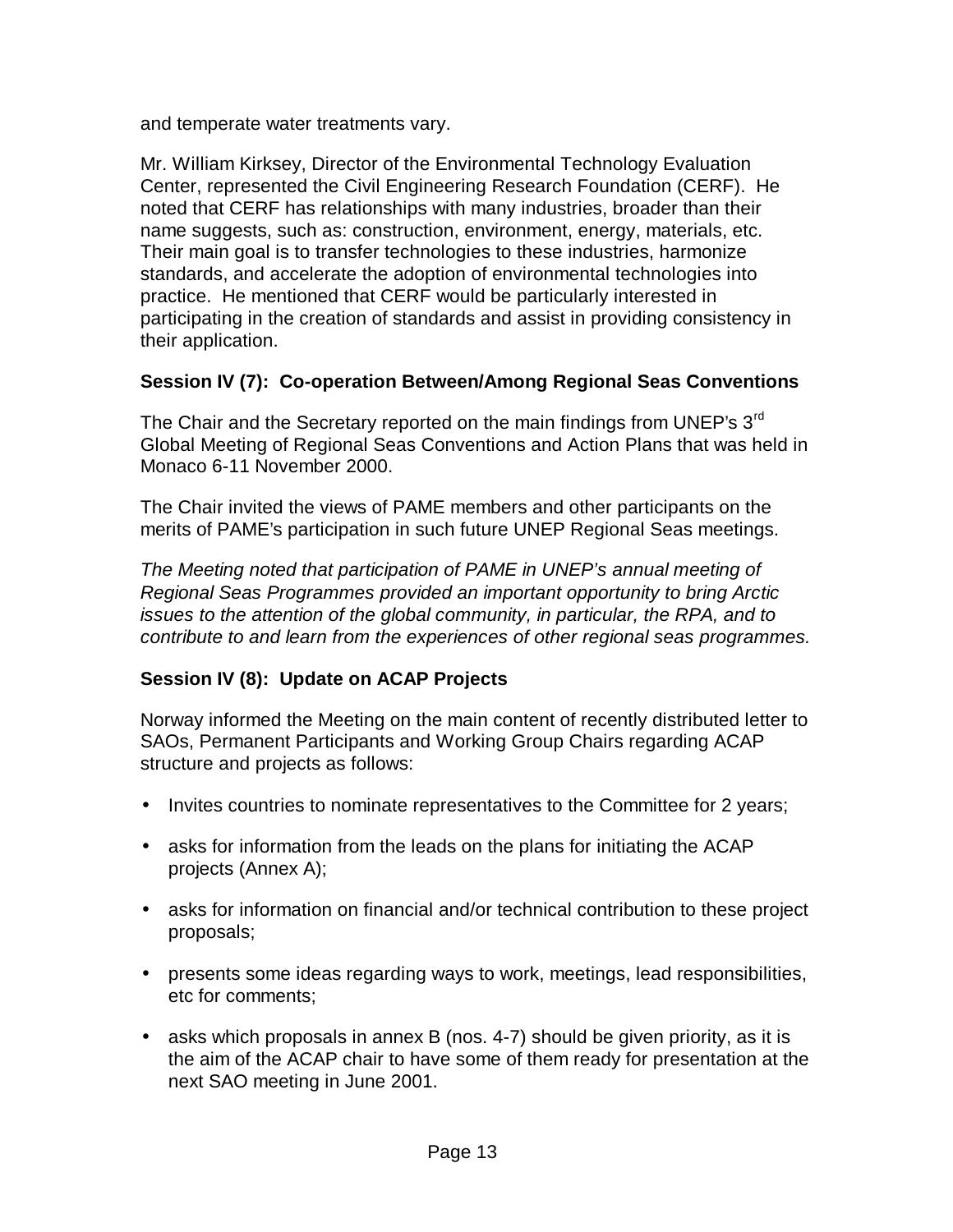The chair of ACAP will be Mr. Per Dovle, Deputy Director, Department of Environmental Strategy, Norwegian Pollution Authority. Mr. Gunnar Futsaeter will be ACAP's coordinator and contact person.

Provided below is an update on some of the ACAP projects:

### PCB-project:

First steering committee meeting for phase II of the project was held in Oslo last December. Progress is on schedule.

### Dioxin and Furan:

Preparatory consultation between Sweden and U.S. was held in Stockholm last December. This first project meeting is planned to be arranged in January/February of 2001.

### Fact-sheets:

- The POP-sheet has been finalized and was presented at the Ministerial Meeting in Barrow, Alaska.
- The radioactivity-sheet will be finalized in the year 2001, presumably within the next 6 months. Norway has volunteered to cover the expenses.
- The heavy metals-sheet will be finalized in the year 2001, presumably within the next 6 months. Denmark has volunteered to cover the expenses.

Norway noted that there should be many links between ACAP and the Russian NPA-Arctic. One in particular is the Partnership Conference which would be of mutual interest. However, the Russian NPA-Arctic is currently very general and very extensive and covers much of the tasks of the working groups of the Arctic Council.

Norway further noted that if the plan is approved by the appropriate Russian authorities then much needs to be done to make it more focused as it will then be easier to see how the two can link and be coordinated.

ACAP and PAME should co-operate to develop proposals for activities under the Russian NPA-Arctic, that are focused and concrete, and do not duplicate ACAP or other Arctic Council activities (i.e. develop coordinated action proposals that can be implemented).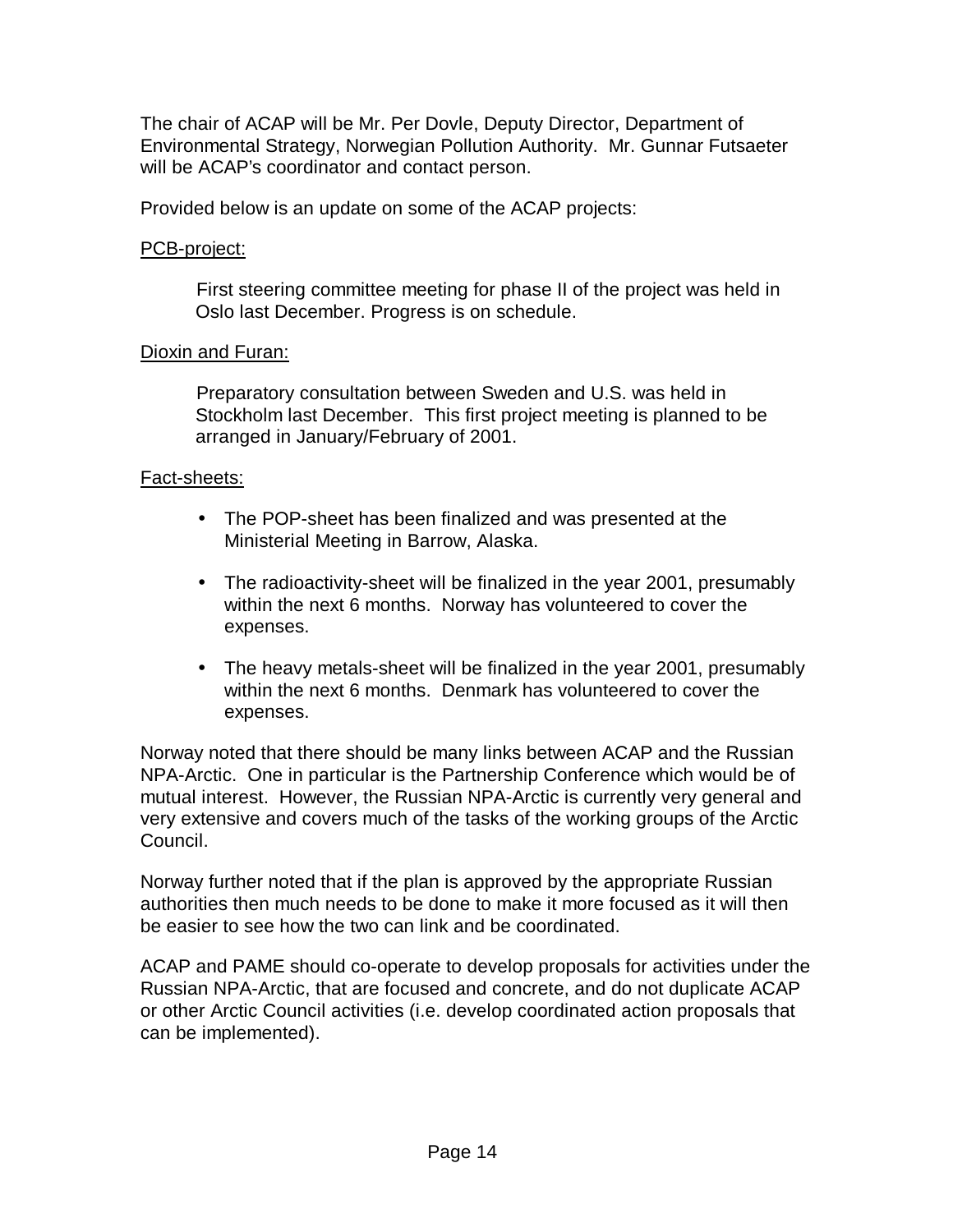### **Session IV (9): Clearing House Mechanism**

The Meeting reviewed the paper on "Proposed First Steps in Addressing the RPA Clearing-House Mechanism" prepared by the PAME Secretariat. Development of an Arctic Clearing-house on land-based activities is called for in the Regional Programme of Action (RPA).

The Meeting requested the Secretary to start by adding a new window to the PAME Homepage that would identify a list of candidate links specific to the RPA. Initially, this window would only provide links to other related websites, but it could be expanded over time to provide more Arctic-specific information. The Secretary was also asked to identify, where possible, Arctic-specific information on the linked websites. Canada offered to provide technical assistance if requested by the Secretary. The Secretary was asked to provide a draft to PAME participants for review by May 15, 2001 with comments back no later that July 1, 2001.

### **Canada's National Programme of Action Information Clearing-House**

Canada provided an overview on their progress related to the development of a National Programme of Action (NPA) Information Clearing-House. The Clearing-House is intended to be an information system for environmental practitioners and the general public. It responds to most commonly asked questions and provides practical advice and links to experts/contacts. The Clearing-House is currently under final review by the NPA Advisory Committee, which may result in the incorporation of additional information related to habitat and provincial/territorial programs. It is expected that the NPA Clearing-House will be officially released to the public in late January or early February 2001.

A CD containing Canada's NPA Clearing-House was distributed; together with a few introductory pages (in hard copy) from the Clearing-House website. The website for Canada's NPA Clearing-House is located at: http://www.ec.gc.ca/npa-pan2/npa/index\_e.htm

#### **Session IV (10): Other RPA Proposals and NPA Progress Reports (if any)**

The Barrow Ministerial requested that each working group prepare a report on capacity building within the context of its work. Capacity building aspects of PAME's work on oil and gas, the clearing-house and the Russian partnership meeting were identified.

The Meeting agreed that a preliminary draft should be prepared by the Chair on these aspects of capacity building and that further elaboration of the PAME report would occur in the context of additional information from the SAOs and from a proposed capacity building workshop to be held by Canada. The Secretary will prepare the first draft for PAME's consideration.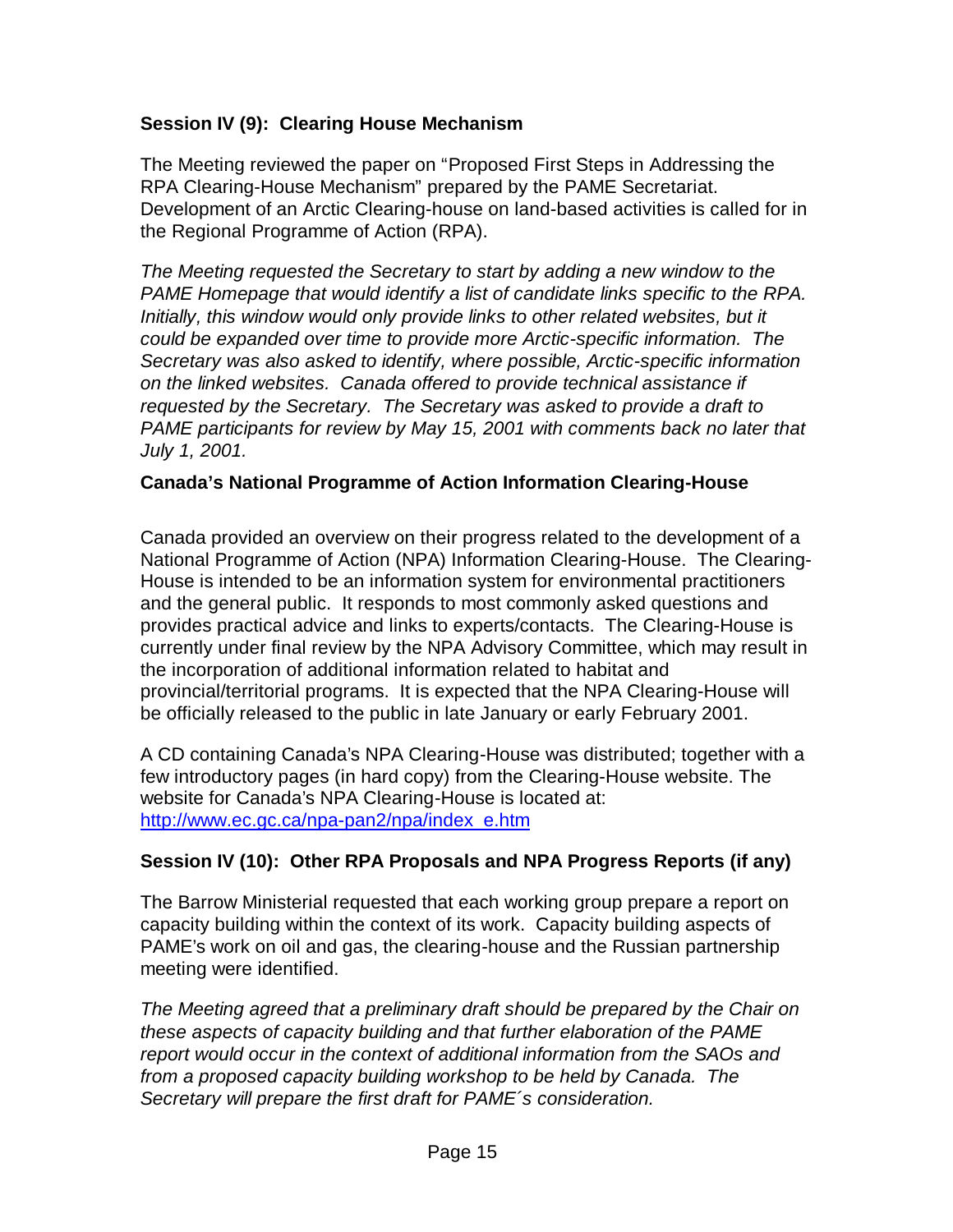### **Session IV (13): Define Coastal Areas**

The Meeting reviewed the approach paper on proposed next steps in addressing working definitions for coastal areas prepared by the PAME Secretariat.

Elaboration of a definition of the coastal zone is called for in the RPA. The need for such a definition was judged by the Meeting to be related to previous discussions of the relationship between the RPA and ACAP.

Now that ACAP has been adopted and the RPA is a component of it, the Meeting agreed that there is no longer a need to prepare a definition of coastal zone, as this issue should be resolved by expanded cooperation between ACAP and PAME in implementation of their programs.

#### **Session V: Shipping Proposals**

Canada presented a proposal paper on Arctic Waters Oil Transfer Guidelines to be considered by the meeting (Appendix VII).

Canada offered to be the lead country in establishing a correspondence group for the purpose of developing these guidelines.

Several countries expressed interest in participating in the correspondence group.

Generally this work would focus on following issues:

- 1. What is the current status of oil transfer guidelines in the circumpolar nations.
- 2. Development of a common set of best practices.
- 3. Completion of the project over the next 2 yeas, in time for the Ministerial meeting of the Arctic Council that is scheduled for 2002.

Canada will initiate this project by sending out a call letter asking for specific contacts in the various countries to form a correspondence group.

The Meeting approved the proposal by Canada and that it lead a correspondence group in an effort to develop Arctic Waters Oil Transfer Guidelines. Participants were encouraged to provide Canada with examples of such guidelines with which they are familiar. The results of these discussions will be considered at the next PAME meeting.

Iceland indicated that it is in the process of developing national regulations on ship-to-ship oil transfers and asked participants to provide them with any relevant information.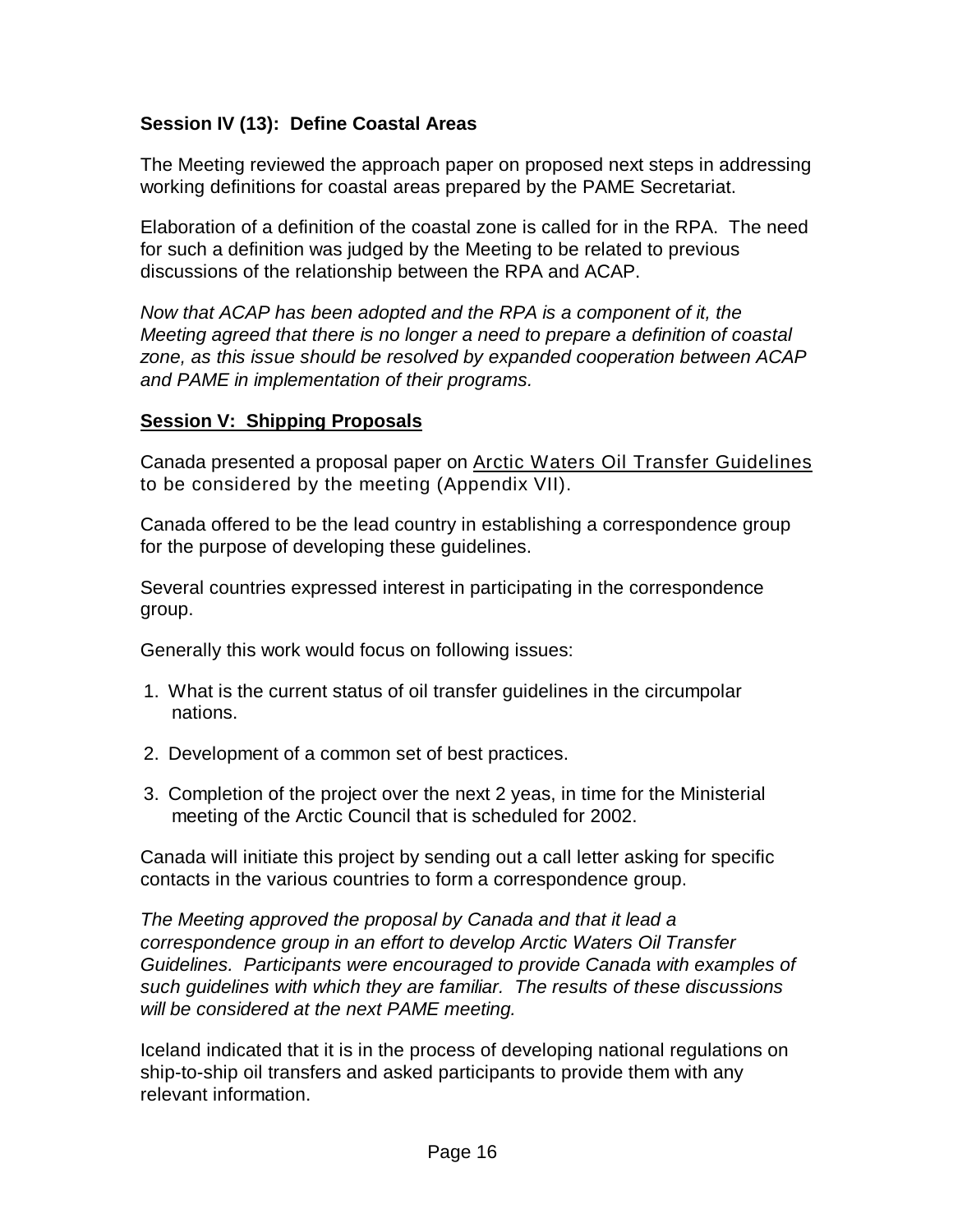Canada noted that they have distributed an information paper on Harmful Aquatic Organisms in Ballast Water and mentioned that Canada has developed Ballast Water Guidelines that are in place in Canada and which include two Ballast water exchange areas in the Canadian Arctic. The Meeting thanked Canada for providing this information paper.

The Meeting received with interest a proposal paper by Norway on the follow-up activities of The Snap Shot Analysis of Maritime Activities and ways to address ship generated waste through:

- An information campaign aimed at full compliance by ship operators with MARPOL 73-78 requirements.
- Exchange of information on control, monitoring, investigation of violations and prosecution of offenders.
- Provide information on the availability of waste reception facilities in the Arctic.
- Discuss incentives which stimulate the use of waste reception facilities.

EPPR noted that the Circumpolar Map of Resources at Risk from Oil Spills in the Arctic includes information on reception facilities.

The Meeting agreed that this is a priority area for consideration by PAME. Questions were raised, however, with regard to the precise meaning of the Norwegian proposal. Thus, Norway agreed to develop its proposal in greater detail for consideration at the next PAME meeting.

### **Session VI: Relations with Other Organizations and Working Groups**

### **Session VI (1): Progress Reports from Working Groups of the Arctic Council**

### AMAP

The most important task for AMAP the next 11/2-year is to produce the next assessment including the new findings on POPs, Heavy Metals, and Radioactivity. The assessment will be made on basis of information gathered by expert groups based on a lead country principle and overseen by the Assessment Steering Group (ASG).

At the Ministerial meeting in Barrow CAFF and AMAP presented the Arctic Climate Impact Assessment (ACIA). The assessment was adopted by the Ministers and planned to be delivered in 2004. The goals of the ACIA are to:

1) Evaluate and synthesize knowledge on climate variability, climate change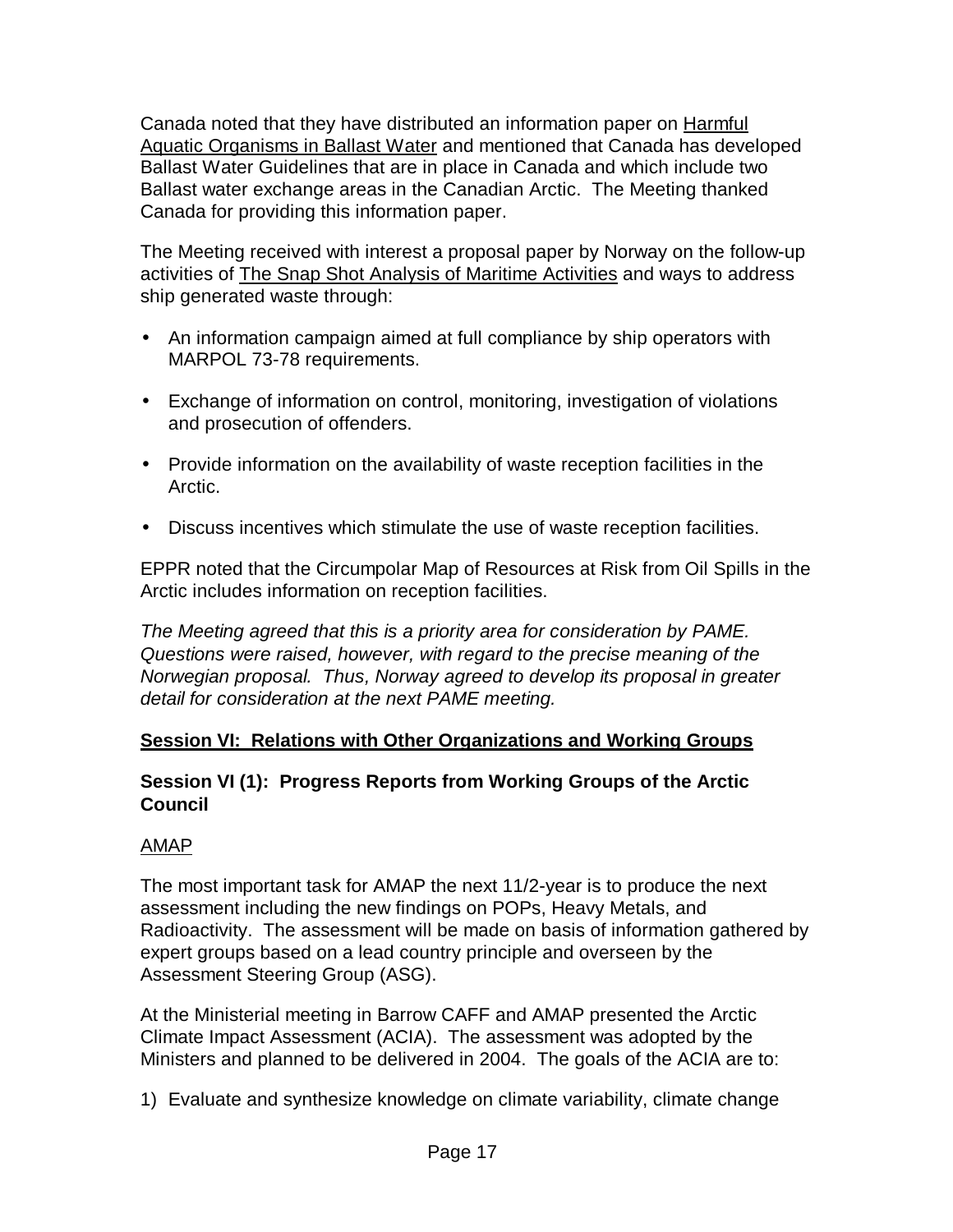and increased UV-radiation and their consequences; and

2) Provide useful and reliable information to the governments, organizations and people of the Arctic Region in order to support policy-making processes and to the IPCC's further wok on climate change issues.

The project proposal "Persistent Toxic Substances, Food Security and Indigenous Peoples of the Russian North", developed by RAIPON in collaboration with AMAP, has been approved for funding by GEF. The objectives of the project are to assess pollution impacts on human health of indigenous peoples in Arctic Russia to ascertain the level of contamination of country food as a result of pollution from global and local sources, and to develop recommendations to reduce the impacts. The project has linkages to other initiatives under the Arctic Council, including the Children and Youth Project and proposals to capacity building. AMAP is still seeking matching funding, but good progress has been made.

The first phase of the Multilateral Cooperative Project for Phase out of PCB use and Management of PCB-Contaminated waste in the Russian Federation "has been implemented on the basis of funding provided by all eight Arctic countries. AMAP has been asked by the ministers to coordinate the implementation of the second phase of the project. The steering Group for the Second Phase met in December, and the next meeting is planned in spring 2001.

At the Ministerial meeting in Barrows the Ministers welcomed the opportunity presented by the RIO + 10 process to review the work of the Arctic Council with a view to bringing Arctic issues to attention. Now the RIO +10 meeting seems to be arranged after the Arctic Council Ministerial meeting in September 2002 and AMAP will therefore be able to bring the AMAP report and discussions into the RIO +10 process.

The UNEP Chemical Regional Based Assessment of Persistent Toxic Substances (PTS) is now stated. Since most of the relevant data to the UNEP work for the Arctic Part has already been compiled in AMAP reports. AMAP has been asked to assist UNEP in the preparation of the regional reports for Arctic. The Arctic part will be done as a pilot and AMAP has received funding from Canada and UNEP to do the work.

A year ago, AMAP was requested by the Global International Water Assessment (GIWA) to act as a Mega-regional Host Institution for the Arctic region. The AMAP board was asked by the Working Group to clarify the extent of the work GIWA would expect. The AMAP Secretariat held more meetings with GIWA and GIWA agreed to prepare a guideline document covering the task requested. This strategy document is now available. GIWA is seeking funding for the Arctic components.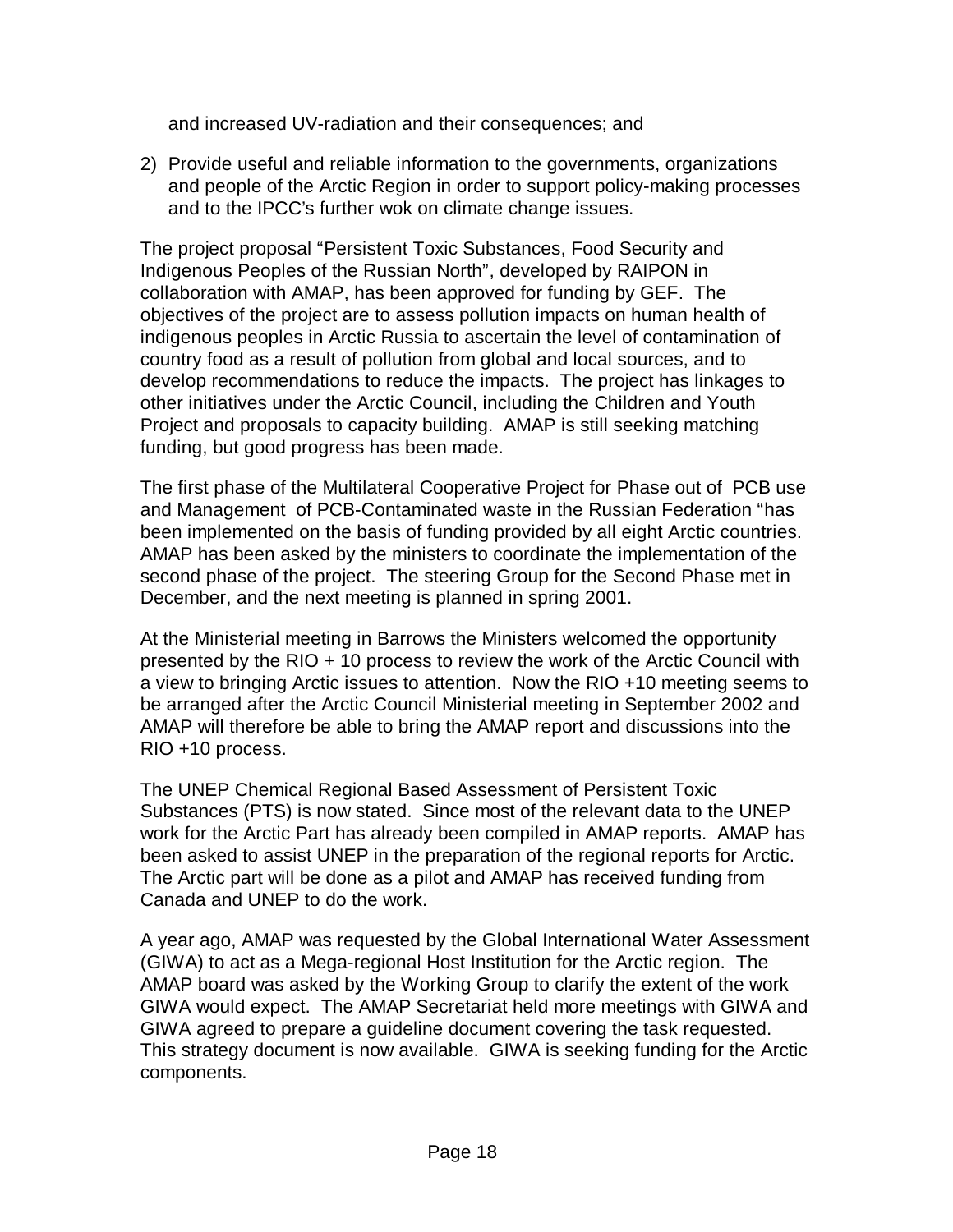Russia responded to AMAP's reporting by noting the necessity of more active measures to elucidate the sources of pollution outside Arctic and its influence on the Arctic and noted that transboundary effects of pollutants (including POP´s) play a significant role in contamination of territories of the Russian Federation and its Arctic Seas.

# CAFF

CAFF informed the Meeting of its activities that are relevant to PAME's work.

1. Regarding the CAFF/UNEP/GEF project on Ecosystem Conservation and Management in the Russian Arctic then the PDF-B phase was initiated last December 2000 and is now fully funded with cash co-funding obtained from Canada, Norway, USA, Finland and the Netherlands. The PDF-B phase will conclude by the end of this year or early 2002 and the aim is to initiate the Full Project in spring 2002.

Two sub-activities of the PDF-B phase are especially relevant in the context of collaboration and information exchange with GEF/ACOPS/PAME Projects:

- The CAFF Secretariat will compile an inventory of existing international projects in the Russia and analyze this information to clarify linkages with the CAFF/GEF projects and to identify further needs for research projects to support conservation work in the Russian Arctic; and
- a consultant will be hired to prepare a review and analysis of the legal, regulative and administrative frameworks operating in the Arctic autonomous regions under consideration for the project.

CAFF and UNEP would be interested also in discussing with PAME/ACOPS its participation in the planned Partnership Conference and would appreciate being kept inform on further development.

- 2. The CPAN Standing Committee of CAFF has been charged with evaluating the recommendations coming out of the Circumpolar Marine Workshop in Montreal and recommended further actions of CAFF based on these recommendations.
- 3. CAFF plans to finalize its Operating Guidelines and Communication Strategy over the next few months for approval by SAOs in June 2001.

The Meeting agreed that with respect to PAME's participation in CPAN it would await a proposal from CAFF.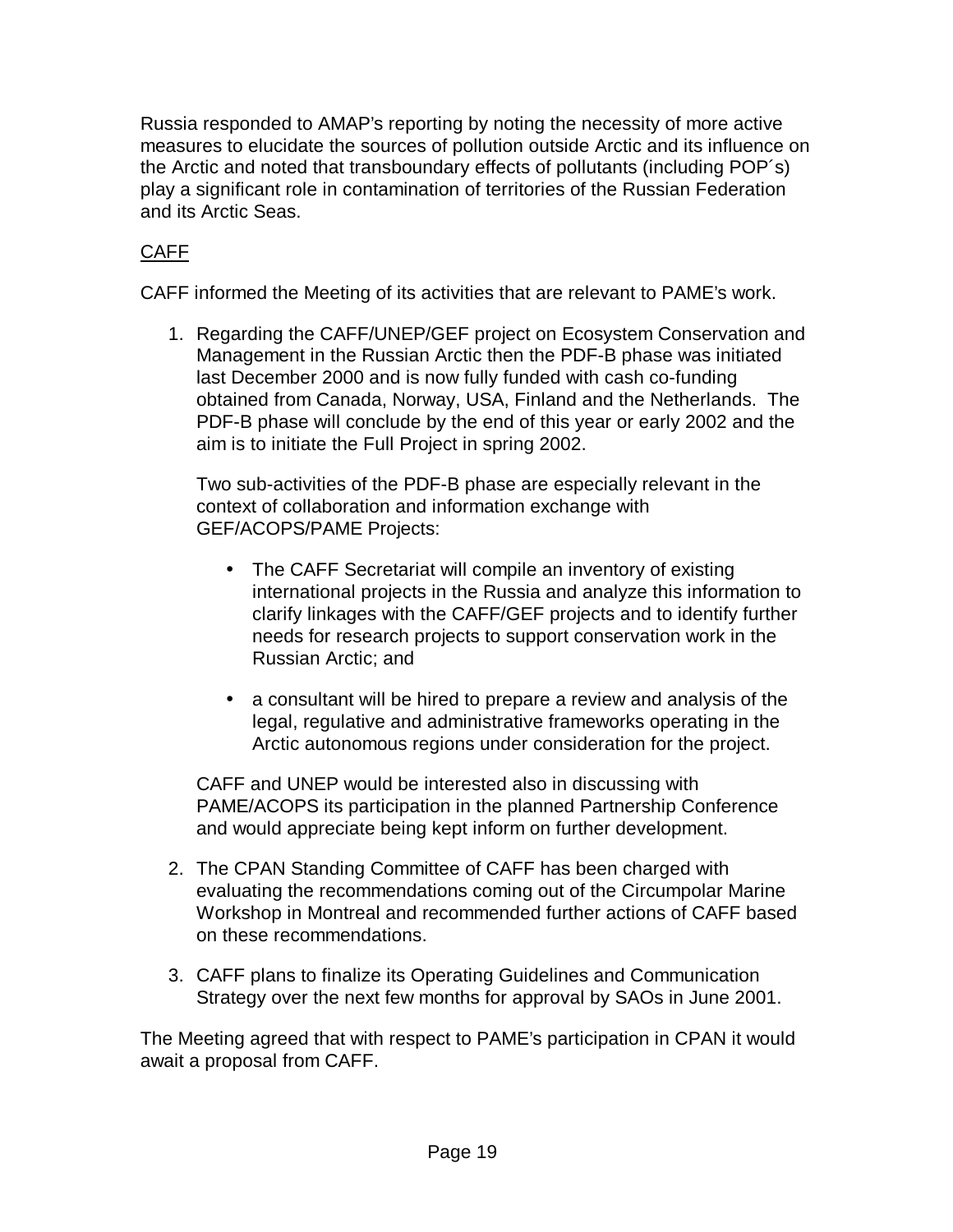### EPPR

EPPR presented a written report to the PAME Secretariat on the working group activities and highlighted activities that are relevant to PAME. They were:

- 1. Circumpolar Map of Resources at Risk from Oil Spills in the Arctic. This project will be adopted by the EPPR working group at its next meeting that will be held in Kiruna, Sweden February 20-22, 2001. This project has relevance to PAME, particularly with the shipping analysis work carried out by PAME.
- 2. Training course for Oil Spill Response in the Arctic Environment.
- 3. A brochure presenting EPPR. PAME is also providing a brochure.

In terms of PAME work activities, EPPR stated that it would welcome the opportunity to review and contribute to work carried out by PAME. In particular, EPPR would welcome the opportunity to review and contribute to the Arctic Waters Oil Transfer Guidelines.

Finally, as EPPR will be looking at their Operating Guidelines at their next meeting, the working group would appreciate the results of PAME's work and the background for the draft. In particular, EPPR would welcome the sharing of the reservations of the United States on repeating contents of the Arctic Council Rules of Procedure.

### **Session VI (2): Draft Communication Strategy and Brochure**

The Meeting reviewed the draft Communication Strategy and Brochure prepared by the Secretary.

It was agreed that comments on these drafts should be received by the Secretary by March 1, 2001 and that the Secretary should prepare revised documents on these topics. The Brochure will be finalized by the Secretary and the revised Communication Strategy will be considered at the next PAME meeting.

### **Session VII: Other PAME Related Activities**

#### **Session VII (1): Rio+10 Meeting**

The PAME Secretary gave a short overview on an information paper provided to participants on the planning of the Rio +10 meeting in 2002.

The Meeting agreed that the Secretary would prepare a text with proposed PAME contributions to be presented at the next meeting of the Chairs of the Arctic Council.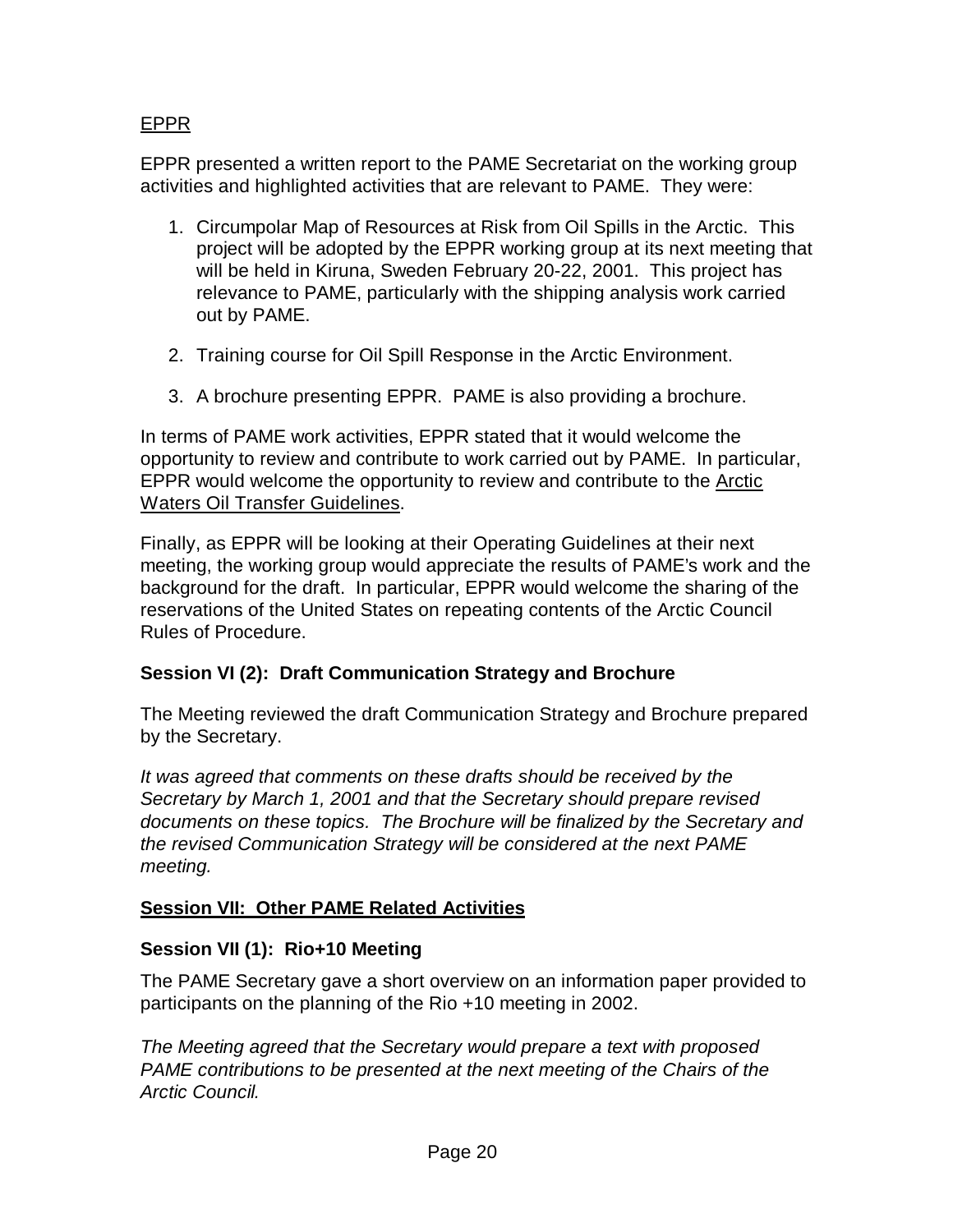### **Session VII (2): 2001 GPA Intergovernmental Meeting**

Canada provided an overview of the preparations toward the GPA Intergovernmental Review Meeting in 2001. The purpose of the meeting is to review the progress made in implementation of the GPA, since it was adopted in November 1995. Canada will host this meeting, in Montreal, from November 19- 23, 2001. It is expected that UNEP will send invitations to countries in late January or early February 2001. Like the 1995 GPA meeting in Washington, international organizations and environmental non-governmental organizations will also be invited to participate in the meeting.

It is expected that more than 500 participants will attend the meeting, including representation from 100-140 countries. UNEP and the Government of Canada have sent out the first announcement of the meeting with listed goals and objectives, thematic focus, specific products and proposed structure of the meeting (refer to Appendix VII).

The Secretary will prepare a draft paper describing PAME's GPA-related activities.

#### **Session X. Future Work Programme**

The Meeting agreed that the next PAME meeting should occur in September or October 2001. Participants agreed to review the schedules of other oceansrelated meetings and to provide the Chair and the Secretariat with an indication of which weeks within these months would be best for convening the meeting.

The idea to have the next PAME meeting in the Russian Federation was put forward. Russia confirmed that this proposal will be considered by its government and that PAME participants will be promptly informed about its decision. The Meeting thanked the Government of the Russian Federation for its consideration and looks forward to a reply from it in this regard. The meeting also welcomed an offer by the Government of Iceland to host the next PAME meeting.

#### **Session X (1): PAME Work Plan**

The PAME work plan for 2001-2002 is summarized in Appendix VIII.

### **Session X (2): Reporting to the Next SAO Meeting**

The Chair will report on the outcome of the PAME meeting at the next SAO meeting that will be held Rovaniemi, Finland, 12-13 June 2001.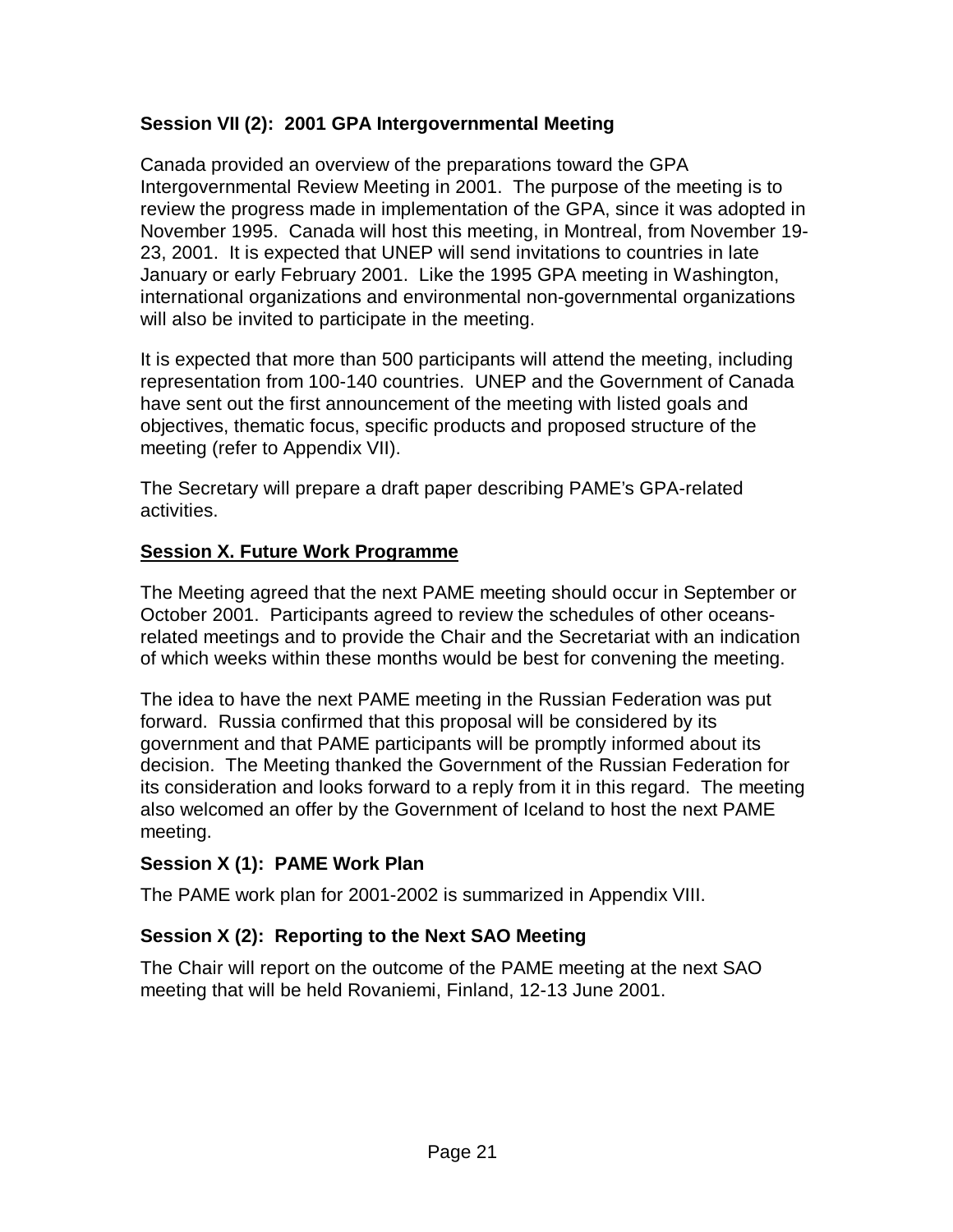# **APPENDIX I**

# **LIST OF PARTICIPANTS**

### **PAME Working Group Meeting January 9-12, 2001 – Washington D.C., United States**

| <b>Thomas L. Laughlin</b><br>Soffia Gudmundsdottir<br>Chair<br><b>Executive Secretary</b><br><b>PAME International Secretariat</b><br>National Oceanic and Atmospheric<br>Administration (NOAA)<br>Hafnarstraeti 97<br>U.S. Department of Commerce<br>600 Akureyri, Iceland<br>Herbert C. Hoover Building Room 5230<br>14 <sup>th</sup> & Constitution Avenue N.W.<br>Tel: +354 461 1355<br>Washington, D.C. 20230<br>Fax: +354 462 3390<br>Email: pame@ni.is<br>Tel: +1 202 482-6196<br>Fax: +1 202 482-4307<br>Email: tom.Laughlin@hdq.noaa.gov<br><b>CANADA</b><br>Robert L. Wolfe<br><b>Chris Cuddy</b><br>Research & Development Officer<br>Chief<br>Prairie & Northern Region - Marine (AMNS)<br>Land and Management Division | <b>PAME Secretariat</b>            |                                           |  |  |
|-------------------------------------------------------------------------------------------------------------------------------------------------------------------------------------------------------------------------------------------------------------------------------------------------------------------------------------------------------------------------------------------------------------------------------------------------------------------------------------------------------------------------------------------------------------------------------------------------------------------------------------------------------------------------------------------------------------------------------------|------------------------------------|-------------------------------------------|--|--|
|                                                                                                                                                                                                                                                                                                                                                                                                                                                                                                                                                                                                                                                                                                                                     |                                    |                                           |  |  |
|                                                                                                                                                                                                                                                                                                                                                                                                                                                                                                                                                                                                                                                                                                                                     |                                    |                                           |  |  |
|                                                                                                                                                                                                                                                                                                                                                                                                                                                                                                                                                                                                                                                                                                                                     |                                    |                                           |  |  |
|                                                                                                                                                                                                                                                                                                                                                                                                                                                                                                                                                                                                                                                                                                                                     |                                    |                                           |  |  |
|                                                                                                                                                                                                                                                                                                                                                                                                                                                                                                                                                                                                                                                                                                                                     |                                    |                                           |  |  |
|                                                                                                                                                                                                                                                                                                                                                                                                                                                                                                                                                                                                                                                                                                                                     |                                    |                                           |  |  |
|                                                                                                                                                                                                                                                                                                                                                                                                                                                                                                                                                                                                                                                                                                                                     |                                    |                                           |  |  |
|                                                                                                                                                                                                                                                                                                                                                                                                                                                                                                                                                                                                                                                                                                                                     |                                    |                                           |  |  |
|                                                                                                                                                                                                                                                                                                                                                                                                                                                                                                                                                                                                                                                                                                                                     |                                    |                                           |  |  |
|                                                                                                                                                                                                                                                                                                                                                                                                                                                                                                                                                                                                                                                                                                                                     |                                    |                                           |  |  |
|                                                                                                                                                                                                                                                                                                                                                                                                                                                                                                                                                                                                                                                                                                                                     |                                    |                                           |  |  |
|                                                                                                                                                                                                                                                                                                                                                                                                                                                                                                                                                                                                                                                                                                                                     |                                    |                                           |  |  |
|                                                                                                                                                                                                                                                                                                                                                                                                                                                                                                                                                                                                                                                                                                                                     |                                    |                                           |  |  |
|                                                                                                                                                                                                                                                                                                                                                                                                                                                                                                                                                                                                                                                                                                                                     |                                    |                                           |  |  |
|                                                                                                                                                                                                                                                                                                                                                                                                                                                                                                                                                                                                                                                                                                                                     |                                    |                                           |  |  |
|                                                                                                                                                                                                                                                                                                                                                                                                                                                                                                                                                                                                                                                                                                                                     |                                    |                                           |  |  |
|                                                                                                                                                                                                                                                                                                                                                                                                                                                                                                                                                                                                                                                                                                                                     |                                    |                                           |  |  |
|                                                                                                                                                                                                                                                                                                                                                                                                                                                                                                                                                                                                                                                                                                                                     | Indian and Northern Affairs Canada | Transport Canada, Place de Ville, Tower C |  |  |
| 330 Sparks Street, 14 <sup>th</sup> Floor<br>Land and Water Management Division                                                                                                                                                                                                                                                                                                                                                                                                                                                                                                                                                                                                                                                     |                                    |                                           |  |  |
| Ottawa, Ontario, K1A 0N5<br>10 Wellington St., Room 638                                                                                                                                                                                                                                                                                                                                                                                                                                                                                                                                                                                                                                                                             |                                    |                                           |  |  |
| Hull, Quebec, K1A 0H4                                                                                                                                                                                                                                                                                                                                                                                                                                                                                                                                                                                                                                                                                                               |                                    |                                           |  |  |
| Tel: +1 613 991-2479                                                                                                                                                                                                                                                                                                                                                                                                                                                                                                                                                                                                                                                                                                                |                                    |                                           |  |  |
| Fax: +1 613 991-4818<br>Tel: +1 819 994-7483                                                                                                                                                                                                                                                                                                                                                                                                                                                                                                                                                                                                                                                                                        |                                    |                                           |  |  |
| Fax: +1 819 997-9623<br>Email: Wolfer@tc.gc.ca                                                                                                                                                                                                                                                                                                                                                                                                                                                                                                                                                                                                                                                                                      |                                    |                                           |  |  |
| Email: CuddyC@inac.gc.ca                                                                                                                                                                                                                                                                                                                                                                                                                                                                                                                                                                                                                                                                                                            |                                    |                                           |  |  |
|                                                                                                                                                                                                                                                                                                                                                                                                                                                                                                                                                                                                                                                                                                                                     |                                    |                                           |  |  |
| <b>Mark Hovorka</b><br><b>Maureen Copley</b>                                                                                                                                                                                                                                                                                                                                                                                                                                                                                                                                                                                                                                                                                        |                                    |                                           |  |  |
| Senior Marine Policy Advisor<br>Policy Advisor                                                                                                                                                                                                                                                                                                                                                                                                                                                                                                                                                                                                                                                                                      |                                    |                                           |  |  |
| <b>Marine Environment Division</b><br><b>Oceans Policy Branch</b>                                                                                                                                                                                                                                                                                                                                                                                                                                                                                                                                                                                                                                                                   |                                    |                                           |  |  |
| <b>Toxics Pollution Prevention Directorate</b><br>Oceans Directorate                                                                                                                                                                                                                                                                                                                                                                                                                                                                                                                                                                                                                                                                |                                    |                                           |  |  |
| <b>Environment Canada</b><br><b>Fisheries and Oceans Canada</b>                                                                                                                                                                                                                                                                                                                                                                                                                                                                                                                                                                                                                                                                     |                                    |                                           |  |  |
| 351 St-Joseph Blvd., 12 <sup>th</sup> Floor<br>Stn. 12E245                                                                                                                                                                                                                                                                                                                                                                                                                                                                                                                                                                                                                                                                          |                                    |                                           |  |  |
| <b>Place Vincent Massey</b><br>200 Kent Street                                                                                                                                                                                                                                                                                                                                                                                                                                                                                                                                                                                                                                                                                      |                                    |                                           |  |  |
| Hull, Quebec K1A 0H3<br>Ottawa, Ontario K1A 0E6                                                                                                                                                                                                                                                                                                                                                                                                                                                                                                                                                                                                                                                                                     |                                    |                                           |  |  |
|                                                                                                                                                                                                                                                                                                                                                                                                                                                                                                                                                                                                                                                                                                                                     |                                    |                                           |  |  |
| Tel: +1 819 953-6949<br>Tel: +1 613 993-6905                                                                                                                                                                                                                                                                                                                                                                                                                                                                                                                                                                                                                                                                                        |                                    |                                           |  |  |
| Fax: +1 819 953-0913<br>Fax: +1 613 952-6802                                                                                                                                                                                                                                                                                                                                                                                                                                                                                                                                                                                                                                                                                        |                                    |                                           |  |  |
| Email: maureen.copley@ec.gc.ca<br>Email: Hovorkam@dfo-mpo.gc.ca                                                                                                                                                                                                                                                                                                                                                                                                                                                                                                                                                                                                                                                                     |                                    |                                           |  |  |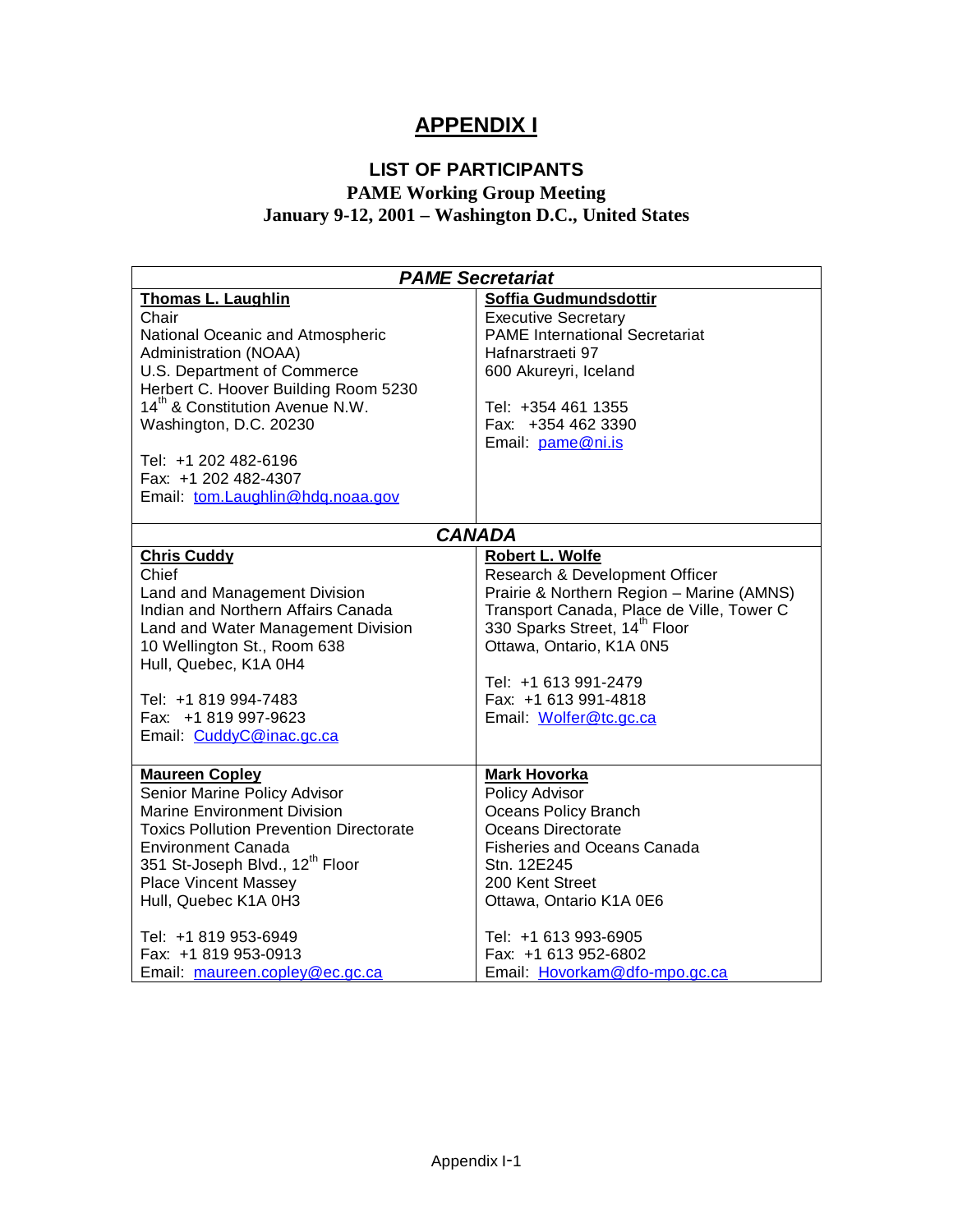| <b>Brian Gibson</b><br>Senior Advisor<br>Northern Affairs Program<br>Indian and Northern Affairs Canada<br>Land and Water Management Division<br>10 Wellington St., Room 637<br>Hull, Quebec, K1A 0H4<br>Tel: +1 819 997-0443<br>Fax: +1 819 997-9623                                                               |                                                                                                                                                                                                                                                                                     |  |  |
|---------------------------------------------------------------------------------------------------------------------------------------------------------------------------------------------------------------------------------------------------------------------------------------------------------------------|-------------------------------------------------------------------------------------------------------------------------------------------------------------------------------------------------------------------------------------------------------------------------------------|--|--|
| Email: gibsonb@inac.gc.ca                                                                                                                                                                                                                                                                                           |                                                                                                                                                                                                                                                                                     |  |  |
|                                                                                                                                                                                                                                                                                                                     | <b>DENMARK/GREENLAND</b>                                                                                                                                                                                                                                                            |  |  |
| <b>Birte Rindom</b><br><b>Head of Section</b><br>Division for Northern Co-operation and<br><b>Environmental Export</b><br>Ministry of Environment and Energy<br>Danish Environmental Protection Agency<br>Strandgade 29<br>DK-1401 Copenhagen K<br>Tel: +45 32 66 01 00<br>Fax: +45 32 66 04 79<br>Email: br@mst.dk | Joseph L. Nazareth<br>Danish Energy Agency<br>Ministry of Environment and Energy<br>44 Amaliegade<br>DK-1256 Copenhagen K<br>Tel: I<br>+45 33 92 67 00<br>Fax:<br>+45 33 11 47 43<br>Email: <i>jln@ens.dk</i>                                                                       |  |  |
| <b>Tina Davidson</b><br><b>Head of Section</b><br>Department of Environment and Nature<br><b>Greenland Home Rule Authority</b><br>P.O. Box 1614, DK-3900 Nuuk<br>Tel: +299 346707<br>Fax: +299 325286<br>Email: tid@gh.gl                                                                                           |                                                                                                                                                                                                                                                                                     |  |  |
| <b>FINLAND</b>                                                                                                                                                                                                                                                                                                      |                                                                                                                                                                                                                                                                                     |  |  |
| <b>Heikki Puurunen</b><br>Ambassador<br>Ministry for Foreign Affairs<br>P.O. Box 176, Laivastokula 22<br>FIN-00161 Helsinki, Finland<br>Tel: +358 9 1341 5279<br>Fax: +358 9 1341 6120<br>Email: heikki.puurunen@formin.fi                                                                                          | <b>Outi Mahonen</b><br>Senior Advisor<br><b>International Affairs Unit</b><br>Ministry of the Environment<br>C/O Lapland Regional Environment Centre<br>P.O. Box 8060<br>FIN-96101 Rovaniemi Finland<br>Tel: +358 16 329 4444<br>Fax: +358 16 310 340<br>Email: Outi.Mahonen@vyh.fi |  |  |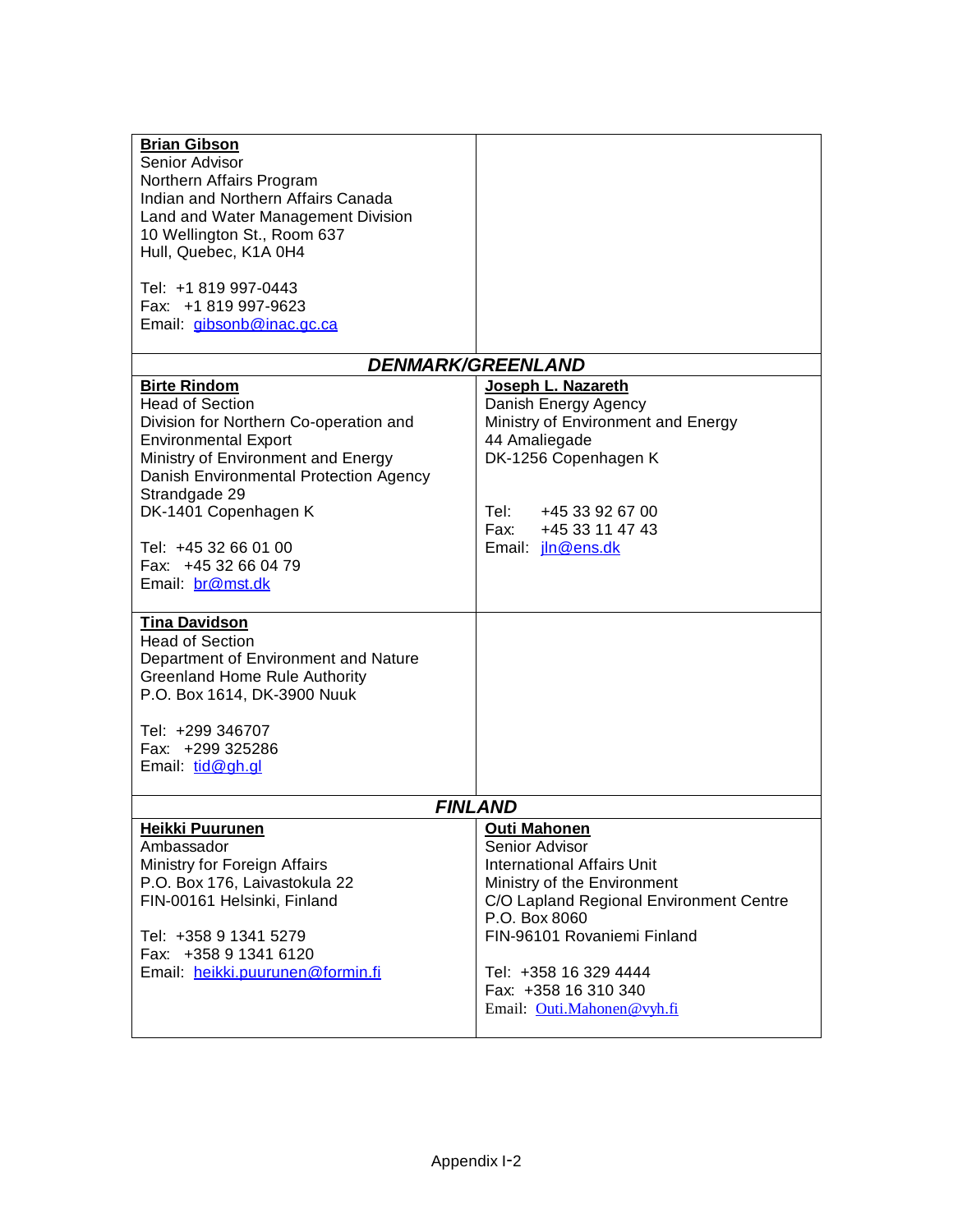| <b>Maija Pietarinen</b>                                |                                                              |  |  |
|--------------------------------------------------------|--------------------------------------------------------------|--|--|
| Special Advisor                                        |                                                              |  |  |
| <b>Environmental Protection Department</b>             |                                                              |  |  |
| Ministry of the Environment                            |                                                              |  |  |
| Kasarmikatu 25<br>P.O. Box 380                         |                                                              |  |  |
| FIN-00131 Helsinki Finland                             |                                                              |  |  |
|                                                        |                                                              |  |  |
| Telephone: +358 9 1991 9736                            |                                                              |  |  |
| Facsimile: +358 9 1991 9717                            |                                                              |  |  |
| Internet: Maija.Pietarinen@vyh.fi                      |                                                              |  |  |
|                                                        | <b>ICELAND</b>                                               |  |  |
| <b>Kristjan Geirsson</b><br>Scientific Officer         |                                                              |  |  |
| <b>Office of Environmental Protection</b>              |                                                              |  |  |
| Environmental and Food Agency of Iceland               |                                                              |  |  |
| Armula 1a, P.O. Box 8080                               |                                                              |  |  |
| IS-128 Reykjavik, Iceland                              |                                                              |  |  |
|                                                        |                                                              |  |  |
| Tel: +354 585 1000                                     |                                                              |  |  |
| Fax: +354 585 1010                                     |                                                              |  |  |
| Email: kristjang@hollver.is                            |                                                              |  |  |
|                                                        |                                                              |  |  |
|                                                        | <b>NORWAY</b>                                                |  |  |
| <b>Gunnar Futsaeter</b>                                | <b>Sveinung Oftedal</b>                                      |  |  |
| Norwegian Pollution Control Authority                  | Adviser, Norwegian Maritime Directorate                      |  |  |
| P.O. Box 8100 Dep.<br>N-0032 Oslo                      | P.O. Box 8123 Dep.<br>N-0032 Oslo, 0170 Oslo                 |  |  |
| Norway                                                 | Norway                                                       |  |  |
|                                                        |                                                              |  |  |
| Tel: +47 22 57 34 49                                   | Tel: +47 22 45 44 10                                         |  |  |
| Fax: +47 22 67 67 06                                   | Fax: +47 22 45 47 80                                         |  |  |
| Email: gunnar.futsater@sft.no                          | Email: sveinung.oftedal@sjofartsdir.dep.no                   |  |  |
|                                                        |                                                              |  |  |
| <b>RUSSIA</b>                                          |                                                              |  |  |
| <b>Boris A. Morgunov</b>                               | <b>Sergey Nikolaevich Hursevich</b>                          |  |  |
| Deputy Head                                            | Deputy Head<br>Department of the Ministry of Federal Affairs |  |  |
| Ministry of Economy and Trade<br>Of Russian Federation | and Migration Policy of the Russian                          |  |  |
| Department for North Affairs                           | Federation                                                   |  |  |
| Prospect Vernadskogo                                   |                                                              |  |  |
| 37, Korpus 2, office 508                               |                                                              |  |  |
| 117415, Moscow                                         |                                                              |  |  |
|                                                        |                                                              |  |  |
| Tel: +7 095 930 0311                                   |                                                              |  |  |
| Fax: +7 095 930 7351                                   |                                                              |  |  |
| Email: mecon@orc.ru                                    | Tel: +7 095 248 8608<br>Email: chsn@dol.ru                   |  |  |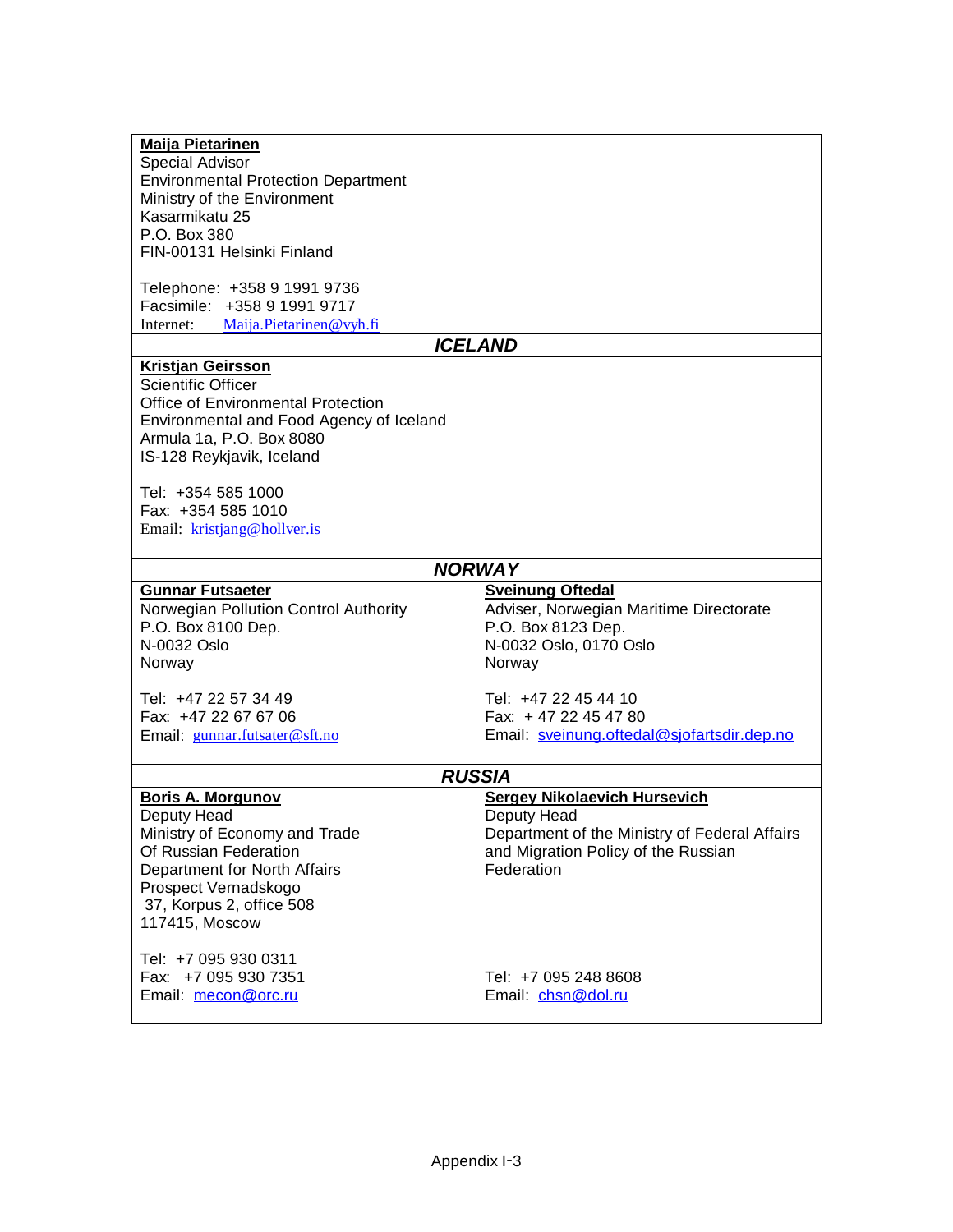| Vera Ivanovna Smorchkova                                                           |                                                                 |
|------------------------------------------------------------------------------------|-----------------------------------------------------------------|
| Head                                                                               |                                                                 |
| Department of the Ministry of Federal Affairs                                      |                                                                 |
| and Migration Policy of the Russian                                                |                                                                 |
| Federation                                                                         |                                                                 |
|                                                                                    |                                                                 |
| Tel: +7 095 248 8658                                                               |                                                                 |
| Email: vera smorchkova@mail.ru                                                     |                                                                 |
|                                                                                    |                                                                 |
| Inna V. Zhidkova                                                                   | <b>Sergey V. Tagashov</b>                                       |
| <b>Third Secretary</b>                                                             | Attache                                                         |
| Embassy of the Russian Federation                                                  | <b>Embassy of the Russian Federation</b>                        |
| 2650 Wisconsin Avenue N.W.                                                         | 2650 Wisconsin Avenue N.W.                                      |
| Washington, D.C. 20007                                                             | Washington, D.C. 20007                                          |
|                                                                                    |                                                                 |
| Tel: +1 202 298-5701                                                               | Tel: +1 202 298-5704                                            |
| Fax: +1 202 298-5751                                                               | Fax: +1 202 298-5751                                            |
|                                                                                    |                                                                 |
|                                                                                    | <b>SWEDEN</b>                                                   |
| <b>Ulla-Britta Fallenius</b>                                                       | <b>Stig Norstrom</b>                                            |
| Director                                                                           | Principal Administrative Officer                                |
| <b>Environmental Assessment Department</b>                                         | <b>Environmental Assessment Department</b>                      |
| Swedish Environmental Protection Agency                                            | Swedish Environmental Protection Agency                         |
| Blekholmsterrassen 36                                                              | Blekholmsterrassen 36                                           |
| Se-106 48 Stockholm, Sweden                                                        | SE-106 48 Stockholm, Sweden                                     |
|                                                                                    |                                                                 |
| Tel: +46 8 698 1169                                                                | Tel: +46 8 698 1053                                             |
| Fax: +46 8 698 1585                                                                | Fax: +46 8 698 1585                                             |
| Email: ulla-britta.fallenius@environ.se                                            | Email: stig.norstrom@environ.se                                 |
|                                                                                    | <b>UNITED STATES</b>                                            |
|                                                                                    |                                                                 |
| <b>Alan Hecht</b>                                                                  | <b>Glenn Gray</b>                                               |
| Principal Deputy Assistant Administrator<br><b>Environmental Protection Agency</b> | <b>Project Analyst</b><br>Division of Governmental Coordination |
| <b>Office of International Activities</b>                                          | Office of the Governor                                          |
| 401 M. St. S.W.                                                                    | 240 Main Street, Suite 500                                      |
| 2610R                                                                              | Juneau, Alaska 99811-0030                                       |
| Washington D.C. 20460                                                              |                                                                 |
|                                                                                    | Tel: +1 907 465-8792                                            |
| Tel: +1 202 564-6600                                                               | Fax: +1 907 465-3075                                            |
| Fax: +1 202 565-2407                                                               | Email: Glenn Gray@gov.state.ak.us                               |
| Email: Hecht.Alan@epamail.epa.gov                                                  |                                                                 |
|                                                                                    |                                                                 |
| <b>Seth Thomas Low</b>                                                             | Gary R. Waxmonsky, Ph.D                                         |
| Office of Solid Waste & Emergency Response                                         | U.S. Executive Secretary                                        |
| U.S. Environmental Protection Agency                                               | U.S. - Russia Environment Committee                             |
| 401 M. Street SW (5101)                                                            | 1300 Pennsylvania Avenue N.W.                                   |
| Washington, D.C. 20460                                                             | Washington, D.C. 20460                                          |
|                                                                                    |                                                                 |
| Tel: +1 202 260-8692                                                               | Tel: +1 202 564-6427                                            |
| Fax: +1 202 260-5646                                                               | Fax: +1 202 565-2412                                            |
| Email: <u>low.seth@epamail.epa.gov</u>                                             | Email waxmonsky.gary@epa.gov                                    |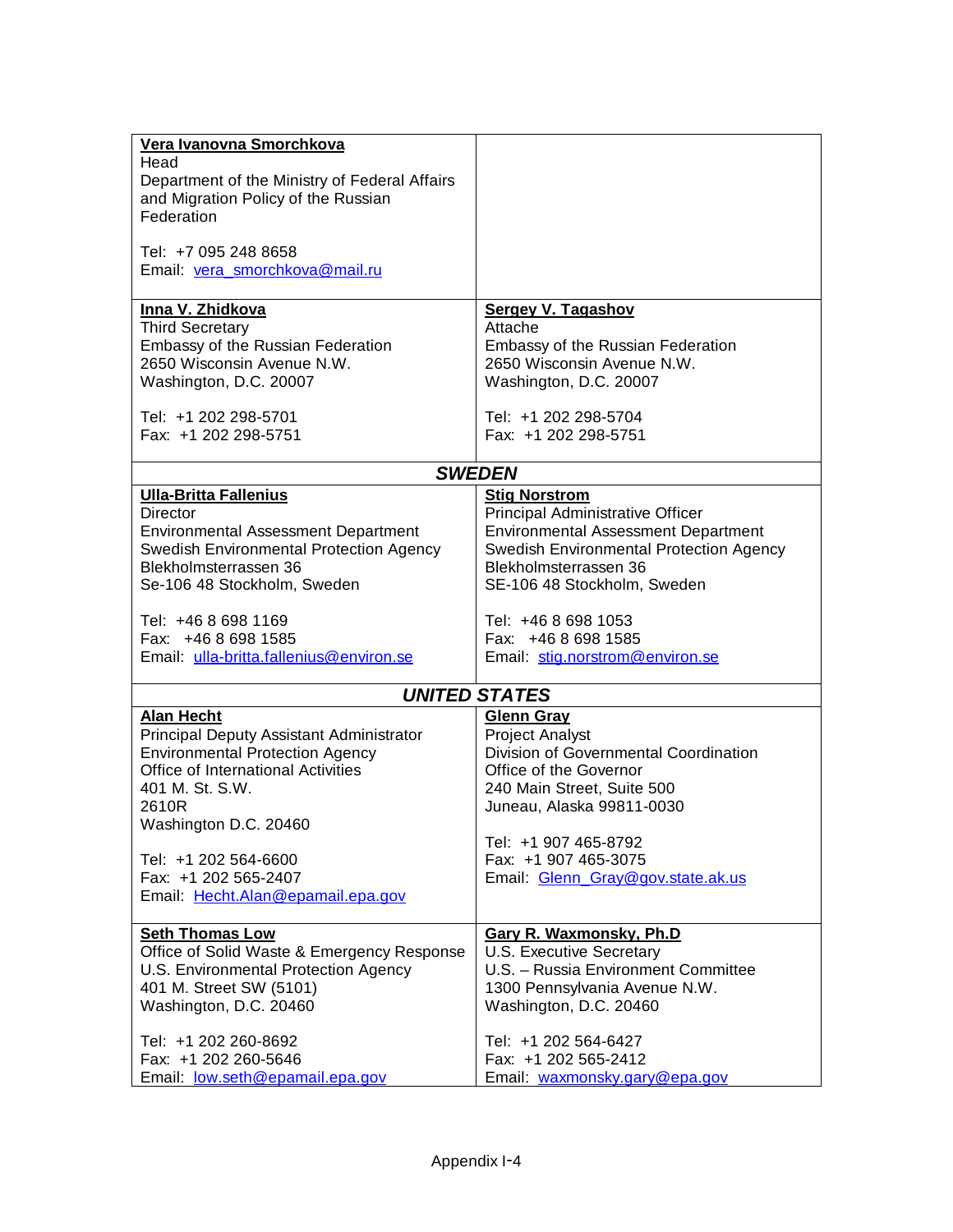| <b>Hale C. VanKoughnett</b><br><b>Arctic Affairs</b><br>U.S. Department of State<br>Bureau of Oceans and International<br><b>Environmental and Scientific Affairs</b><br>Room 5805<br>2201 C. Street N.W.<br>Washington, D.C. 20520<br>Tel: +1 202 647-4972<br>Fax: +1 202 647-4353 | <b>Robert S. Dyer</b><br><b>Special Projects</b><br>Office of International Activities<br>U.S. Environmental Protection<br>401 M. Street S.W. (2660R)<br>Washington, D.C. 20460<br>Tel: +1 202 564-6113<br>Fax: +1 202 565-2409<br>Email: dyer.bob@epa.gov |
|-------------------------------------------------------------------------------------------------------------------------------------------------------------------------------------------------------------------------------------------------------------------------------------|------------------------------------------------------------------------------------------------------------------------------------------------------------------------------------------------------------------------------------------------------------|
| Email: vankoughnetthc@state.gov                                                                                                                                                                                                                                                     |                                                                                                                                                                                                                                                            |
| John M. Diamante, Ph.D                                                                                                                                                                                                                                                              | <b>Ella Barnes</b>                                                                                                                                                                                                                                         |
| Senior Science and Technology Advisor                                                                                                                                                                                                                                               | <b>Special Projects</b>                                                                                                                                                                                                                                    |
| Office of International Activities                                                                                                                                                                                                                                                  | Office of International Activities                                                                                                                                                                                                                         |
| U.S. Environmental Protection Agency                                                                                                                                                                                                                                                | U.S. Environmental Protection Agency                                                                                                                                                                                                                       |
| 401 M Street, S.W. (2610R)                                                                                                                                                                                                                                                          | 401 M. Street S.W. (2660R)                                                                                                                                                                                                                                 |
| Washington, DC 20460                                                                                                                                                                                                                                                                | Washington, D.C. 20460                                                                                                                                                                                                                                     |
| Tel: +1 202 564-6608                                                                                                                                                                                                                                                                | Tel: +1 202 564-6473                                                                                                                                                                                                                                       |
| Fax: +1 202 565-2407                                                                                                                                                                                                                                                                | Fax: +1 202 565-2409                                                                                                                                                                                                                                       |
| Email: Diamante.John@epamail.epa.gov.                                                                                                                                                                                                                                               | Email: Barnes.Eleousra@epa.gov                                                                                                                                                                                                                             |
| <b>Elizabeth McLanahan</b>                                                                                                                                                                                                                                                          | <b>Lindy S. Johnson</b>                                                                                                                                                                                                                                    |
| <b>International Affairs Specialist</b>                                                                                                                                                                                                                                             | Office of General Counsel's for International                                                                                                                                                                                                              |
| Office of International Affairs/NOAA                                                                                                                                                                                                                                                | Law                                                                                                                                                                                                                                                        |
| U.S. Department of Commerce                                                                                                                                                                                                                                                         | National Oceanic and Atmospheric                                                                                                                                                                                                                           |
| Herbert C. Hoover Building Room 5230                                                                                                                                                                                                                                                | Administration (NOAA)                                                                                                                                                                                                                                      |
| 14 <sup>th</sup> & Constitution Avenue N.W.<br>Washington, D.C. 20230                                                                                                                                                                                                               | Room 7837<br>14 <sup>th</sup> & Constitution Avenue N.W.<br>Washington, D.C. 20230                                                                                                                                                                         |
| Tel: +1 202 482-6196                                                                                                                                                                                                                                                                | Tel: +1 202 482-5887                                                                                                                                                                                                                                       |
| Fax: +1 202 482-4307                                                                                                                                                                                                                                                                | Fax: +1 202 482-0926                                                                                                                                                                                                                                       |
| Email: elizabeth.mclanahan@hdq.noaa.gov                                                                                                                                                                                                                                             | Email: Lindy.S.Johnson@noaa.gov                                                                                                                                                                                                                            |
| <b>W. Michael Pittman</b>                                                                                                                                                                                                                                                           | <b>Susan D. Simon</b>                                                                                                                                                                                                                                      |
| Comdt (G-MOR-1)                                                                                                                                                                                                                                                                     | <b>International Trade Specialist</b>                                                                                                                                                                                                                      |
| <b>US Coast Guards</b>                                                                                                                                                                                                                                                              | <b>Environmental Technologies Industries</b>                                                                                                                                                                                                               |
| Office of Response                                                                                                                                                                                                                                                                  | U.S. Department of Commerce                                                                                                                                                                                                                                |
| 2100 2 <sup>nd</sup> ST. S.W. Washington DC 20593-000                                                                                                                                                                                                                               | Room 1003                                                                                                                                                                                                                                                  |
| Tel: +1 202 267-0426                                                                                                                                                                                                                                                                | 14 <sup>th</sup> & Constitution Avenue N.W.                                                                                                                                                                                                                |
| Fax: +1 202 267-4085                                                                                                                                                                                                                                                                | Washington, D.C. 20230                                                                                                                                                                                                                                     |
| Email: wpittman@comdt.uscg.mil                                                                                                                                                                                                                                                      | Tel: +1 202 482-0713                                                                                                                                                                                                                                       |
|                                                                                                                                                                                                                                                                                     | Fax: +1 202 501-7909                                                                                                                                                                                                                                       |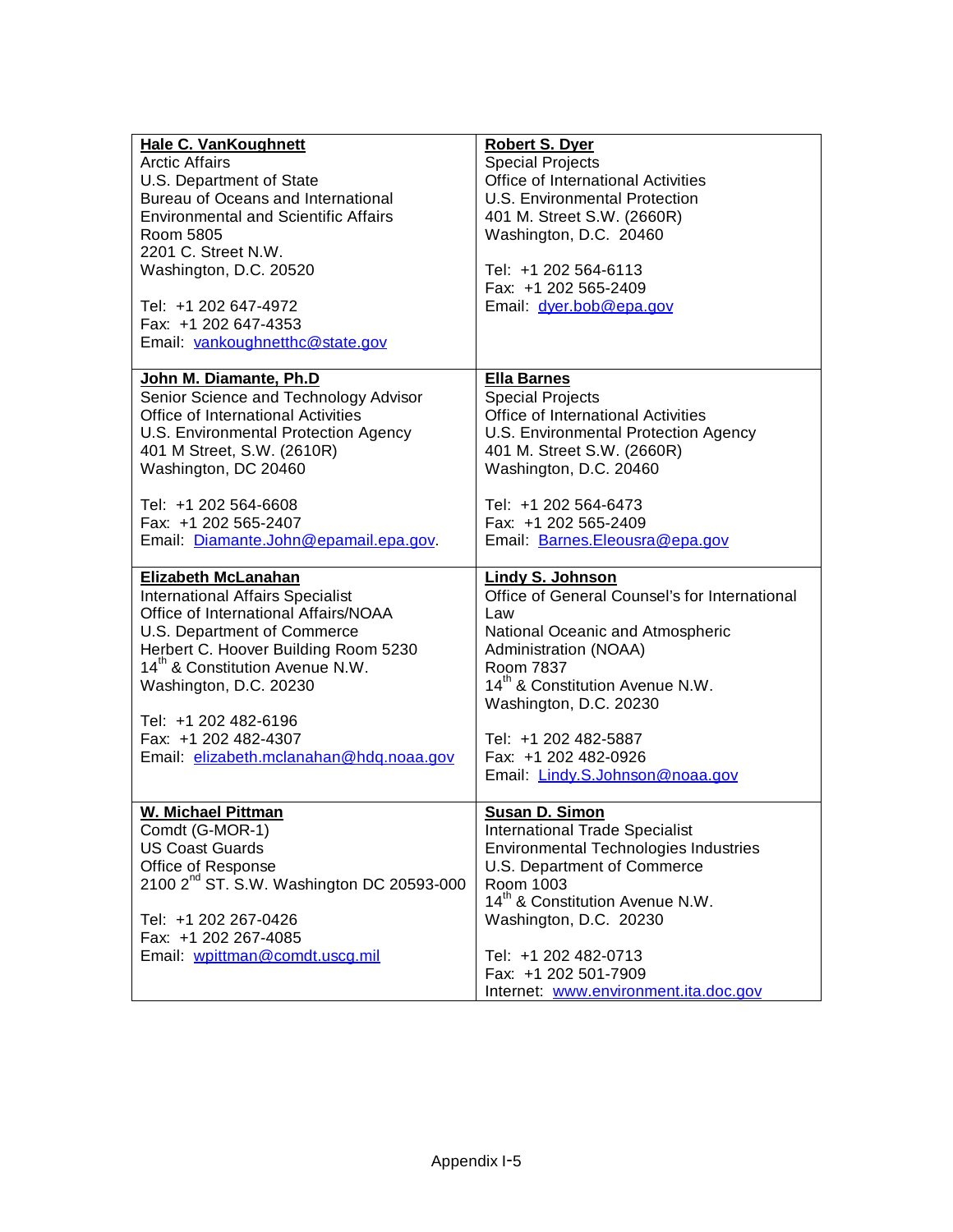| <b>Patrick M. Heffernan</b><br>Russia Desk<br>Trade and Investment/Energy<br>2201 C. Street N.W.<br>Washington, D.C. 20520<br>Tel: +1 202 736-4441<br>Fax: +1 202 647-3506<br>Email: heffernanp@state.gov<br>Dennis K. Thurston<br><b>Minerals Management Service</b><br>U.S. Department of the Interior<br>949 E. 36 <sup>th</sup> Avenue Room 308<br>Anchorage, Alaska 99508<br>Tel: +1 907 271-6545<br>Fax: +1 907 271-6565<br>Email: dennis.thurston@mms.gov | <b>Carolita Kallaur</b><br>Associate Director Offshore Minerals<br>Management<br><b>Minerals Management Service</b><br>MS4230<br>1849 C Street, N.W.<br>Washington, D.C. 20240<br>Tel: +1 202 208-3530<br>Fax: +1 202 208-6048<br>Email: carolita.kallaur@mms.gov<br>Brad J. Laubach<br>Office of International Activities and Marine<br><b>Minerals</b><br><b>Minerals Management Service</b><br>U.S. Department of the Interior<br>381 Elden Street (MS 4030)<br>Herndon, Virginia 20170<br>Tel: +1 703 787-1300<br>Fax: +1 703 787-1284<br>Email: blaubach@mms.gov |
|------------------------------------------------------------------------------------------------------------------------------------------------------------------------------------------------------------------------------------------------------------------------------------------------------------------------------------------------------------------------------------------------------------------------------------------------------------------|-----------------------------------------------------------------------------------------------------------------------------------------------------------------------------------------------------------------------------------------------------------------------------------------------------------------------------------------------------------------------------------------------------------------------------------------------------------------------------------------------------------------------------------------------------------------------|
| <b>AMAP</b>                                                                                                                                                                                                                                                                                                                                                                                                                                                      | <b>CAFF</b>                                                                                                                                                                                                                                                                                                                                                                                                                                                                                                                                                           |
| <b>Hanne Petersen</b><br>Director of Research Department<br>Department of Arctic Environment<br>Ministry of Environment and Energy<br>National Environmental Research Institute<br>Frederiksborgvej 399<br>P.O. Box 358<br>DK-4000 Roskilde, Denmark<br>Tel: +45 4630 1940<br>Fax: +45 4630 1914<br>Email: hkp@dmu.dk                                                                                                                                            | <b>Lubov Anisimova</b><br><b>Technical Advisor</b><br>Conservation of Arctic Flora and Fauna<br><b>CAFF International Secretariat</b><br>Hafnarstraeti 97<br>600 Akureyri, Iceland<br>Tel: +354 462 3350<br>Fax: +354 462 3390<br>Email: <b>lyuba@ni.is</b>                                                                                                                                                                                                                                                                                                           |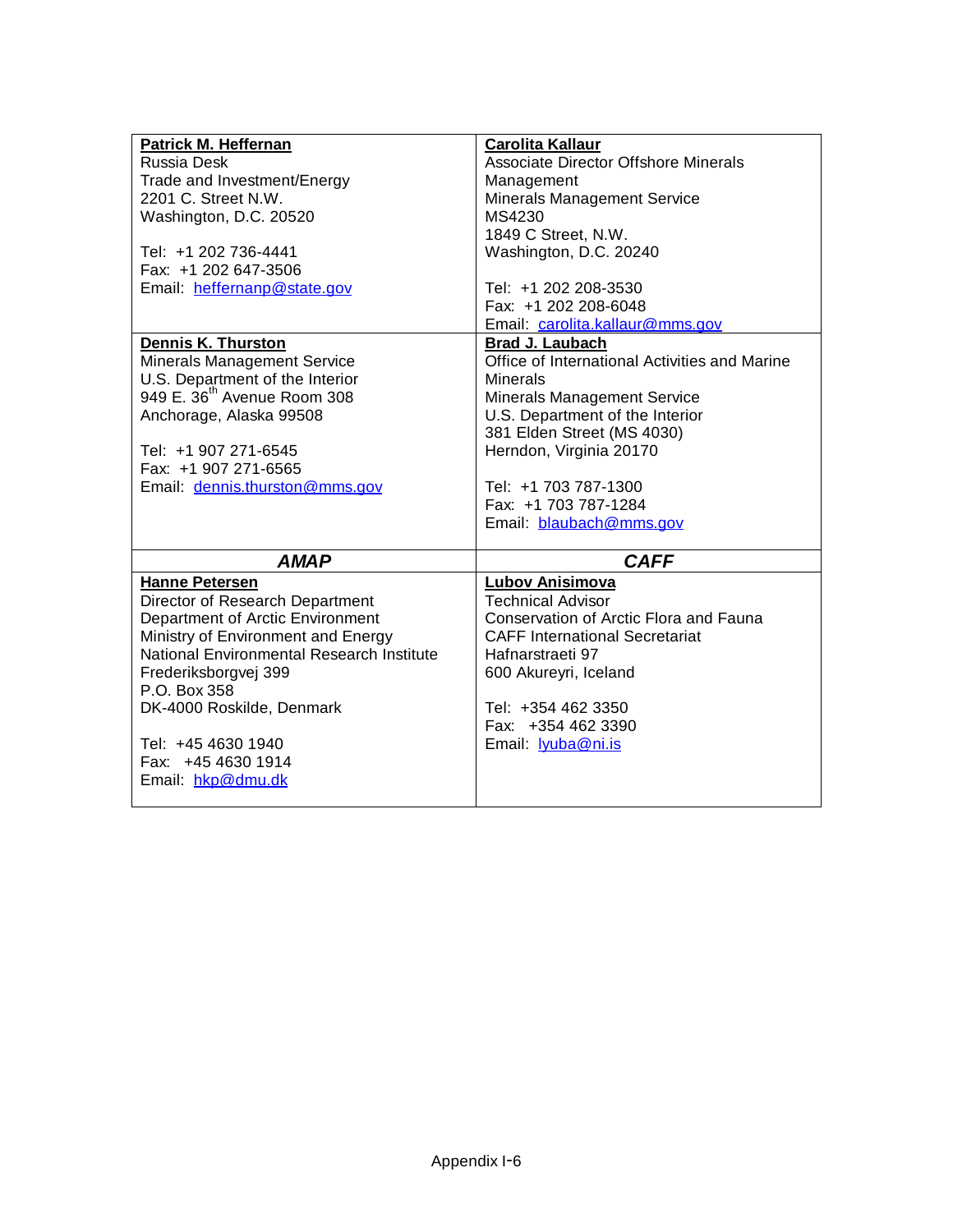| <b>EPPR</b>                                               | <b>IPS</b>                                                |
|-----------------------------------------------------------|-----------------------------------------------------------|
| Joseph L. Nazareth                                        | <b>Erik Gant</b>                                          |
| Danish Energy Agency                                      | Indigenous Peoples' Secretariat                           |
| Ministry of Environment and Energy                        | P.O. Box 2151                                             |
| 44 Amaliegade                                             | Pilestraede 52                                            |
| DK-1256 Copenhagen K                                      | DK-1016, Copenhagen K, Denmark                            |
|                                                           | Tel: +45 3369 3419                                        |
| Tel:<br>+45 33 92 67 00                                   | Fax: +45 3369 3499                                        |
| Fax: +45 33 11 47 43                                      | Email: eg@ghsdk.dk                                        |
| Email: <i>jln@ens.dk</i>                                  |                                                           |
| <b>WWF</b>                                                | <b>ACOPS</b>                                              |
| <b>Samantha Smith</b>                                     | <b>Professor Vitali N. Lystsov</b>                        |
| Policy Officer                                            | Chairman of Arctic Working Group<br>In Russian Federation |
| <b>WWF International Arctic Programme</b>                 | Member of Advisory Board on Pollution                     |
| Kristian Augusts gate 7A<br>P.O. Box 6784 St. Olavs plass | <b>Control and Prevention</b>                             |
| N-0130 Oslo, Norway                                       | Advisory Committee on Protection of the Sea               |
|                                                           | (ACOPS)                                                   |
| Tel: +47 22 03 65 00/17                                   | RRC "Kurchatov Institute"                                 |
| Fax: +47 22 20 06 66                                      | Kurchatov Sq.1                                            |
| Email: ssmith@wwfno                                       | 123182 Moscow, Russia                                     |
|                                                           |                                                           |
|                                                           | Tel: +7 095 196 6328                                      |
|                                                           | Email: vitalil@pike.net.ru                                |
|                                                           |                                                           |
| <b>IUCN</b>                                               |                                                           |
| Jeanne Pagnan                                             |                                                           |
| Arctic Co-ordinator                                       |                                                           |
| World Commission on Protected Areas                       |                                                           |
| 53 Brouage                                                |                                                           |
| Aylmer                                                    |                                                           |
| Quebec J9J 1J5                                            |                                                           |
| Tel: +1 819 994-0770                                      |                                                           |
| Fax: +1 819 777 1767                                      |                                                           |
| Email: jpagnan@compuserve.com                             |                                                           |
|                                                           |                                                           |
| <b>WEF</b>                                                | <b>US-Russia Business Council</b>                         |
| James K. Sullivan                                         | Joseph J. Yancik                                          |
| Manager                                                   | Director of Energy Affairs                                |
| Legislative Affairs                                       | <b>US-Russia Business Council</b>                         |
| <b>Water Environment Federation</b>                       | 1701 Pennsylvania Avenue, N.W.                            |
| 601 Wythe Street                                          | Suite 650                                                 |
| Alexandria, Virginia 22314-1994                           | Washington, D.C. 20006                                    |
|                                                           |                                                           |
| Tel: +1 703 684-2436                                      | Tel: +1 202 739-9183                                      |
| Fax: +1 703 684-2492                                      | Fax: +1 202 659-5920                                      |
| Email: jsullivan@wef.org<br>Internet: http://www.wef.org  | Email: Yancik@usrbc.org                                   |
|                                                           |                                                           |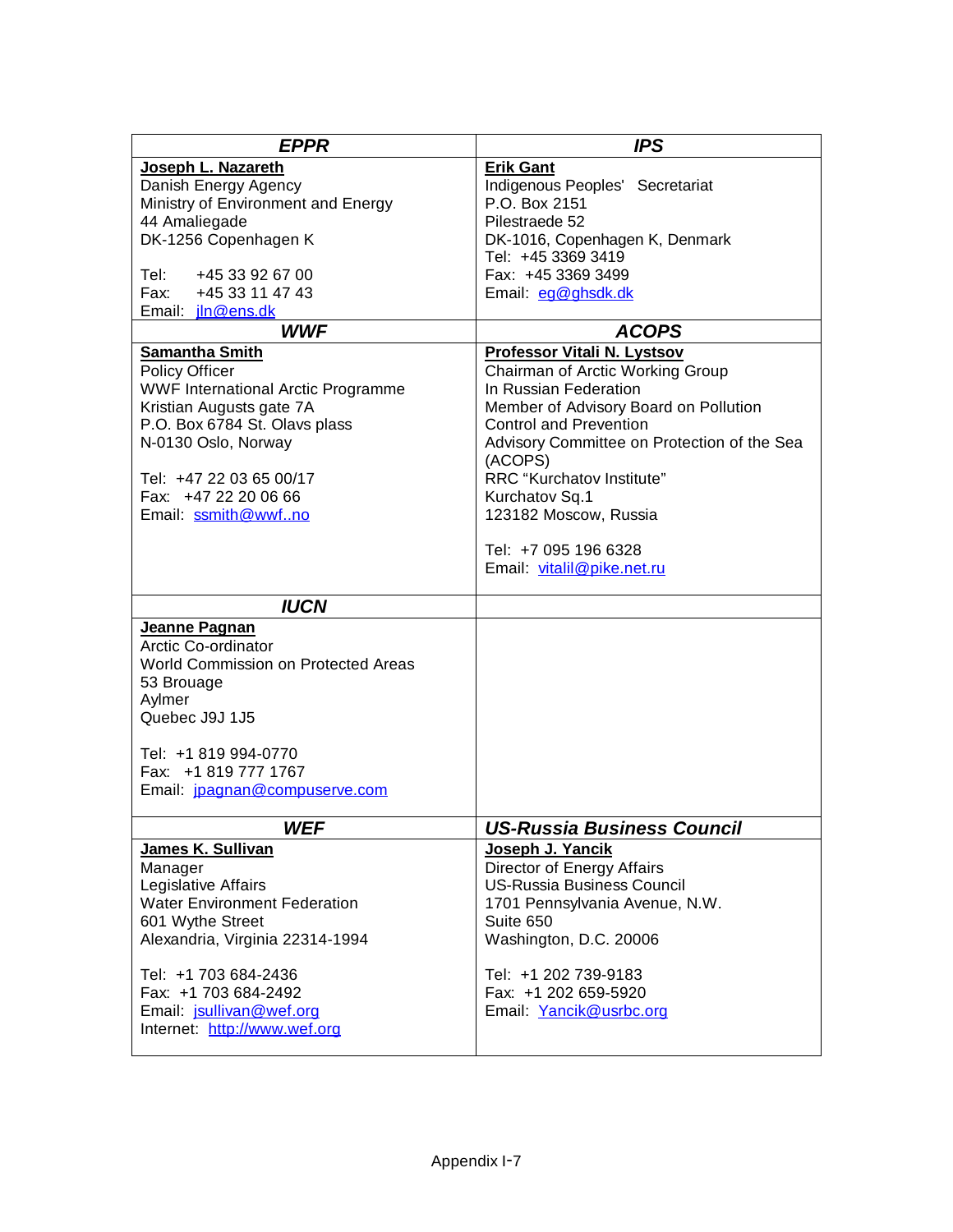| <b>CERF</b>                                                                                                                                                  | <b>NFIVC</b>                                                                                                                                                        |
|--------------------------------------------------------------------------------------------------------------------------------------------------------------|---------------------------------------------------------------------------------------------------------------------------------------------------------------------|
| William E. Kirksey, P.E.<br>Director<br><b>Environmental Technology Evaluation Center</b><br>2131 K. Street N.W.<br>Suite 700<br>Washington, D.C. 20037-1810 | <b>Alexander Korolev</b><br>Project Manager<br>North Florida International Visitors Council<br>(NFIVC)<br>6531 Grange Lane, Suite 404<br>Alexandria, Virginia 22315 |
| Tel: +1 202 785-6425<br>Fax: +1 202 833-2911<br>Email: wkirksey@cerf.org                                                                                     | Tel: +1 703 924-3732<br>Fax: +1 703 924-5006                                                                                                                        |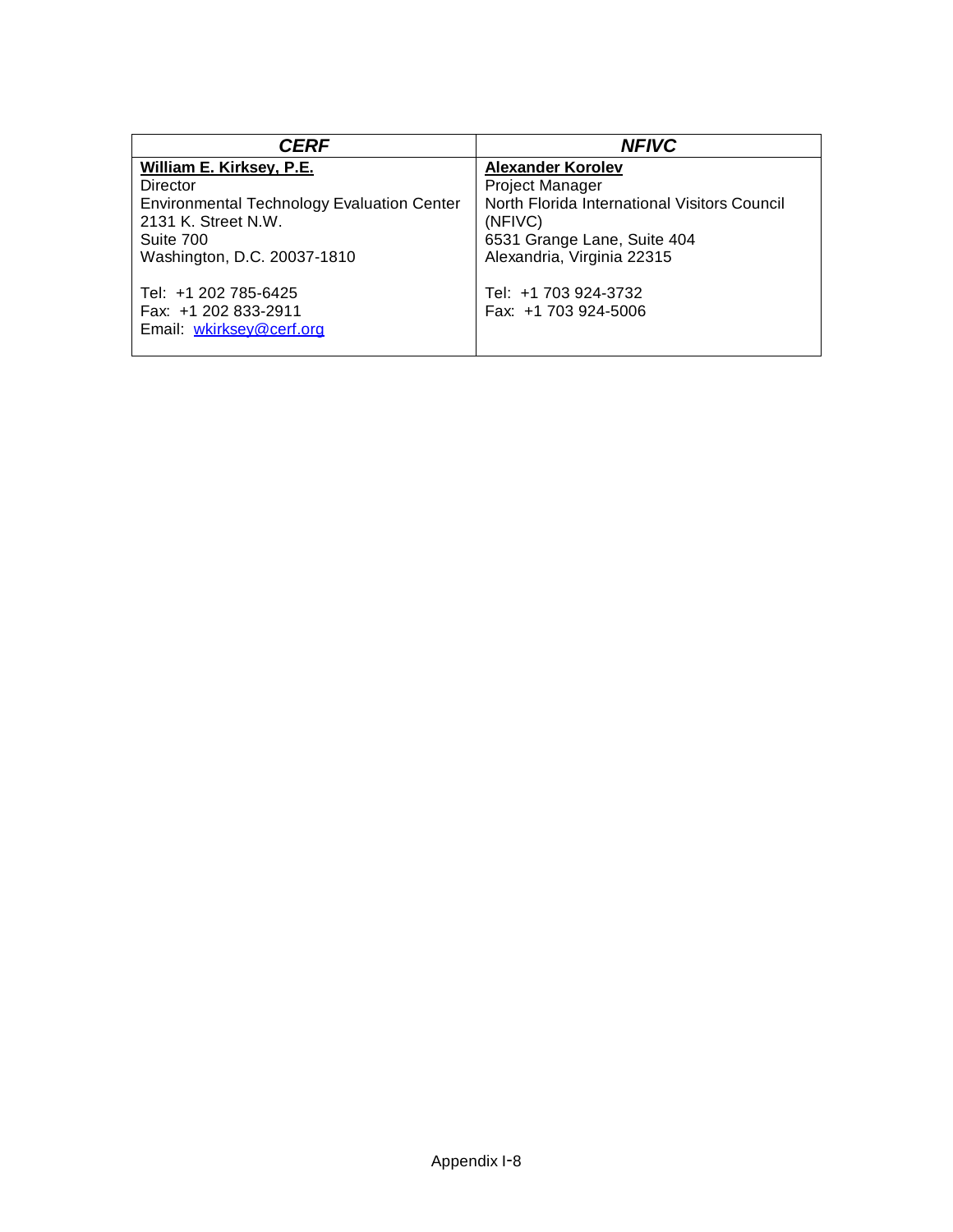### **APPENDIX II**

#### **LIST OF DOCUMENTS**

# **PAME Working Group Meeting**

#### **January 9 – 12, 2001 Washington D.C., United States**

| <b>Agenda Items</b>                              | <b>Documents</b>                                                                                                                                                                                                                                                                                                                                                                                                     |
|--------------------------------------------------|----------------------------------------------------------------------------------------------------------------------------------------------------------------------------------------------------------------------------------------------------------------------------------------------------------------------------------------------------------------------------------------------------------------------|
| <b>Agenda Item I: Welcome</b>                    | (1) Draft agenda<br>(1) Chairman's Annotations on the Agenda<br>(2) Balance sheet and expected operational costs for the<br><b>PAME</b> Secretariat<br>(3) Chairman's speech from the Barrow meeting<br>(4) Barrow Declaration                                                                                                                                                                                       |
| Agenda Item II: Review of Legal Instruments      | (1) Recommendations<br>$(1)$ Tables 1 and 2<br>(3) Canada's Fact Sheets                                                                                                                                                                                                                                                                                                                                              |
| Agenda Item III: Offshore Oil and Gas            | (3) WWF's review of PAME Guidelines, letter to PAME,<br>Appendices IV-1, IV-2, IV-3 and V<br>(4) Offshore Oil and Gas submitted by Denmark/Greenland                                                                                                                                                                                                                                                                 |
| <b>Agenda Item IV: RPA</b>                       | (1) Report form the $2nd$ meeting of the Steering Group for the<br>Russian NPA-Arctic, Annexes I, II, III, IV, V, VI and VII<br>(2) Progress on the Russian NPA-Arctic submitted by ACOPS<br>(7) UNEP's 3rd Global Meeting of Regional Seas<br>Conventions and Action Plans<br>(8) ACAP Strategy and Annexes A,,B and C<br>(9) Clearing-house paper - PAME Secretariat<br>(13) Coastal Zone Paper - PAME Secretariat |
| <b>Agenda Item V: Shipping Proposals</b>         | Shipping Proposal submitted by Norway<br>Information paper on Ballast Water submitted by Canada<br>Proposal on Oil Transfer Guidelines submitted by Canada                                                                                                                                                                                                                                                           |
| <b>Agenda Item VI: Other Organizations</b>       | (2a) Draft Communication Strategy - PAME Secretariat<br>(2b) Draft PAME Brochure - PAME Secretariat                                                                                                                                                                                                                                                                                                                  |
| <b>Agenda Item VII: Other Related activities</b> | (2) The 2001 GPA Intergovernmental Review meeting                                                                                                                                                                                                                                                                                                                                                                    |
| <b>Agenda Item VIII: Draft Report</b>            |                                                                                                                                                                                                                                                                                                                                                                                                                      |
| <b>Agenda Item IX: Review Draft Report</b>       |                                                                                                                                                                                                                                                                                                                                                                                                                      |
| Agenda Item X: Future Work Programme             | (1) PAME Work Plan for 2000-2002<br>(2) SAO Report to Ministers - Barrow 2000                                                                                                                                                                                                                                                                                                                                        |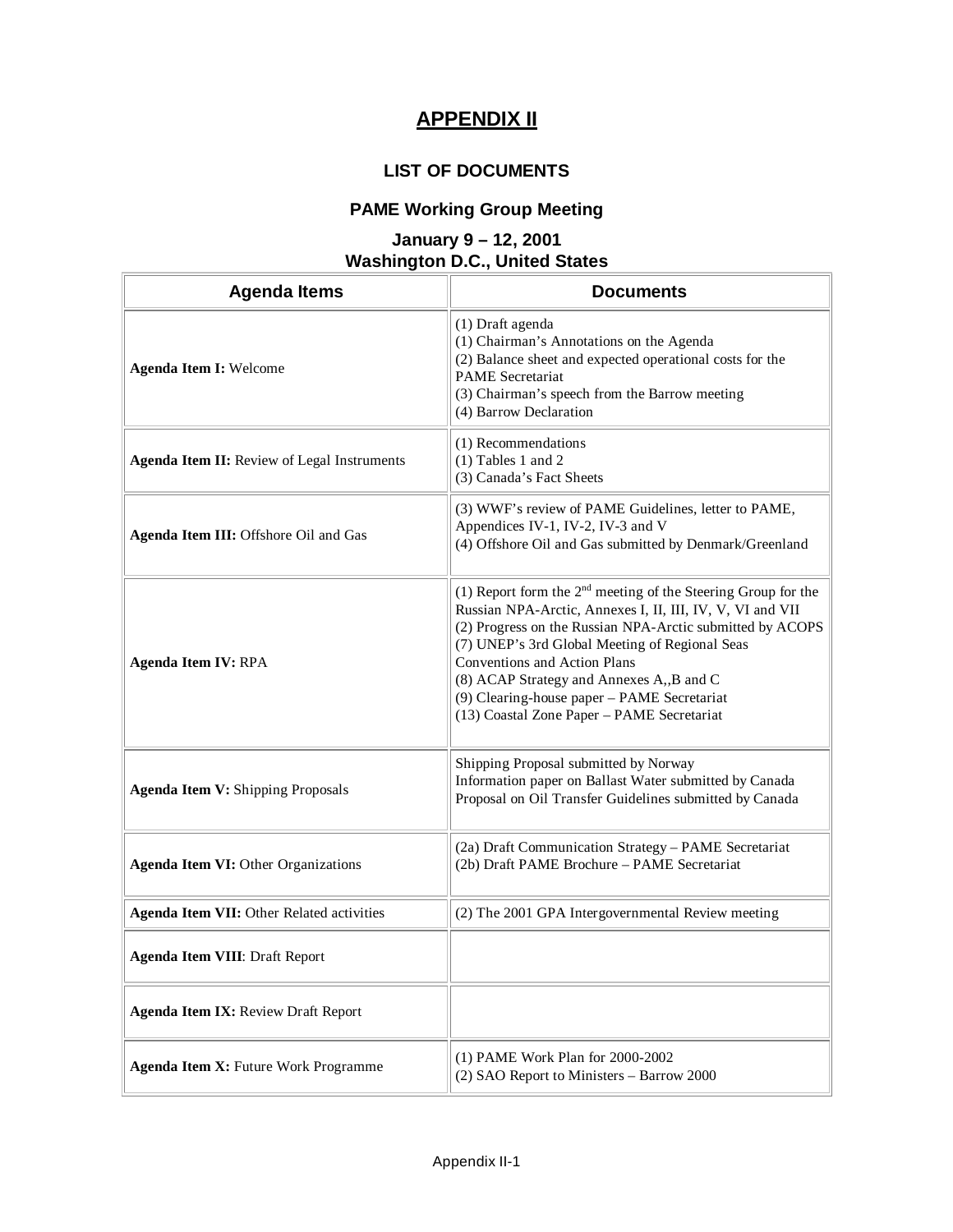### **APPENDIX III**

#### **AGENDA**

#### **PAME Working Group Meeting January 9-12, 2001 – Washington D.C., United States**

#### **TUESDAY, JANUARY 9**

#### **09:30-10:00 Coffee and get-together**

#### **10:00-11:00, Session I: Welcome and Introduction (Chair)**

- 1. Adoption of agenda
- 2. Report from Secretariat
- 3. Report from Barrow Ministerial (Chair)
- 4. Report from the Finnish SAO
- 5. Draft Operating Guidelines

#### **11:00-12:00, Session II: Review of Legal Instruments**

- 1. Review the recommendations from the 1996 Report and the summary table of legal instruments prepared by the Secretariat
- 2. Review AMAP Report for possible additional actions
- 3. Consider advisability of developing fact sheets
- 4. Prepare detailed work-plans for updating 1996 PAME Report.

#### **12:00-13:30 Lunch Break**

#### **13:30-15:00, Session III: Offshore Oil and Gas**

- 1. Report on RUNARC program
- 2. Report on IUCN/OGP
- 3. Report from WWF
- 4. Presentation on proposed changes/updates

#### **15:00-15:15 Coffee Break**

### **15:15-17:00, Session IV: Regional Programme of Action**

- 1. Progress report on the Russian NPA-Arctic from Russia/ACOPS
- 2. Report from the London meeting (Russian NPA-Arctic steering group meeting)
- 3. Involvement of PAME members in the Russian NPA-Arctic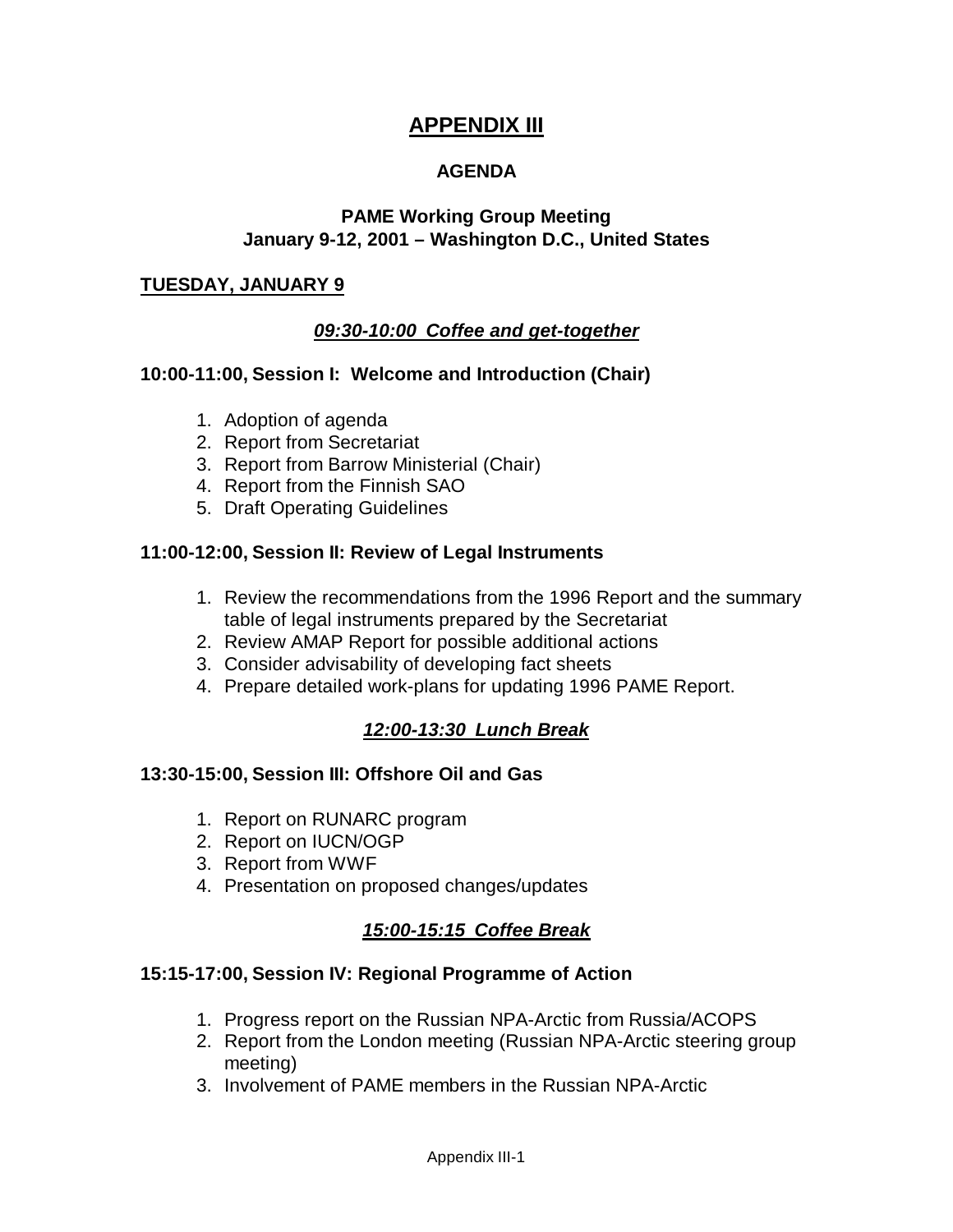#### **WEDNESDAY, JANUARY 10**

#### **09:00-12:00, Session IV Cont.**

- 4. Possible role of the private sector in the Russian NPA-Arctic (presentation by USA)
- 5. Private sector discussion

#### **12:00-13:30 Lunch Break**

#### **13:30-15:00, Session IV Cont.**

- 6. Preparation and organization of the Partnership Conference next steps, involvement of SAOs, other projects etc.
- 7. Co-operation between and among regional seas conventions and action plans – report from the Monaco Regional Seas Meeting (Chair)

#### **15:00-15:15 Coffee Break**

#### **15:15-16:30, Session IV Cont.**

- 8. Update on ACAP projects links with the Russian NPA Arctic
- 9. Clearing House
- 10.Consider other RPA project proposals and progress reports on NPAs (if any).

#### **EVENING: Reception**

#### **THURSDAY, JANUARY 11**

#### **09:00-10:30, Session IV Cont.**

13. Define Coastal Areas (developed by Chair and Secretariat)

#### **10:30-10:45 Coffee Break**

#### **10:45-12:00, Session V Shipping Proposals**

#### **12:00-13:30 Lunch Break**

#### **13:30-14:30, Session VI: Relations with other Organizations and Working Groups**

1. Short summary from each working group on upcoming/continuous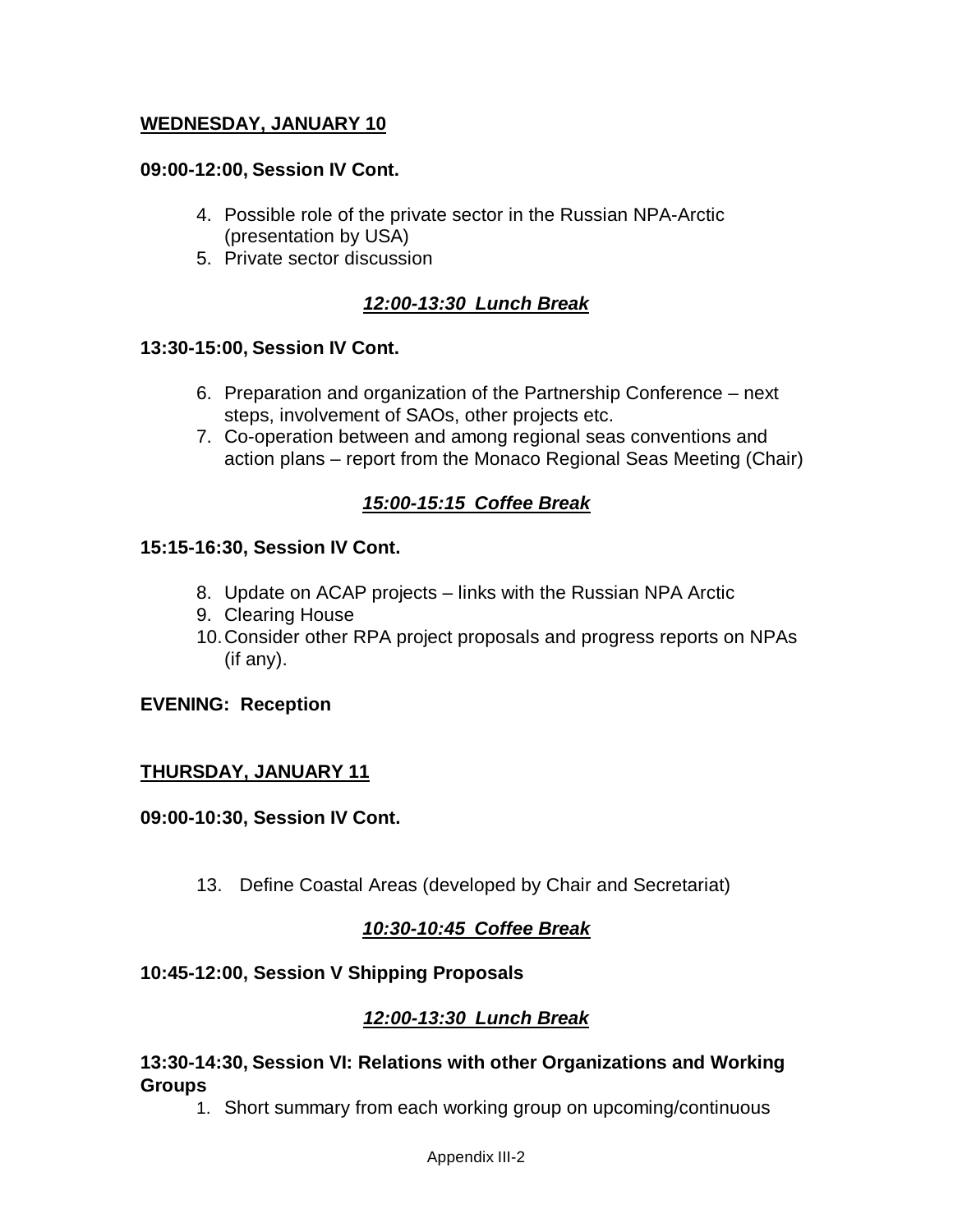work (CAFF/EPPR/AMAP)

- 2. New format for recommended contacts and activities for PAME International Secretariat
	- a. Review draft Communication Strategy
	- b. Review draft PAME Brochure (Secretariat)

### **15:00-15:15 Coffee Break**

#### **14:30-16:00, Session VII: Other PAME Related Activities**

- 1. Rio +10 Meeting
- 2. GPA Intergovernmental Meeting in Canada 2001
- 3. Any other activities

### **12:00-13:30 Lunch Break**

### **16:00-18:00, Session VIII: Report Drafting**

#### **FRIDAY, JANUARY 12**

### **09:00-10:30, Session IX: Review Draft Meeting Report**

### **10:30-10:45 Coffee Break**

#### **10:45-12:00, Session X: Future Work Programme**

- 1. Refine future work programme
- 2. Reporting to the next SAO Meeting

### **PAME Meeting Concludes**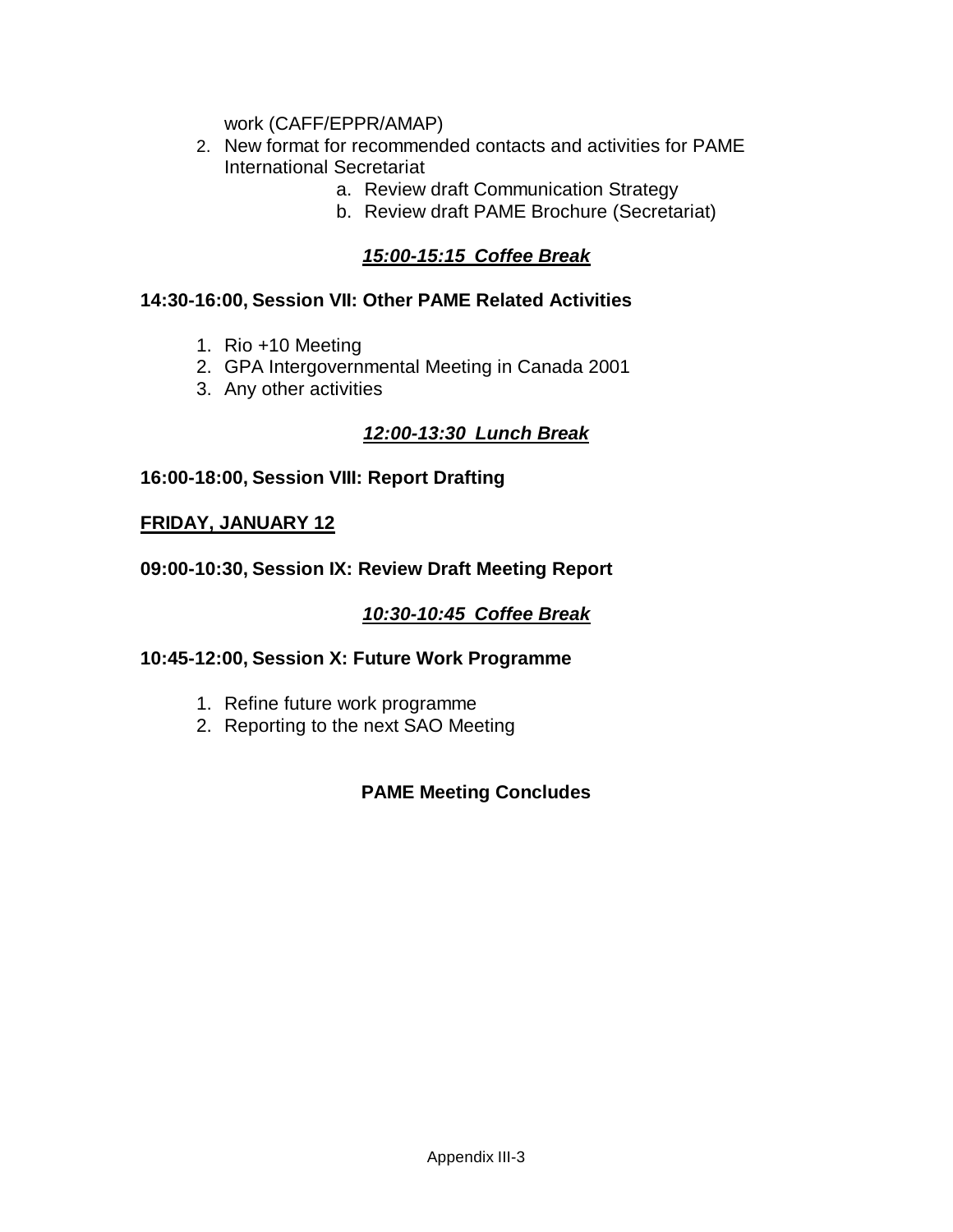### **APPENDIX IV BUDGET STATEMENT FOR OCT. 01 1999 – SEP 30 2000 PAME INTERNATIONAL SECRETARIAT**

**Operational Revenue and Expenditures for the Period of Oct 01 ´99 - Sept 30 ´00** 

| <b>REVENUE:</b>                                                                                                                                                                                                                       |                          | <b>Period</b>                      | <b>IKR</b>             | <b>USD</b>           |
|---------------------------------------------------------------------------------------------------------------------------------------------------------------------------------------------------------------------------------------|--------------------------|------------------------------------|------------------------|----------------------|
|                                                                                                                                                                                                                                       |                          |                                    |                        |                      |
| <b>Country Contributions</b>                                                                                                                                                                                                          |                          |                                    |                        |                      |
| Canada / Foreign Affairs                                                                                                                                                                                                              | 10,000 CAD               | Oct 99 - Sep 00                    | 489.000                | 6.600                |
| Canada/Environment<br>Denmark                                                                                                                                                                                                         | 20.000 CAD               | Oct 99 - Sep 00                    | 991.652                | 13.300               |
| Finland $3)$                                                                                                                                                                                                                          | 11.000 USD               | Oct 99 - Sep 00                    | 783.690                | 11.000               |
|                                                                                                                                                                                                                                       | 10,000 EUR               | Oct 99 - Sep 00                    | 721.285                | 9.700                |
| Iceland                                                                                                                                                                                                                               | 5.000,000 ISK            | Oct 99 - Sep 00                    | 5.000.000              | 66.700 <sup>1)</sup> |
| Norway                                                                                                                                                                                                                                |                          | Oct 99 - Sep 00                    |                        |                      |
| Russia                                                                                                                                                                                                                                |                          | Oct 99 - Sep 00                    |                        |                      |
| Sweden<br><b>United States</b>                                                                                                                                                                                                        | 17.600 USD<br>30,000 USD | Oct 99 - Sep 00<br>Oct 99 - Sep 00 | 1.269.136<br>2.399.764 | 17.600<br>30.000     |
|                                                                                                                                                                                                                                       |                          |                                    |                        |                      |
| <b>Total Revenue</b>                                                                                                                                                                                                                  |                          |                                    | 11.654.527             | 154.900              |
|                                                                                                                                                                                                                                       |                          |                                    |                        |                      |
| ACCRUED EXPENDITURES (Oct. 01 1999 - Sept. 30 2000)                                                                                                                                                                                   |                          |                                    | <b>IKR</b>             | 2)<br><b>USD</b>     |
| <b>Operation of the Secretariat:</b><br>Staff:                                                                                                                                                                                        |                          |                                    |                        |                      |
| Salaries, benefits, taxes, insurance, pension<br>(1 person full time, 1 person 40%, 1 person 25%)                                                                                                                                     |                          |                                    | 6.143.942              | 80.841               |
| Subtotal:                                                                                                                                                                                                                             |                          |                                    | 6.143.942              | 80.841               |
|                                                                                                                                                                                                                                       |                          |                                    |                        |                      |
| Office:                                                                                                                                                                                                                               |                          |                                    |                        |                      |
| Service (Telephone, Fax, Computer, Photocopying)                                                                                                                                                                                      |                          |                                    | 449.283                | 5.912                |
| <b>Office Supplies</b>                                                                                                                                                                                                                |                          |                                    | 393.920                | 5.183                |
| Housing (Rent, Heat, Electricity, Cleaning)                                                                                                                                                                                           |                          |                                    | 828.990                | 10.908               |
| Shipping/Postage                                                                                                                                                                                                                      |                          |                                    | 84.513                 | 1.112                |
| <b>Banks Services</b>                                                                                                                                                                                                                 |                          |                                    | 7.865                  | 103                  |
| Subtotal:                                                                                                                                                                                                                             |                          |                                    | 1.764.571              | 23.218               |
|                                                                                                                                                                                                                                       |                          |                                    |                        |                      |
| Travel:<br>International                                                                                                                                                                                                              |                          |                                    | 1.065.964              | 14.026               |
| <b>Domestic</b>                                                                                                                                                                                                                       |                          |                                    | 309.860                | 4.077                |
|                                                                                                                                                                                                                                       |                          |                                    |                        |                      |
| Traveling costs (hotel, prediem, transportation)<br>Subtotal:                                                                                                                                                                         |                          |                                    | 1.513.139<br>2.888.963 | 19.910<br>38.013     |
| Total Expenditures (Oct. 1 1999 - Sept. 30 2000)                                                                                                                                                                                      |                          |                                    | 10.797.476             | 142.072              |
| <b>Surplus</b>                                                                                                                                                                                                                        |                          |                                    | 857.051                | 12.828               |
| Notes:                                                                                                                                                                                                                                |                          |                                    |                        |                      |
| 1)                                                                                                                                                                                                                                    |                          |                                    |                        |                      |
| In addition Iceland contributed \$66.700 towards the start-up cost towards the PAME Secretariat                                                                                                                                       |                          |                                    |                        |                      |
| \$37.113 have been used (of which \$4,773 was paid towards the PAME meeting 1-4 Nov 1999).<br>in 1999.<br>2)                                                                                                                          |                          |                                    |                        |                      |
| The accrued expenses are based on the average exchange rate of 76 ISK                                                                                                                                                                 |                          |                                    |                        |                      |
| 3)                                                                                                                                                                                                                                    |                          |                                    |                        |                      |
| Finland contributed additional US\$4,850 towards the Russian NPA-Arctic. US\$4,360 have been used towards<br>the private consultant, Jaakko Pöyry Consulting Group, that was hired to assist in the pre-investment studies activities |                          |                                    |                        |                      |

of the Russian NPA-Arctic project.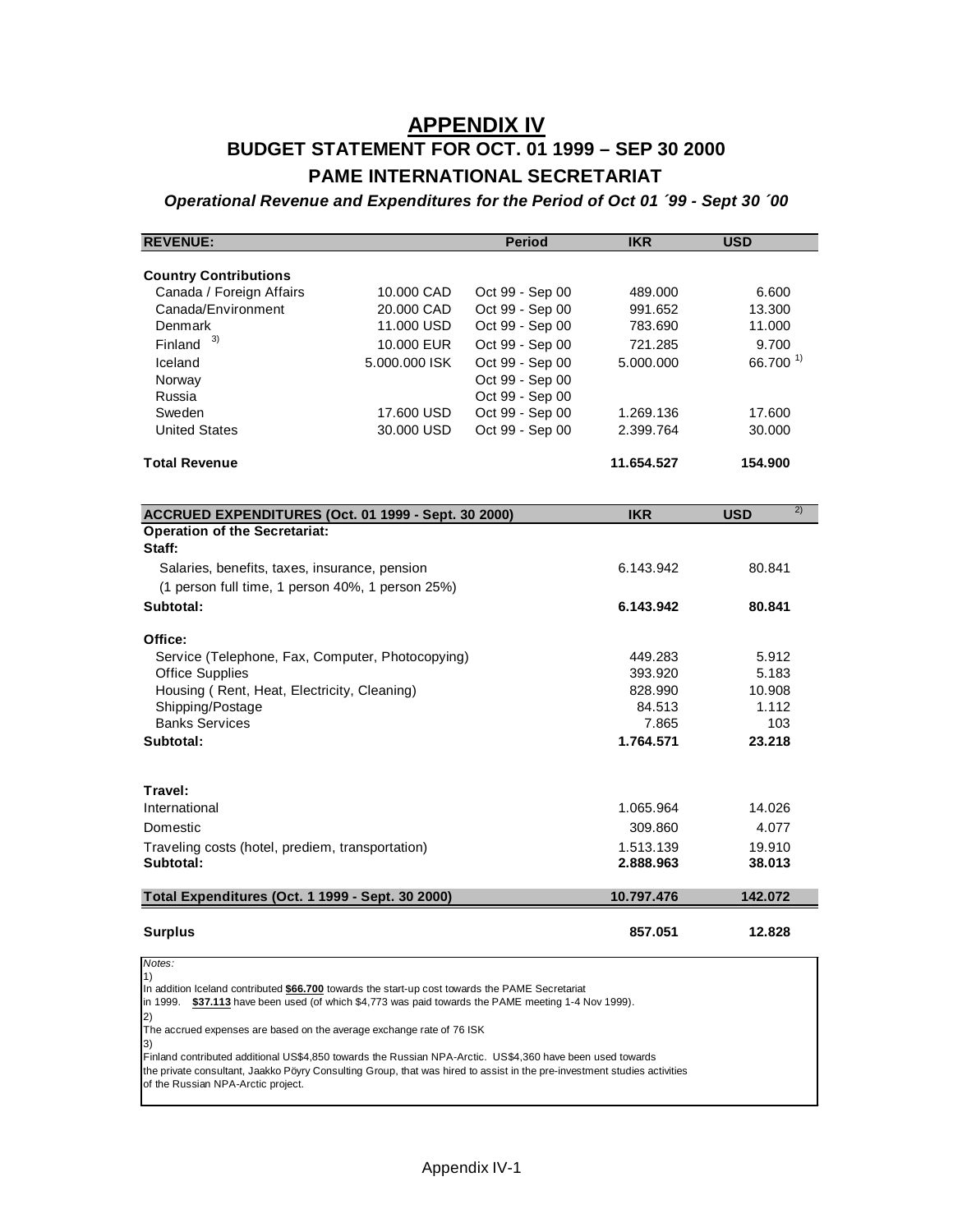### **PROJECTED OPERATIONAL COSTS FOR OCT. 01 2000 – SEP. 30 2001 PAME INTERNATIONAL SECRETARIAT**

**Projected Operational Revenues and Expenditures for the Period of Oct 01 ´ 00 - Sept 30 ´ 01** 

| <b>Country Contributions</b><br>Canada<br>20,000 CAD<br>Oct 00 - Sep 01<br>13.000<br>11.000 $^{1}$<br>Denmark<br>11.000 USD<br>Oct 00 - Sep 01<br>40.000 FIM <sup>2)</sup><br>Oct 00 - Sep 01<br>6.200<br>Finland<br>$68.000^{1}$<br>5.000.000 ISK<br>Oct 00 - Sep 01<br>Iceland<br>Oct 00 - Sep 01<br>in-kind<br>Norway<br>Oct 00 - Sep 01<br>Russia<br>in-kind<br>$17.600^{1}$<br>Sweden<br>Oct 00 - Sep 01<br>17.600 USD<br>$30.000^{1}$<br>Oct 00 - Sep 01<br><b>United States</b><br>30.000 USD<br>145.800<br><b>Total Projected Contributions</b><br><b>USD</b><br>PROJECTED EXPENDITURES (Oct. 01 2000 - Sept. 30 2001)<br><b>Operation of the Secretariat:</b><br>Staff:<br>Salaries, benefits, taxes, insurance, pension<br>85.000<br>(1 person full time, 1 person 40%, 1 person 25%)<br>Subtotal:<br>85.000<br>Office:<br>Service (Telephone, Fax, Computer, Photocopying)<br>6.000<br><b>Office Supplies</b><br>6.000<br>Housing (Rent, Heat, Electricity, Cleaning)<br>12.000<br>Shipping/Postage/Bank Services<br>1.200<br>Subtotal:<br>25.200<br>Travel:<br>International<br>15.000<br>5.000<br>Domestic<br>20.000<br>Traveling costs (hotel, prediem, transportation)<br>Subtotal:<br>40.000 | <b>PROJECTED REVENUE:</b>                                  |  | <b>Period</b> | <b>USD</b> |
|--------------------------------------------------------------------------------------------------------------------------------------------------------------------------------------------------------------------------------------------------------------------------------------------------------------------------------------------------------------------------------------------------------------------------------------------------------------------------------------------------------------------------------------------------------------------------------------------------------------------------------------------------------------------------------------------------------------------------------------------------------------------------------------------------------------------------------------------------------------------------------------------------------------------------------------------------------------------------------------------------------------------------------------------------------------------------------------------------------------------------------------------------------------------------------------------------------------|------------------------------------------------------------|--|---------------|------------|
|                                                                                                                                                                                                                                                                                                                                                                                                                                                                                                                                                                                                                                                                                                                                                                                                                                                                                                                                                                                                                                                                                                                                                                                                              |                                                            |  |               |            |
|                                                                                                                                                                                                                                                                                                                                                                                                                                                                                                                                                                                                                                                                                                                                                                                                                                                                                                                                                                                                                                                                                                                                                                                                              |                                                            |  |               |            |
|                                                                                                                                                                                                                                                                                                                                                                                                                                                                                                                                                                                                                                                                                                                                                                                                                                                                                                                                                                                                                                                                                                                                                                                                              |                                                            |  |               |            |
|                                                                                                                                                                                                                                                                                                                                                                                                                                                                                                                                                                                                                                                                                                                                                                                                                                                                                                                                                                                                                                                                                                                                                                                                              |                                                            |  |               |            |
|                                                                                                                                                                                                                                                                                                                                                                                                                                                                                                                                                                                                                                                                                                                                                                                                                                                                                                                                                                                                                                                                                                                                                                                                              |                                                            |  |               |            |
|                                                                                                                                                                                                                                                                                                                                                                                                                                                                                                                                                                                                                                                                                                                                                                                                                                                                                                                                                                                                                                                                                                                                                                                                              |                                                            |  |               |            |
|                                                                                                                                                                                                                                                                                                                                                                                                                                                                                                                                                                                                                                                                                                                                                                                                                                                                                                                                                                                                                                                                                                                                                                                                              |                                                            |  |               |            |
|                                                                                                                                                                                                                                                                                                                                                                                                                                                                                                                                                                                                                                                                                                                                                                                                                                                                                                                                                                                                                                                                                                                                                                                                              |                                                            |  |               |            |
|                                                                                                                                                                                                                                                                                                                                                                                                                                                                                                                                                                                                                                                                                                                                                                                                                                                                                                                                                                                                                                                                                                                                                                                                              |                                                            |  |               |            |
|                                                                                                                                                                                                                                                                                                                                                                                                                                                                                                                                                                                                                                                                                                                                                                                                                                                                                                                                                                                                                                                                                                                                                                                                              |                                                            |  |               |            |
|                                                                                                                                                                                                                                                                                                                                                                                                                                                                                                                                                                                                                                                                                                                                                                                                                                                                                                                                                                                                                                                                                                                                                                                                              |                                                            |  |               |            |
|                                                                                                                                                                                                                                                                                                                                                                                                                                                                                                                                                                                                                                                                                                                                                                                                                                                                                                                                                                                                                                                                                                                                                                                                              |                                                            |  |               |            |
|                                                                                                                                                                                                                                                                                                                                                                                                                                                                                                                                                                                                                                                                                                                                                                                                                                                                                                                                                                                                                                                                                                                                                                                                              |                                                            |  |               |            |
|                                                                                                                                                                                                                                                                                                                                                                                                                                                                                                                                                                                                                                                                                                                                                                                                                                                                                                                                                                                                                                                                                                                                                                                                              |                                                            |  |               |            |
|                                                                                                                                                                                                                                                                                                                                                                                                                                                                                                                                                                                                                                                                                                                                                                                                                                                                                                                                                                                                                                                                                                                                                                                                              |                                                            |  |               |            |
|                                                                                                                                                                                                                                                                                                                                                                                                                                                                                                                                                                                                                                                                                                                                                                                                                                                                                                                                                                                                                                                                                                                                                                                                              |                                                            |  |               |            |
|                                                                                                                                                                                                                                                                                                                                                                                                                                                                                                                                                                                                                                                                                                                                                                                                                                                                                                                                                                                                                                                                                                                                                                                                              |                                                            |  |               |            |
|                                                                                                                                                                                                                                                                                                                                                                                                                                                                                                                                                                                                                                                                                                                                                                                                                                                                                                                                                                                                                                                                                                                                                                                                              |                                                            |  |               |            |
|                                                                                                                                                                                                                                                                                                                                                                                                                                                                                                                                                                                                                                                                                                                                                                                                                                                                                                                                                                                                                                                                                                                                                                                                              |                                                            |  |               |            |
|                                                                                                                                                                                                                                                                                                                                                                                                                                                                                                                                                                                                                                                                                                                                                                                                                                                                                                                                                                                                                                                                                                                                                                                                              |                                                            |  |               |            |
|                                                                                                                                                                                                                                                                                                                                                                                                                                                                                                                                                                                                                                                                                                                                                                                                                                                                                                                                                                                                                                                                                                                                                                                                              |                                                            |  |               |            |
|                                                                                                                                                                                                                                                                                                                                                                                                                                                                                                                                                                                                                                                                                                                                                                                                                                                                                                                                                                                                                                                                                                                                                                                                              |                                                            |  |               |            |
|                                                                                                                                                                                                                                                                                                                                                                                                                                                                                                                                                                                                                                                                                                                                                                                                                                                                                                                                                                                                                                                                                                                                                                                                              |                                                            |  |               |            |
|                                                                                                                                                                                                                                                                                                                                                                                                                                                                                                                                                                                                                                                                                                                                                                                                                                                                                                                                                                                                                                                                                                                                                                                                              |                                                            |  |               |            |
|                                                                                                                                                                                                                                                                                                                                                                                                                                                                                                                                                                                                                                                                                                                                                                                                                                                                                                                                                                                                                                                                                                                                                                                                              |                                                            |  |               |            |
|                                                                                                                                                                                                                                                                                                                                                                                                                                                                                                                                                                                                                                                                                                                                                                                                                                                                                                                                                                                                                                                                                                                                                                                                              |                                                            |  |               |            |
|                                                                                                                                                                                                                                                                                                                                                                                                                                                                                                                                                                                                                                                                                                                                                                                                                                                                                                                                                                                                                                                                                                                                                                                                              |                                                            |  |               |            |
|                                                                                                                                                                                                                                                                                                                                                                                                                                                                                                                                                                                                                                                                                                                                                                                                                                                                                                                                                                                                                                                                                                                                                                                                              |                                                            |  |               |            |
|                                                                                                                                                                                                                                                                                                                                                                                                                                                                                                                                                                                                                                                                                                                                                                                                                                                                                                                                                                                                                                                                                                                                                                                                              |                                                            |  |               |            |
|                                                                                                                                                                                                                                                                                                                                                                                                                                                                                                                                                                                                                                                                                                                                                                                                                                                                                                                                                                                                                                                                                                                                                                                                              |                                                            |  |               |            |
|                                                                                                                                                                                                                                                                                                                                                                                                                                                                                                                                                                                                                                                                                                                                                                                                                                                                                                                                                                                                                                                                                                                                                                                                              | Total Projected Expenditures (Oct. 1 2000 - Sept. 30 2001) |  |               | 150.200    |

Notes: 1)

Following countries have already provided their voluntary contributions for Oct 1 2000 - Sep 30 2001 2)

Finland contributed 60.000 FIM for the first year but as per letter dated 1 Feb 2000 then Finland plans to allocate 40.000 FIM as Finland' s yearly contribution for the PAME Secretariat.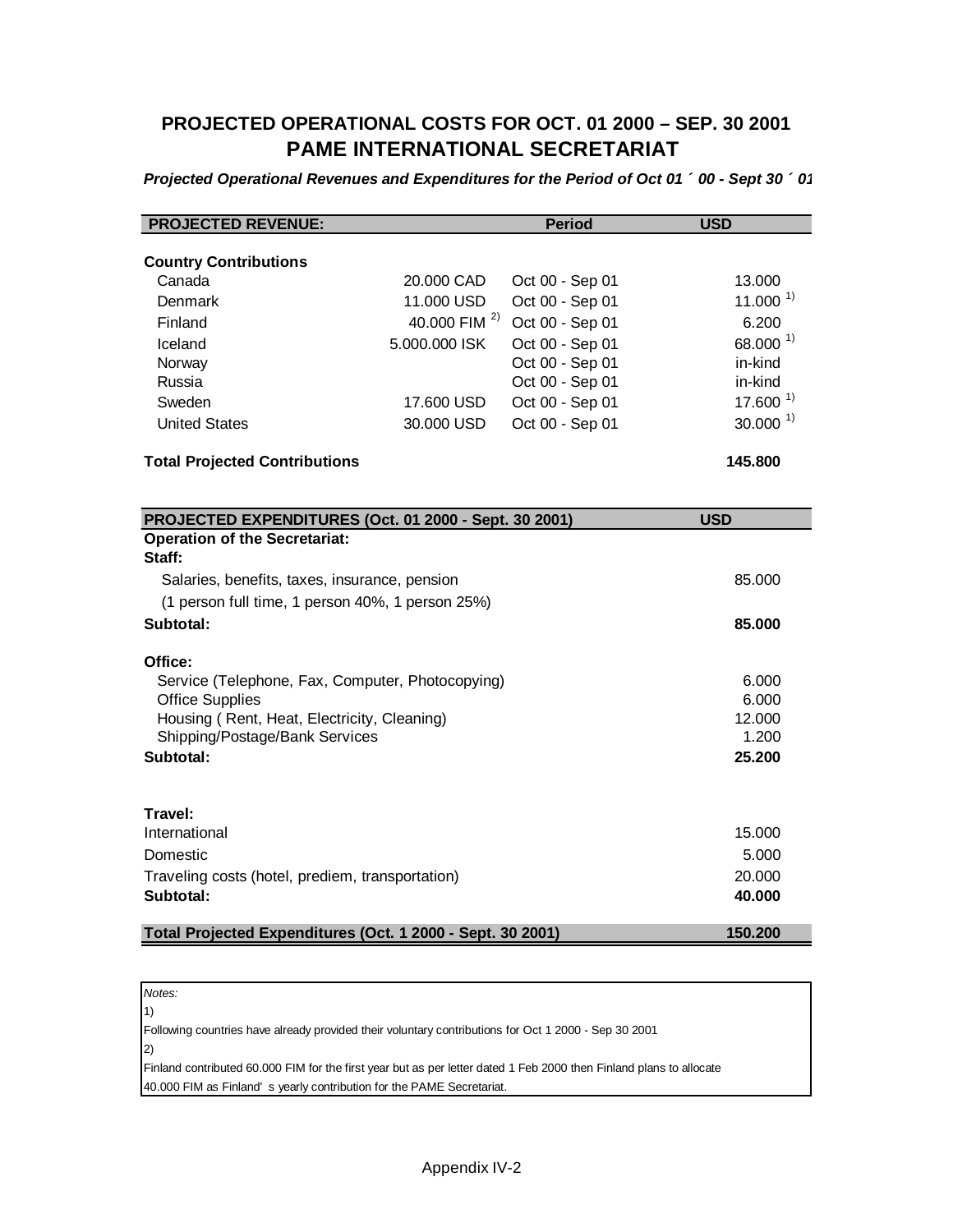# **APPENDIX V**

#### **DRAFT OPERATING GUIDELINES for the Protection of the Arctic Marine Environment Working Group**

The activities of the Protection of the Arctic Marine Environment Working Group are governed by the Rules of Procedure of the Arctic Council. The following guidelines should be read in conjunction with the Rules of Procedure.

#### **1. Representation**

- 1.1Each Arctic State and Permanent Participant assigns one lead national representative and one lead representative respectively and other representatives each Arctic State and Permanent Participant thinks appropriate.
- 1.2The number and names of the delegation shall be given to the Secretariat at least 14 days prior to the meeting.

#### **2. Chair, Vice-Chair, and Secretariat**

- 2.1In consultation with the SAOs, the Working Group shall select a Chair and Vice-Chair. The period for these positions will be 2 years.
- 2.2The Chair shall act in a neutral capacity.
- 2.3The duties of the Chair shall be to preside over PAME meetings and to direct and manage work programs approved by the Working Group, and to take initiatives and put forward proposals to the Working Group that could provide the efficient execution of its work.
- 2.4The duties of the Vice-Chair are to substitute for the Chair when the Chair is not available and to also assist the Chair in his or her duties.
- 2.5The duties of the Secretariat are to help co-ordinate the work program, facilitate information exchange, arrange meetings, support reporting on and implementation of the program, and undertake tasks assigned by the Working Group.

#### **3 Meetings**

- 3.1The responsibility for organisation of these meetings shall be rotated among the Arctic States and co-ordinated by the Chair and Secretariat.
- 3.2An invitation to the meeting with a draft agenda proposed by the Chair in consultation with the representative of the Host Country should be submitted by the Secretariat to those invited to the meetings at least 30 days in advance.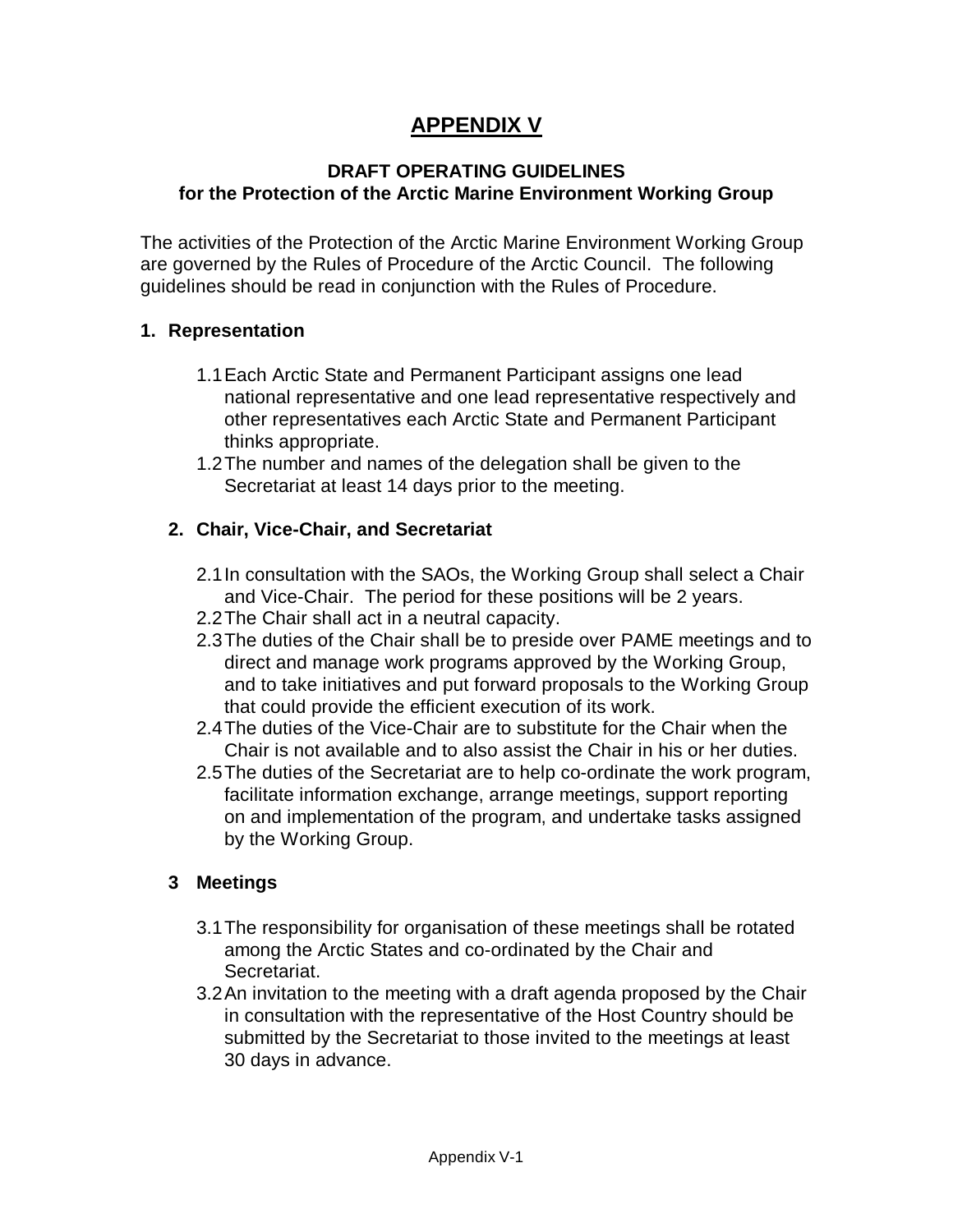### **4 Reports**

- 4.1A draft final or final meeting report including the record of decisions shall be distributed to all Arctic States, Permanent representatives and other meeting participants by the Secretariat within 30 days of the conclusion of the meeting.
- 4.2Comments on a draft final meeting report shall be submitted to the Chair and Secretariat within 30 days after issuance and the final meeting report shall be subject to the approval of participating Arctic States.

#### **5 Document Management**

- 5.1 All documents shall list the title, author, and date, after which the Secretariat shall provide a relevant agenda number.
- 5.2 Every effort shall be made to submit papers to the Secretariat for circulation at least 30 days prior to the meeting at which they are to be considered.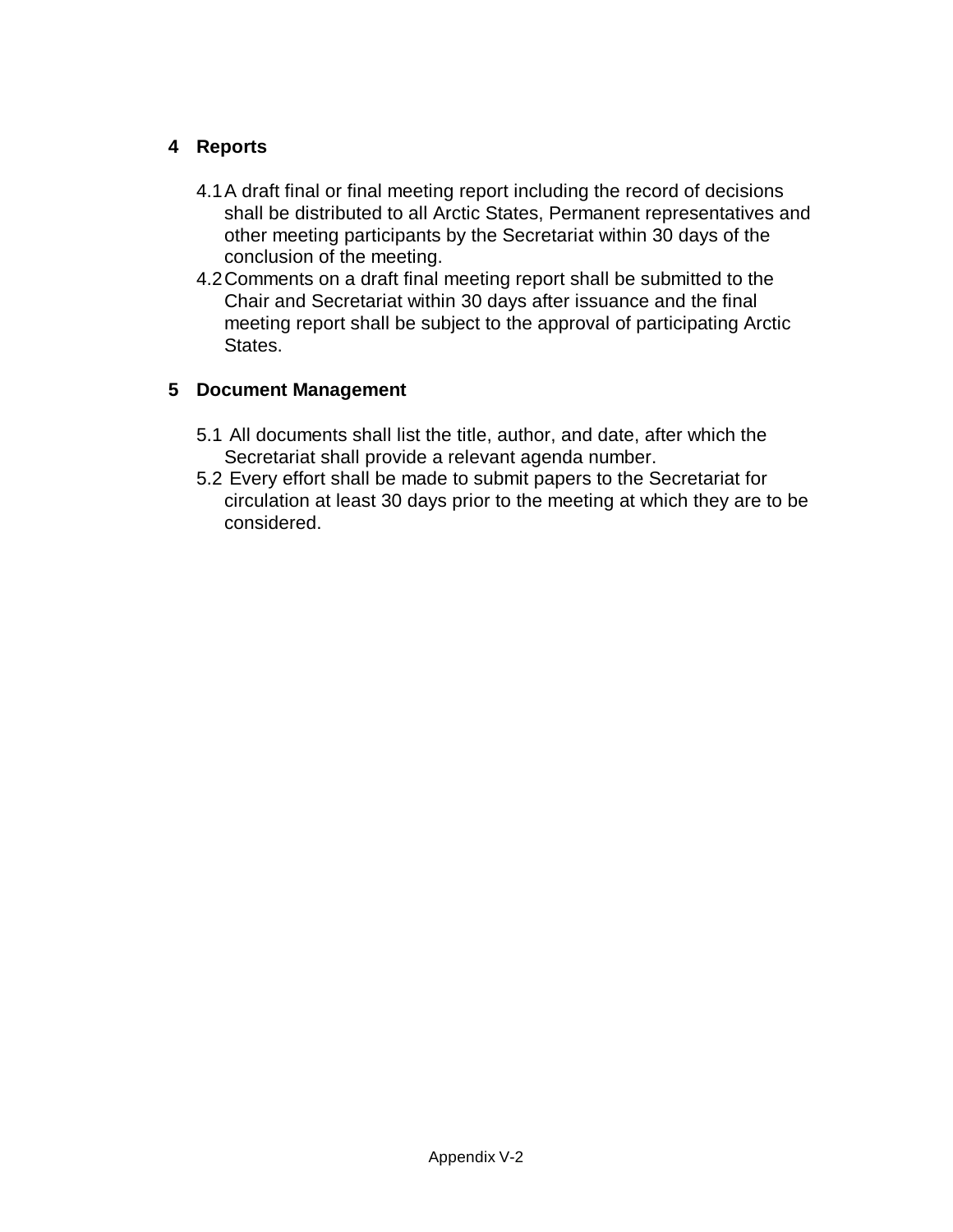# **APPENDIX VI**

#### **RUNARC**

# **A Program for Change: Developing a Safety and**

# **Environmental Regime for Russian Offshore Oil and Gas Operations**

### Summary Report by

U.S. Minerals Management Service

#### **Background**

Russia has undertaken a number of sustained efforts to improve offshore safety and environmental protection in their oil and gas sector. Two key efforts were initiated in 1994. Under the Norwegian/Russian Forum on Energy and Environment, Russia's Ministry of Fuel and Energy (Mintopenergo), the Norwegian Ministry of Industry and Energy, and Norway's Ministry of Foreign Affairs agreed to a bilateral project. The goal of the project was to develop an environmental regime for Russia's offshore oil and gas industry. Also, under the purview of the former Gore-Chernomyrdin Commission Science and Technology Committee, the Ministry of Natural Resources (MNR) and the United States Minerals Management Service (MMS) signed a cooperative agreement to exchange information related to the principles and methods of offshore mineral resource evaluation and development. Under this agreement the MNR proposed a cooperative project that would promote a safe and environmentally sound approach to anticipated offshore oil and gas development in the Russian Arctic.

After expressing interest in both cooperative efforts, the World Bank, in May 1996, hosted a meeting in Moscow to encourage a broad multilateral approach to assisting Russia as they develop a safety and environmental regime for offshore oil and gas operations. As a result of this meeting MNR teamed with Mintopenergo, Russia's State Committee of Environmental Protection, the MMS, Norway's Ministry of Industry and Energy, and the Norwegian Petroleum Directorate (NPD) to draft the multilateral project proposal for RUNARC (Russia-U.S.A.-Norway-Arctic Offshore Oil and Gas Regime).

RUNARC was initiated in 1997, under the framework of the Environmental Management Project of the International Bank of Reconstruction. RUNARC's goal of establishing a new regulatory regime was to be completed in three phases--1) feasibility study; 2) drafting necessary normative legal and normative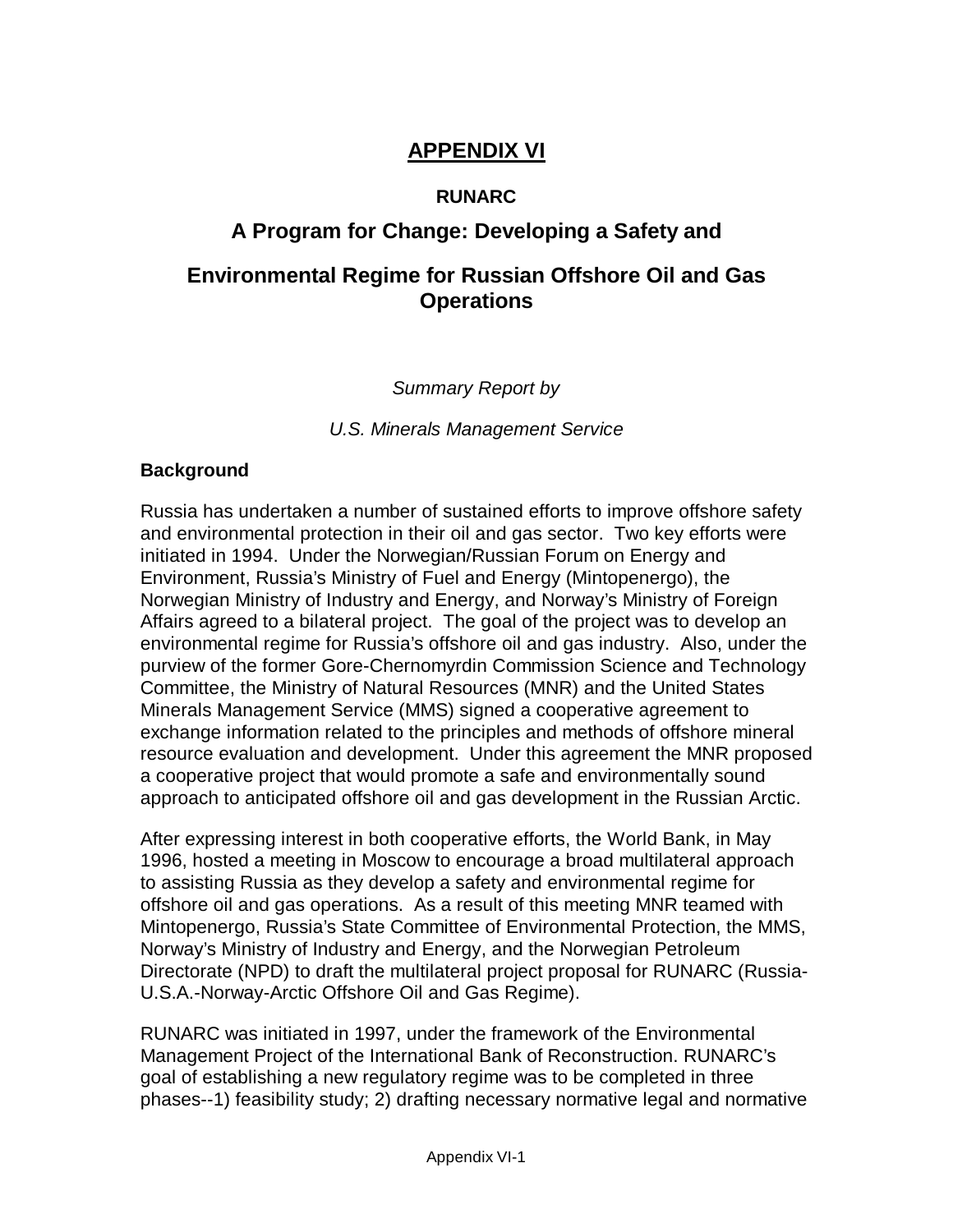technical regulations, and amending or dissolving of out-of-date legal documents, and 3) transitional implementation of the new regime.

### **Phase I**

In December 1998, a team of Russian specialists, from all concerned governmental agencies, organizations, and ministries, completed Phase I, a Feasibility Study Report (FSR) that summarized Russia's current system for regulating offshore oil and gas activities, its problems, and more importantly recommendations to solve the problems. An Executive Committee chaired by Boris Yatskevich--the current Minister of the MNR--with representatives from the Ministries of Fuels and Energy, Transportation, Agriculture (Fisheries Department), the State Committees of Environmental Protection, Development of the North, Hydrometeorology, and Technical Safety of Mines and Industry of Russia, reviewed and approved the FSR. The FSR included several important conclusions:

- Russia's current environmental and safety regime is a largely outdated and complicated system of laws, normative documents, and regulations exhibiting numerous gaps, overlaps, and a mix of out-of-date or misapplied Soviet regulations that contribute to numerous contradictions and conflicts of interest between operators, regulators, and the public;
- A radical revision of Russia's offshore regulatory regime is needed; and,
- Support at the highest levels of the Federal Government is necessary before beginning the development a new regime.

In addition, the FSR contained the following recommendations:

- Establish a commission or a single government agency having the ability to develop and coordinate a comprehensive regime consistent with modern international standards and practices;
- A revised or new regulatory regime should be based on a new concept and organizational structure for Federal control and supervision;
- The new regulatory regime will be developed during a 4-5 year transition period that will allow offshore projects already underway or in the late planning stages to continue; and,
- Special legislation and other normative acts and documents that are clear and consistently applied creating a stable investment climate while at the same time protect the environment and social systems should be implemented to support the new regime.

The FSR further proposes that a revised or new offshore oil and gas regulatory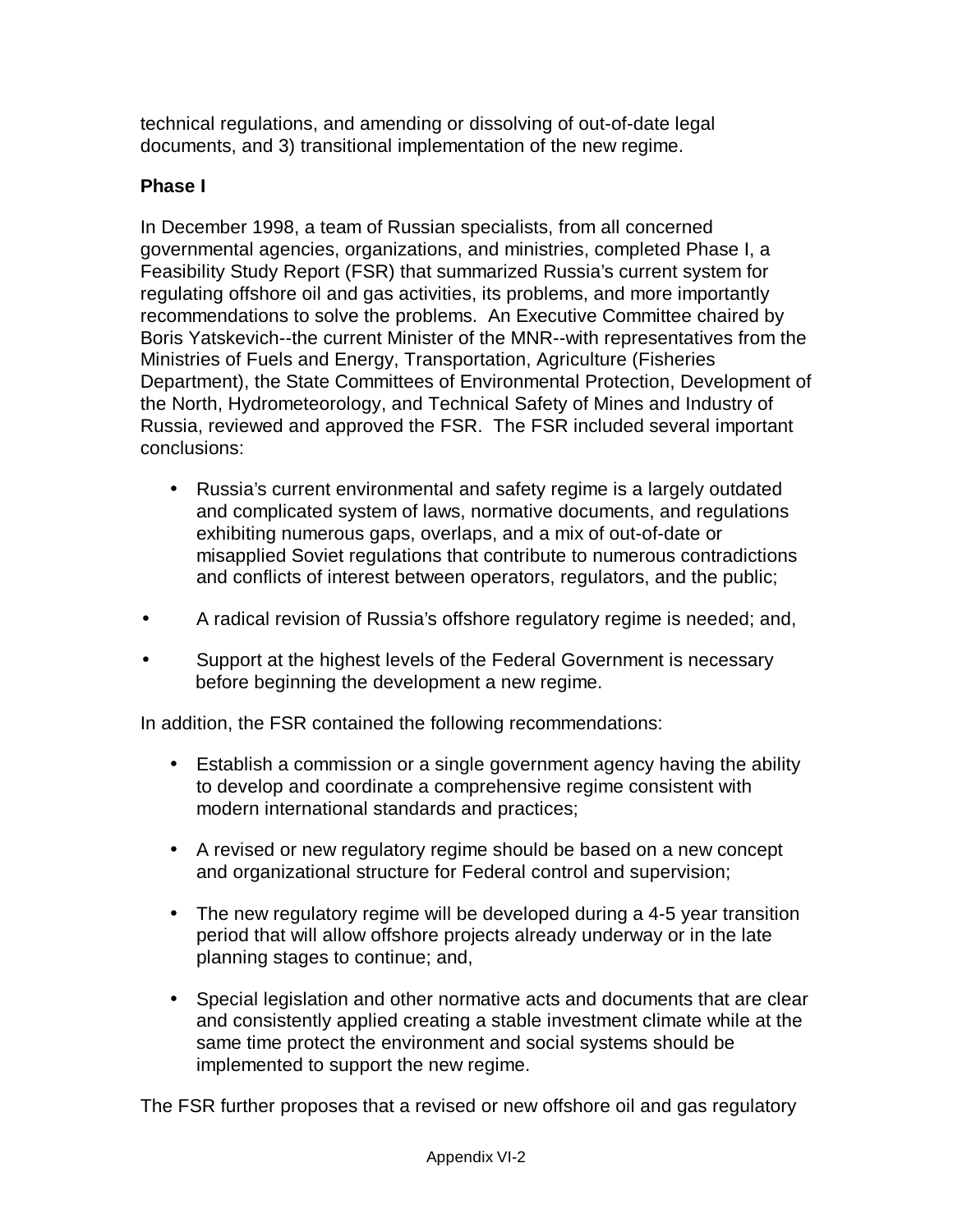regime should be consistent with internationally accepted practices and include the following characteristics:

- Based on the concept of "sustainable development" the new regime will promote resource development in such a way that will not create a threat to future generations, the environment, or the health of local populations;
- Safety and environmental protection measures will be based on "sound science" and international practice, require public input and education, and give consideration to ecology and social impacts before, during, and after development;
- The new regime will use a reasonable combination of prescriptions, limitations and prohibitions, as well as incentives that stimulate safety and environmental protection measures through the use of appropriate and cost-effective technology;
- The new regime will have provisions for ensuring full and fair compensation for possible negative impacts of oil and gas activities.
- Enforcement of the new regime will be based on a combination of mandatory State control and supervision for safety and environmental protection, company internal control, the use of third-party control, and regulatory audits of an operator's internal control systems;
- The new regime will provide the mechanisms necessary for settling disputes with industry, resolve intergovernmental disputes regarding regulatory interpretations of legal requirements, and consider public input into planning and implementation of proposed projects;
- Risk and environmental assessments and cost-benefit analyses will be conducted to ensure that the implementation of economic decisions is based on minimal safety or environmental impact and the best available and most appropriate technology; and,
- Consideration will be given to the special interests of the northern indigenous communities and provisions to minimize negative impacts to their economic, social, cultural, and health needs.

### **Phase II**

In August 1999, working cooperatively with Russia's Center for Preparation and Implementation of International Technical Assistance Projects and the World Bank, the MNR initiated Phase II of RUNARC. Similar to Phase I the MNR organized experts from relevant Russian agencies to cooperate and complete three tasks: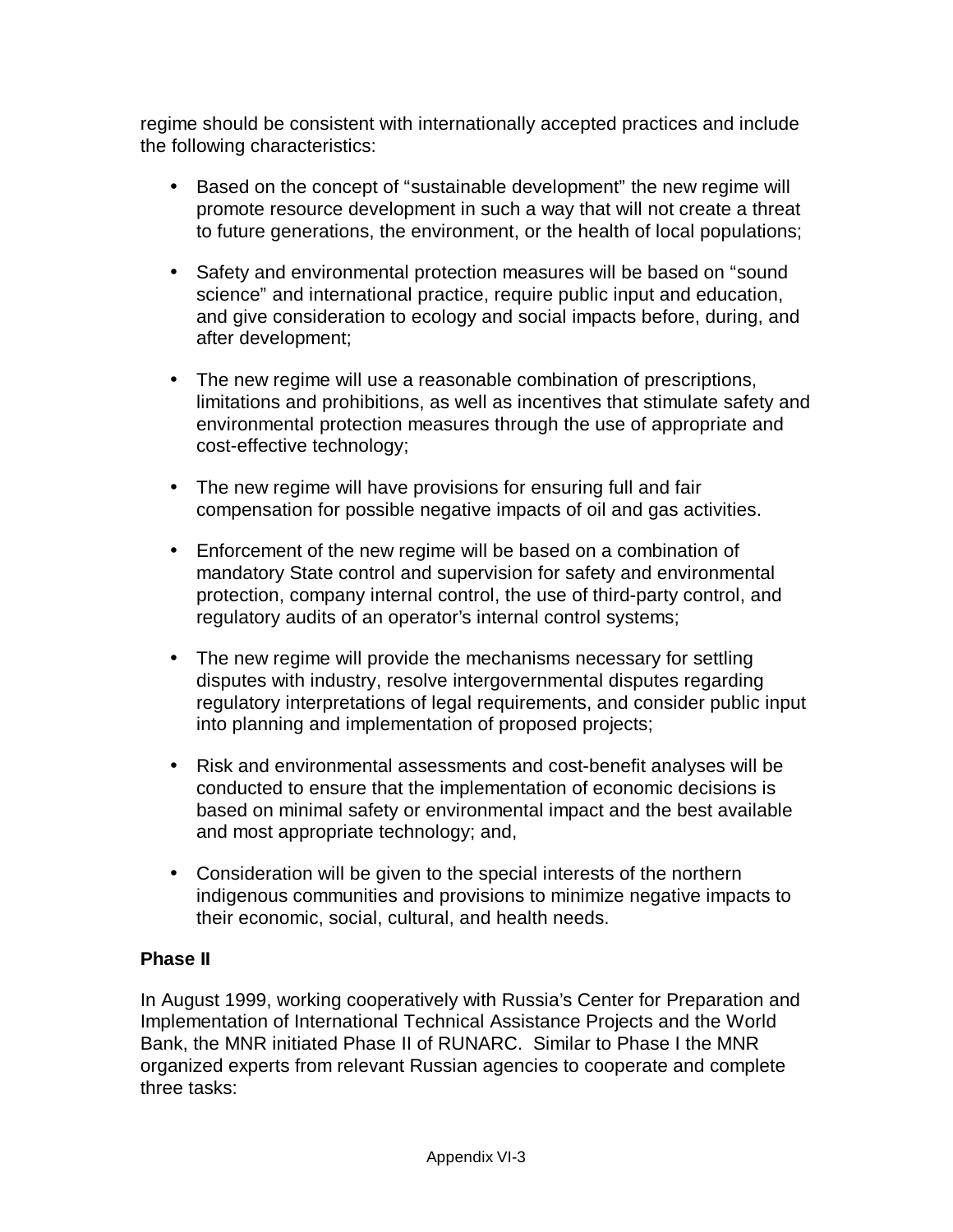- 1. Determine the competence and/or responsibility of each Government entity that sets requirements for prospective licenses. At the same time, develop a blueprint for a new regulatory system that will allow MNR to serve as a focal point for bringing together all technical/environmental requirements for an exploratory or development license.
- 2. Develop a register of all laws, regulations, as well as technical and normative documents relating to offshore oil and gas and identify what needs to be done to each document – either accept, revise, supplement or eliminate the document. In addition, the MNR should develop an interactive website so that outside parties can easily access this information.
- 3. Initiate the development of draft set of state standards for marine operations. The possibility of using appropriate International Standards Organization (ISO) standards should also be considered.

In December 2000, a report on the results of Phase II was completed. It contained three documents; 1) Order of Development, Consideration and Endorsement of Conditions for Marine Oil and Gas Production and Environmental Protection (Draft); 2) GOST R Marine Oil and Gas Production, Environmental Safety. Main Provisions (Draft); and, 3) Register of legislative and other legal normative acts, normative technical documents in the field of mineral resources use in territorial sea, exclusive economic zone, and the continental shelf of the Russian Federation, provision of operations safety and environmental protection during their development (Draft). The MNR invited both the MMS and NPD to review and comment on the results of Phase II.

### **Phase II Conclusions**

An analysis concluded that existing offshore oil and gas safety and environmental laws and standards are largely misapplied or outdated, containing many gaps, overlapping authorities, and contradictions. The Phase II report concludes that certain requirements and conditions hold special importance when developing a new regulatory regime for offshore oil and gas development including:

- The necessity to legally define the norms and rules that would regulate the implementation of specific oil and gas development projects ; and,
- The importance of "single-meaning" or one clear interpretation of norms and rules and possible simplification of operator's obligations and necessary actions on required coordination and acquisition of appropriate permits and licenses.

In addition, Phase II participants state that existing documents specific to oil and gas activities do not clearly and completely define the following: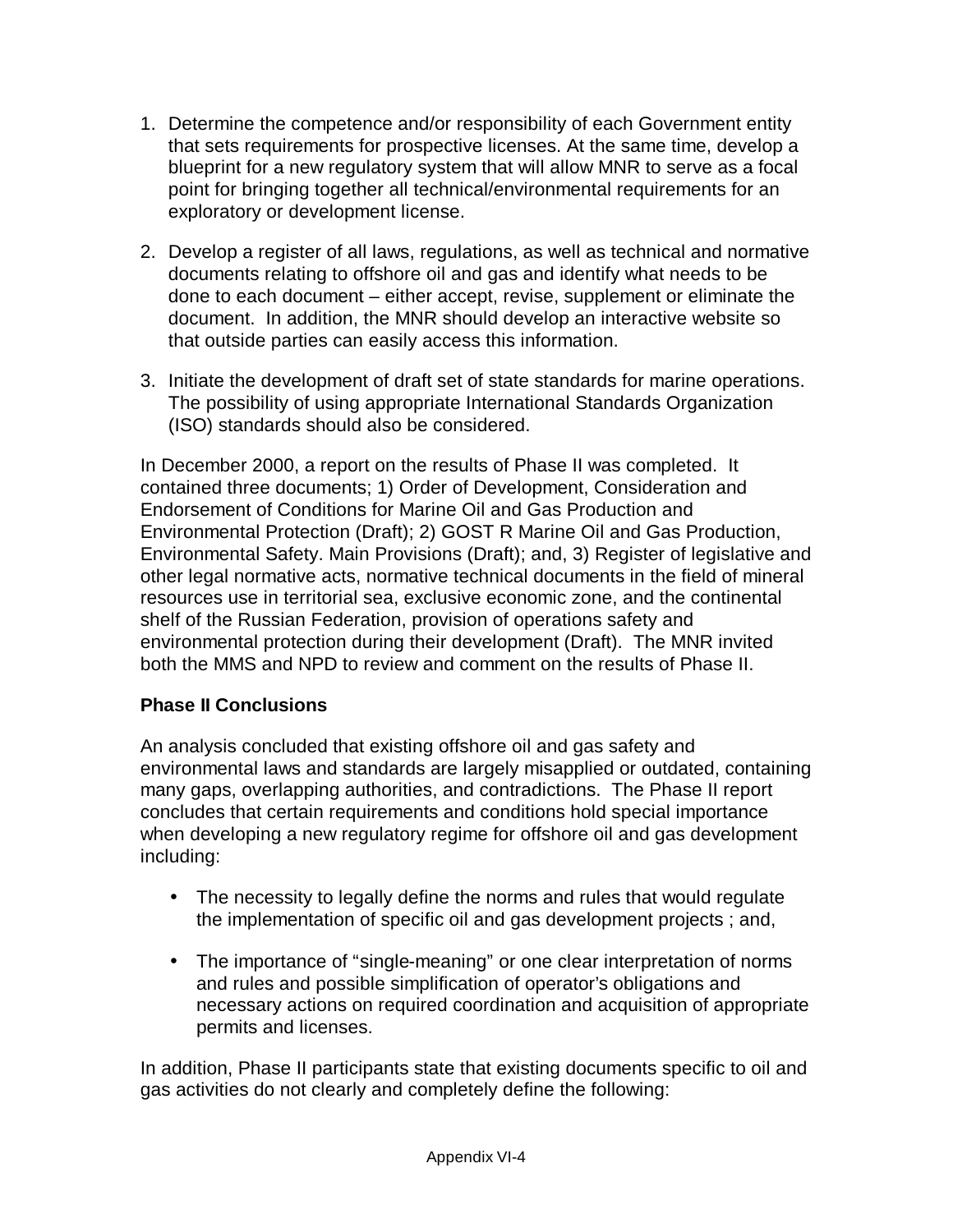- Possibilities of getting in advance official information on the conditions and restrictions of natural resources their use and environmental protection;
- Composition, content and amount of documents which the operator should prepare to substantiate applications (proposals) for different types of use and protection of natural resources use;
- Rights, distribution of functions, coordination with the appropriate executive authorities during the review and consideration, coordination and approval of conditions for offshore oil and gas activities; and,
- Process and specific order of gaining the necessary permits and licenses to allow oil and gas activities to begin.

The MMS is currently reviewing Phase II results and accompanying documents. At this time we are not in a position to comment on these documents, other than to say that some language directly from the PAME Arctic Offshore Oil and Gas Guidelines is found in their text.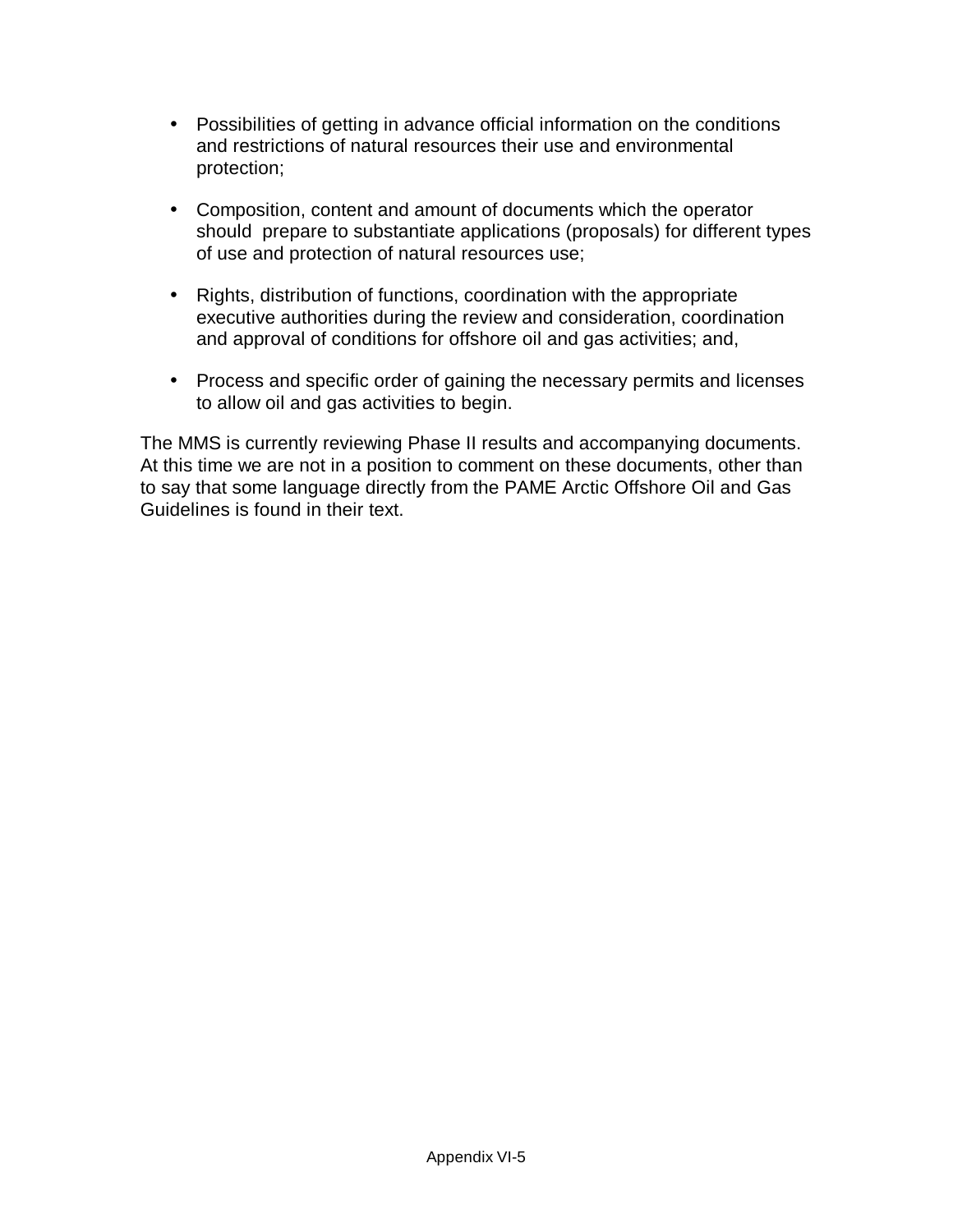### **APPENDIX VII**

### **FIRST ANNOUNCEMENT – GPA's 1st Intergovernmental Meeting 1 January 2001**

#### **FIRST INTERGOVERNMENTAL REVIEW MEETING ON THE IMPLEMENTATION OF THE GLOBAL PROGRAMME OF ACTION FOR THE PROTECTION OF THE MARINE ENVIRONMENT FROM LAND-BASED ACTIVITIES**

#### **Montreal, Canada, 19 to 23 November 2001**

The Executive Director of the United Nations Environment Programme (UNEP) and the Government of Canada have the pleasure to announce the convening of the First Intergovernmental Review Meeting on the Implementation of the Global Programme of Action for the Protection of the Marine Environment from Landbased Activities (GPA), in Montreal, Canada, from 19 to 23 November 2001.

The GPA was adopted by 108 Governments and the European Commission in November 1995 at an Intergovernmental Conference in Washington, United States of America. The GPA aims at addressing major threats to the health, productivity and biodiversity of the marine and coastal environment resulting from human activities on land. The GPA recommends an integrated, multisectoral approach and recognizes the need for serious commitment and preventive action at all levels: local, national, regional and global.

The UNEP/GPA Coordination Office in The Hague, the Netherlands, coordinates the tasks and activities of UNEP as Secretariat of the GPA. The main responsibilities of the Secretariat, in close partnership with other bodies and organizations, are to: (i) promote and facilitate implementation of the GPA at the national level; (ii) promote and facilitate implementation at the regional and subregional level through, in particular, the UNEP Regional Seas Programme; and (iii) play a catalytic role with other organizations and institutions in the implementation at the international level.

The GPA calls for the convening of periodic intergovernmental meetings to review progress in the implementation of the Global Programme of Action. The 20<sup>th</sup> session of the UNEP Governing Council decided to convene the first intergovernmental review meeting in 2001.

#### **Goals and Objectives of the First Intergovernmental Review**

The major goal of the Intergovernmental Review process and meeting is to secure commitments from a full range of partners (including Governments, international and regional governmental and non-governmental organizations, private sector, international financing institutions, regional banks and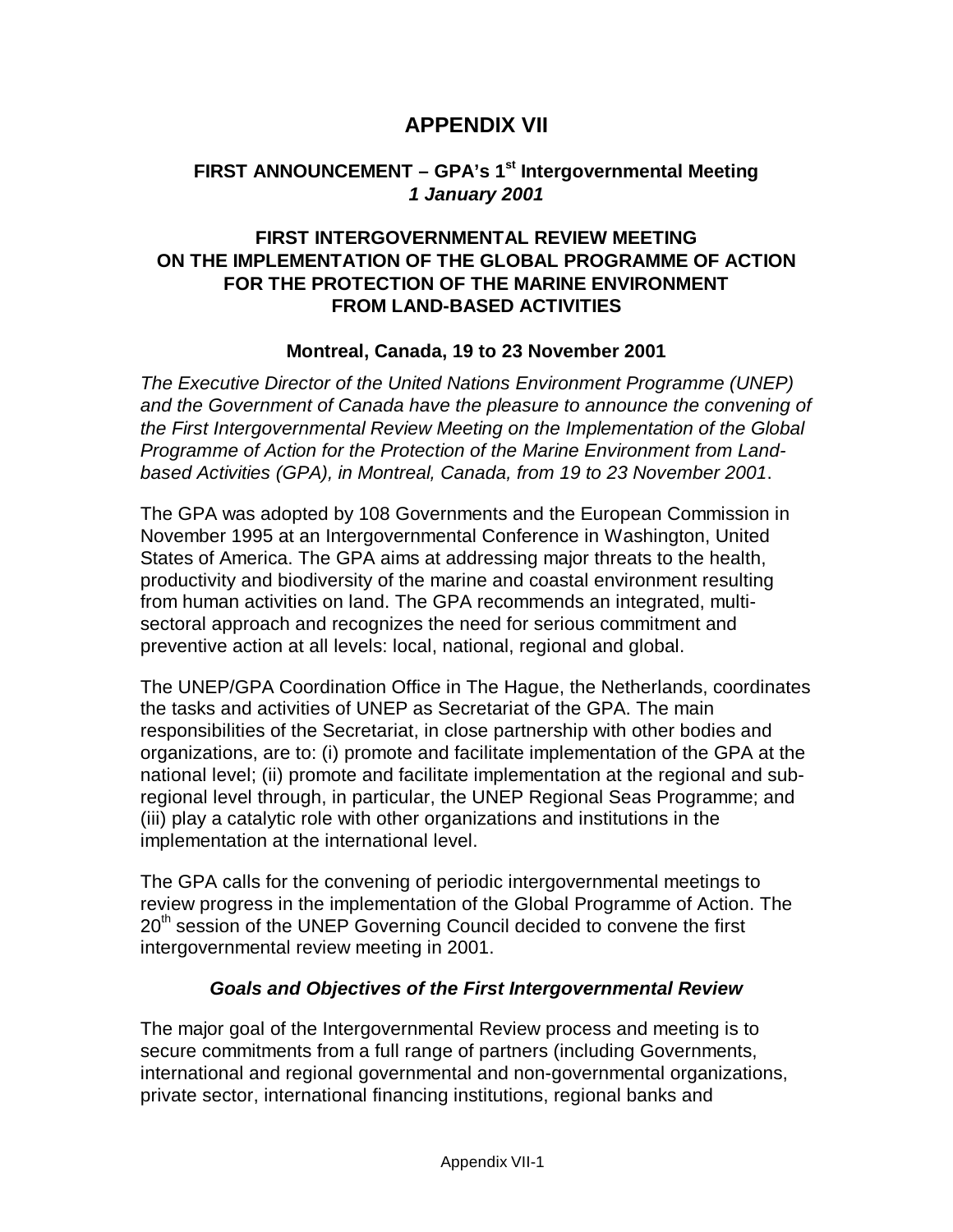commissions, civic society and other major groups) to advance GPA implementation, based on defined specific activities, targets and financial agreements. The meeting also aims at mobilizing awareness, active participation and involvement of relevant stakeholders at the national, regional and global level. The specific objectives of the Intergovernmental Review Meeting, as agreed in paragraph 77 of the GPA, are to:

- (a) Review progress on implementation of the Global Programme of Action at the national, regional and global level;
- (b) Review the results of scientific assessments regarding land-based impacts upon the marine environment provided by relevant scientific organizations and institutions, including GESAMP<sup>1</sup>;
- (c) Consider reports provided on national plans to implement the Programme of Action;
- (d) Review coordination and collaboration among organizations and institutions, regional and global, with relevant responsibilities and experience;
- (e) Promote exchange of experience between regions;
- (f) Review progress in capacity-building and on mobilization of resources to support the implementation of the Programme of Action, in particular in countries in need of assistance and, where appropriate, provide guidance; and
- (g) Consider the need for international rules, recommended practices and procedures to further the objectives of the Global Programme of Action.

#### **Thematic Focus**

The preparatory process, and thus the expected products of the Intergovernmental Review Meeting, will focus on five thematic areas in relation to priority pollutant source categories identified by the regions:

- (a) Binding and non-binding agreements at the national and regional level
- (b) Voluntary agreements and involvement of the private sector
- (c) Capacity-building

l

<sup>&</sup>lt;sup>1</sup> UN-sponsored Joint Group of Experts on the Scientific Aspects of Marine Environmental Protection.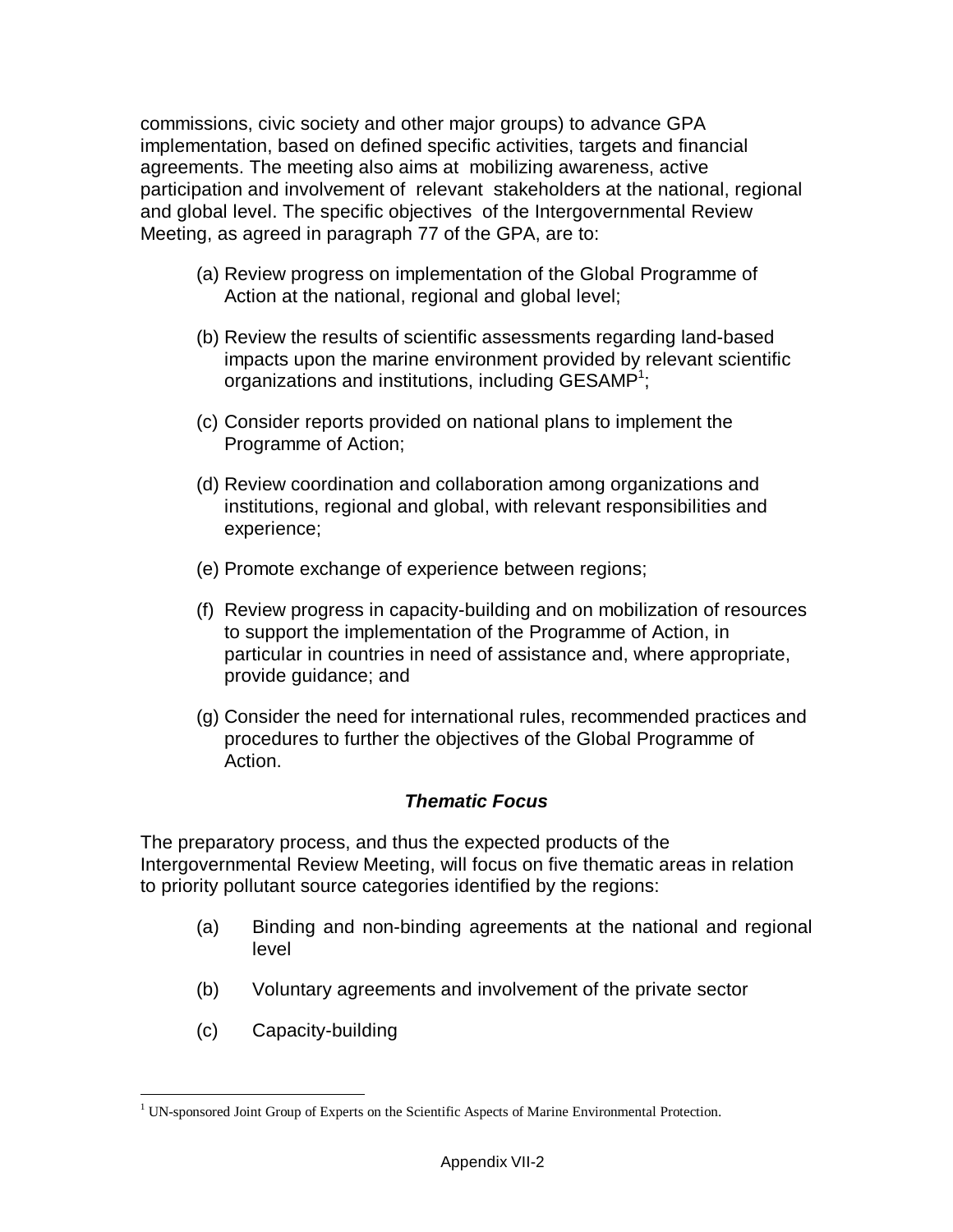- (d) Innovative financing and use of economic instruments
- (e) Sharing experiences through reporting and the further development of the GPA clearing-house mechanism

### **Specific Products**

- **A workprogramme for 2002-2006** to further the implementation of the GPA, with identification of specific priorities and activities, targets and financial implications (as per the five thematic areas above), to be undertaken by Governments, international and regional governmental and nongovernmental organizations, private sector, international financing institutions, regional banks and commissions, civic society, other major groups and the UNEP/GPA Coordination Office.
- **A Ministerial/High Level Declaration** adopted by Governments and other stakeholders and major groups addressing concrete action required to further the implementation of the GPA.
- **Endorsement of the "Recommendations for Decision-Making on**  Municipal Wastewater<sup>"2</sup>, and agreement that a similar approach taken in preparing the GPA strategic action plan on municipal wastewater be used to address other GPA pollutant source categories (e.g., physical alteration and destruction of habitats, nutrients).
- **Sharing of experience and expertise** among Governments and a wider range of stakeholders in support of GPA implementation, among other, through national and regional reporting on progress in implementing the GPA.

### **Proposed Structure of the Meeting**

The meeting, which is expected to be attended by more than 500 participants representing Governments and a wide range of stakeholders, will comprise five days:

- **Day 1**, to consider the GPA strategic action plan on municipal wastewater and obtain the endorsement of the "Recommendations for Decision-Making on Municipal Wastewater".
- **Day 2**, to address the role of the regional seas programmes in furthering the implementation of the GPA, including collaboration with other global and regional agreements and organizations active in the regions.
- **Days 3**, to address the role of other partners (e.g., non-governmental

l

<sup>&</sup>lt;sup>2</sup> Available in English, Spanish and French through the GPA clearing-house (www.gpa.unep.org/documents).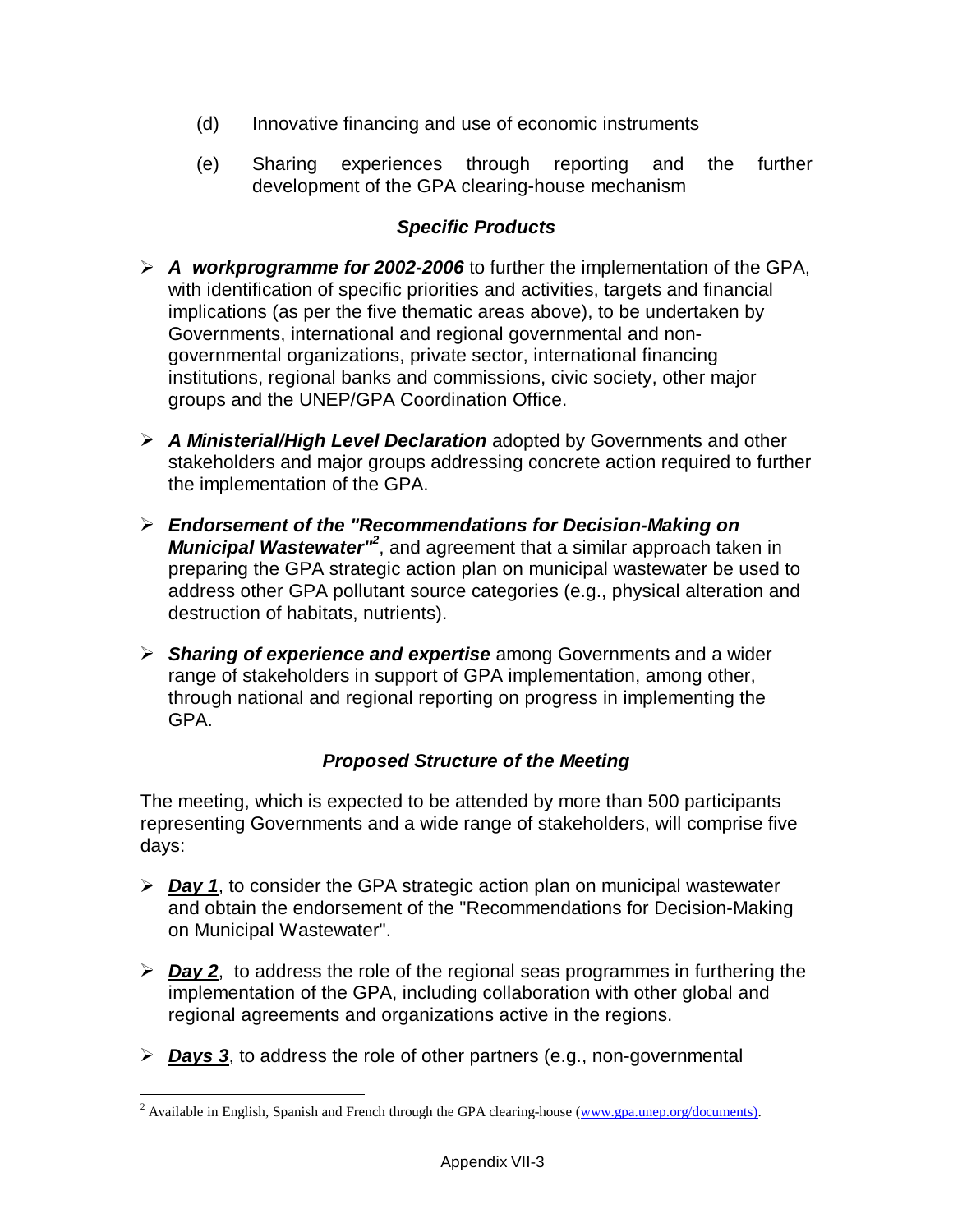organizations, UN organizations, private sector, regional banks and commissions, civic society) in the implementation of the GPA, including sharing of experiences, possible public-private partnerships and discussion/agreement on GPA-related activities for 2002-2006, with emphasis on specific activities by region, as well as global approaches where appropriate.

 **Day 4 and 5**, devoted to a Ministerial/High-Level segment, where the results of the previous days will be presented and discussed; and a Ministerial/High-Level Declaration will be adopted.

The **Second Announcement** will provide a progress report on the various preparatory activities being carried out at the national, regional and international level as part of the Intergovernmental Review. In the meantime, for more information on the GPA please visit the GPA clearing-house www.gpa.unep.org and/or contact the UNEP/GPA Coordination Office, P.O. Box 16227, 2500 BE, The Hague, the Netherlands, e-mail: gpa@unep.nl